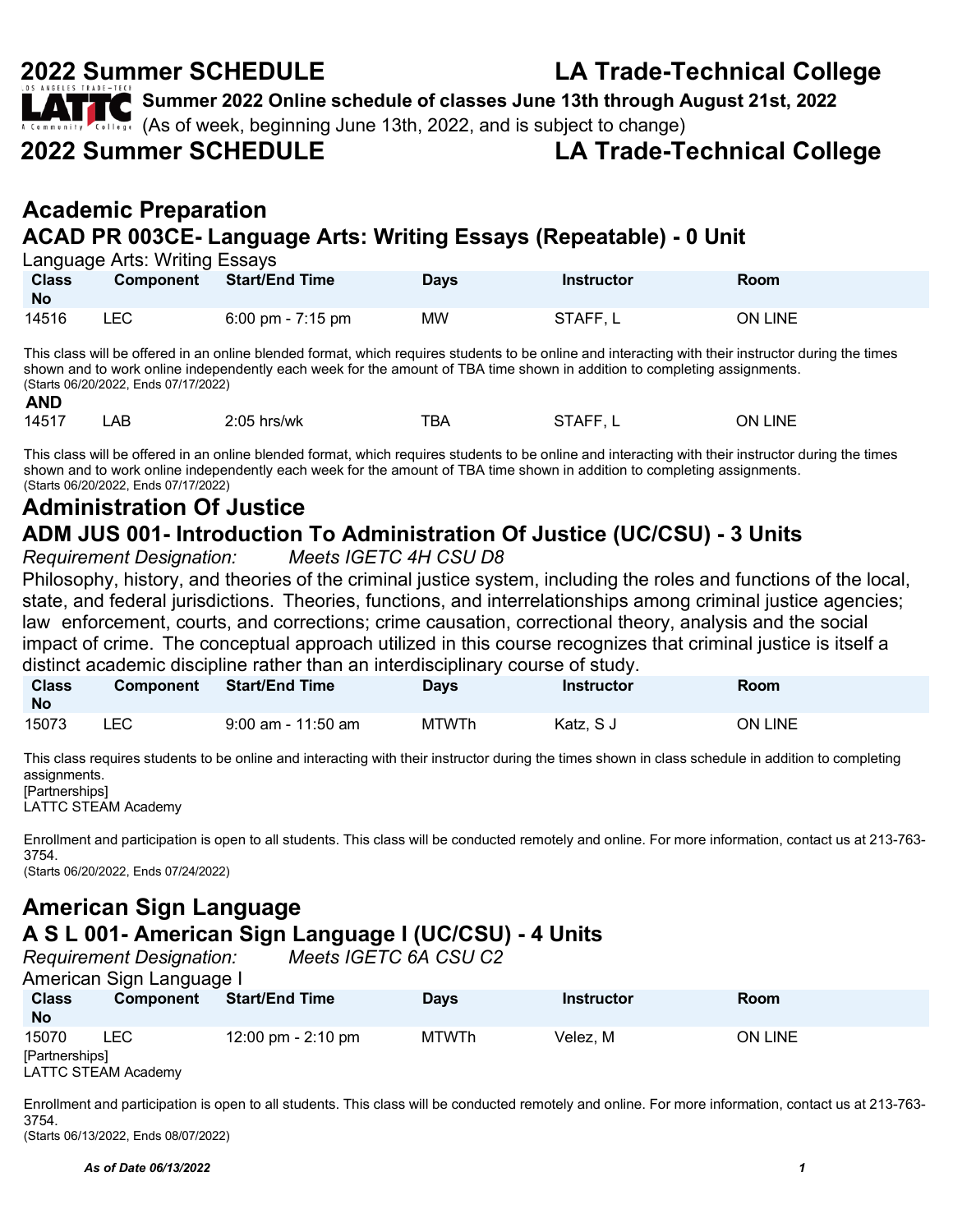4:30 pm - 6:40 pm

**2022 Summer SCHEDULE**<br>14067 LEC 4:30 pm - 6:40 pm<br>MTWTh Jones. L.F ON LINE

This class requires students to be online and interacting with their instructor during the times shown in class schedule in addition to completing assignments.

(Starts 06/13/2022, Ends 08/07/2022)

10004 LEC 8:50 hrs/wk TBA Velez, M ON LINE

This class requires students to work online independently each week for the amount of TBA time shown in addition to completing assignments. (Starts 06/13/2022, Ends 08/07/2022)

## **Anatomy**

### **ANATOMY 001- Introduction To Human Anatomy (UC/CSU) - 4 Units**

*Requirement Designation: Meets IGETC 5B 5C CSU B2 B3*

**Enrollment Requirement:** Prerequisite: BIOLOGY 003 or BIOLOGY 005 or BIOLOGY 006 This course examines the structure of cells, tissues, and organs of these human systems: integumentary, skeletal, muscular, nervous, circulatory, respiratory, digestive, urinary, endocrine, lymphatic, and reproductive. Dissection and microscopy are used extensively in lab.

| <b>Class</b><br><b>No</b> | <b>Component</b> | <b>Start/End Time</b> | Days | <b>Instructor</b> | Room           |
|---------------------------|------------------|-----------------------|------|-------------------|----------------|
| 12522                     | LEC              | 10:30 hrs/wk          | TBA  | Gee, A L          | <b>ON LINE</b> |

This class requires students to work online independently each week for the amount of TBA time shown in addition to completing assignments. (Starts 06/13/2022, Ends 07/17/2022) **AND**

| AND   |    |              |     |          |         |
|-------|----|--------------|-----|----------|---------|
| 12523 | ΑB | 10:30 hrs/wk | TBA | Gee, A L | ON LINE |

This class requires students to work online independently each week for the amount of TBA time shown in addition to completing assignments. (Starts 06/13/2022, Ends 07/17/2022)

### **Anthropology**

### **ANTHRO 101- Human Biological Evolution (UC/CSU) - 3 Units**

*Requirement Designation: Meets IGETC 5B CSU B2*

### **Enrollment Requirement:** Advisory: ENGLISH 028

This course explores the field of physical anthropology emphasizing the evolution of the human species. Topics will include human heredity, mechanisms of evolutionary change, human variation, and the reconstruction of human evolutionary history through the study of the fossil record and the study of our closest biological relatives, the living monkeys and apes.

| <b>Class</b><br><b>No</b> | <b>Component</b> | <b>Start/End Time</b> | Days | <b>Instructor</b> | Room    |
|---------------------------|------------------|-----------------------|------|-------------------|---------|
| 11605                     | ∟EC              | 10:30 hrs/wk          | TBA  | Huld, P J         | ON LINE |

This class requires students to work online independently each week for the amount of TBA time shown in addition to completing assignments. (Starts 06/13/2022, Ends 07/17/2022)

| 12983 | ᅩ | 10:30<br>hrs/wk | тва | Motkin. | LINE<br>DN. |
|-------|---|-----------------|-----|---------|-------------|
|-------|---|-----------------|-----|---------|-------------|

This class requires students to work online independently each week for the amount of TBA time shown in addition to completing assignments. (Starts 07/18/2022, Ends 08/21/2022)

### **ANTHRO 102- Human Ways Of Life: Cultural Anthropology (UC/CSU) - 3 Units**

*Requirement Designation: Meets IGETC 4A CSU D1*

**Enrollment Requirement:** Advisory: ENGLISH 028

Comparative survey of human culture, including the study of human society, language, religion, political and economic organization, with examples drawn from contemporary preliterate, peasant, and urban societies.

| <b>Class</b> | <b>Component</b> | <b>Start/End Time</b> | <b>Days</b> | Instructor | Room |
|--------------|------------------|-----------------------|-------------|------------|------|
| <b>No</b>    |                  |                       |             |            |      |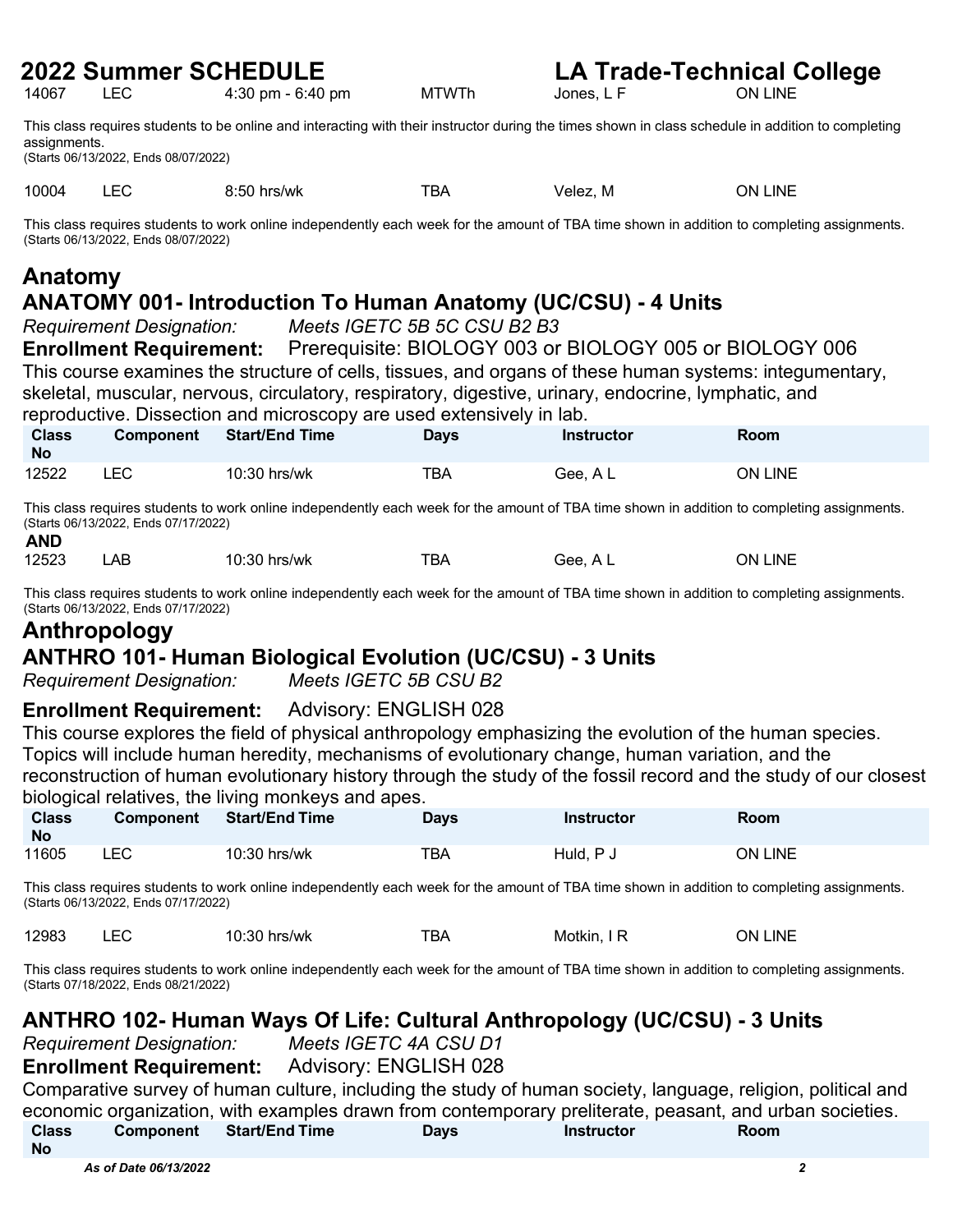9:40 am - 12:10 pm

**2022 Summer SCHEDULE**<br>11859 LEC 9:40 am - 12:10 pm MTWTh Carter, M J ON LINE ON LINE

This class requires students to be online and interacting with their instructor during the times shown in class schedule in addition to completing

assignments. (Starts 06/13/2022, Ends 07/17/2022)

### **Architecture ARC 160- Computers For Designers (CSU) - 3 Units**

This introductory course will a focus on developing graphic and visual communications skills using digital tools.

| <b>Class</b><br><b>No</b> | <b>Component</b> | <b>Start/End Time</b> | Days         | Instructor | Room           |
|---------------------------|------------------|-----------------------|--------------|------------|----------------|
| 10616                     | _EC_             | $8:00$ am - 10:10 am  | <b>MTWTh</b> | Lewis, J L | <b>ON LINE</b> |

This class requires students to be online and interacting with their instructor during the times shown in class schedule in addition to completing assignments.

(Starts 06/13/2022, Ends 07/17/2022)

**AND**<br>10618 LAB 10:20 am - 12:30 pm MTWTh Lewis, J L CN LINE

This class requires students to be online and interacting with their instructor during the times shown in class schedule in addition to completing

assignments. (Starts 06/13/2022, Ends 07/17/2022)

# **Art**

### **ART 101- Survey Of Art History I (UC/CSU) - 3 Units**

*Requirement Designation: Meets IGETC 3A CSU C1* An introductory survey of the arts of the Western World from the Prehistoric through the Middle Ages. Please consult local college catalog for further details.

| <b>Class</b><br><b>No</b> | Component | <b>Start/End Time</b> | <b>Days</b> | <b>Instructor</b> | <b>Room</b>    |
|---------------------------|-----------|-----------------------|-------------|-------------------|----------------|
| 10173                     | LEC.      | 10:30 hrs/wk          | TBA         | Eoff, R J         | <b>ON LINE</b> |

This class requires students to work online independently each week for the amount of TBA time shown in addition to completing assignments. (Starts 06/13/2022, Ends 07/17/2022)

| 10177 | $ \sim$<br>_______ | 10:30<br>∖ hrs/wk | -- -<br>BΑ | мz<br>Mirkovich. | <b>INE</b><br>7N. |
|-------|--------------------|-------------------|------------|------------------|-------------------|
|       |                    |                   |            |                  |                   |

This class requires students to work online independently each week for the amount of TBA time shown in addition to completing assignments. (Starts 07/18/2022, Ends 08/21/2022)

| 12038 | $10:30$ hrs/wk | TBA | Pinto, C D | <b>LINE</b><br>ON. |
|-------|----------------|-----|------------|--------------------|
|       |                |     |            |                    |

This class requires students to work online independently each week for the amount of TBA time shown in addition to completing assignments. (Starts 06/13/2022, Ends 07/17/2022)

### **Astronomy ASTRON 001- Elementary Astronomy (UC/CSU) - 3 Units**

*Requirement Designation: Meets IGETC 5A CSU B1*

Students will study of the history of astronomy, celestial motions, the solar system, stellar origins and evolution, nebulae, galaxies and cosmology.

| <b>Class</b><br><b>No</b>                   | <b>Component</b> | <b>Start/End Time</b> | <b>Days</b>  | <b>Instructor</b> | Room    |
|---------------------------------------------|------------------|-----------------------|--------------|-------------------|---------|
| 15408<br>[Partnerships]<br>USC Upward Bound | LEC              | 7:30 am - 10:20 am    | <b>MTWTh</b> | Moreno. M         | ON LINE |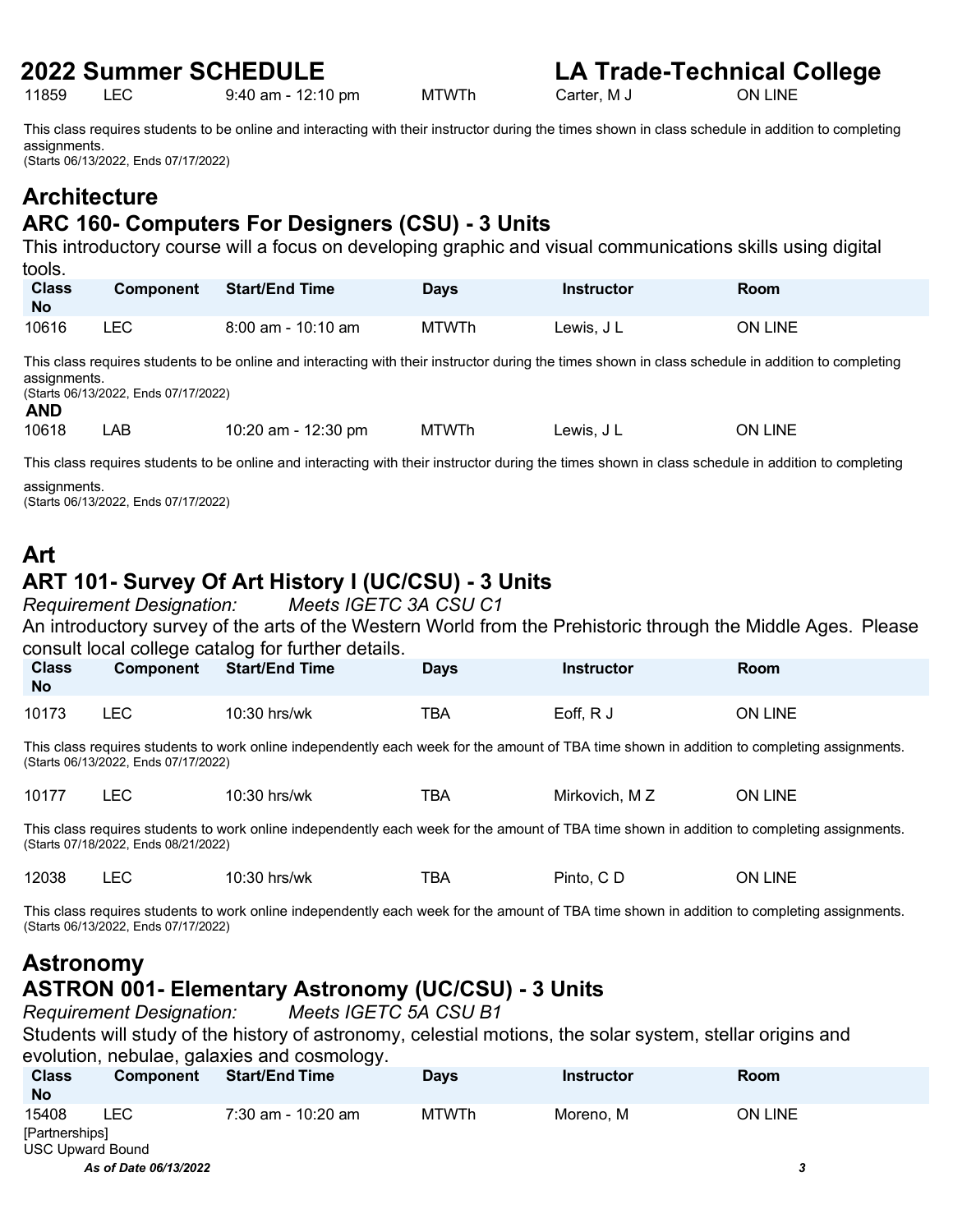Enrollment for this class for all students.

For more information, please visit the Partnership Office in The Student Support Center (The Hub; Formerly Mariposa Hall) in Room D3-109 or contact us at 213-763-3754. (Starts 06/13/2022, Ends 07/17/2022)

10217 LEC 4:00 pm - 6:30 pm MTWTh Moreno, M A ON LINE This class requires students to be online and interacting with their instructor during the times shown in class schedule in addition to completing assignments. (Starts 06/13/2022, Ends 07/17/2022) 10228 LEC 4:00 pm - 6:25 pm MTWTh Moreno, M A ON LINE This class requires students to be online and interacting with their instructor during the times shown in class schedule in addition to completing assignments.

(Starts 07/18/2022, Ends 08/21/2022)

11494 LEC 10:30 hrs/wk TBA Khan, M ON LINE

This class requires students to work online independently each week for the amount of TBA time shown in addition to completing assignments. (Starts 06/13/2022, Ends 07/17/2022)

### **ASTRON 005- Fundamentals Of Astronomy Laboratory (UC/CSU) - 1 Unit**

*Requirement Designation: Meets IGETC 5C CSU B3*

**Enrollment Requirement:** Corequisite: ASTRON 001

Using the planetarium and telescopes (as available on campuses) and/or planetarium software, star atlases and planispheres, this class will study the methods used by astronomers to determine the nature of the universe.

| <b>Class</b><br><b>No</b> | <b>Component</b> | <b>Start/End Time</b> | Days         | Instructor  | Room    |
|---------------------------|------------------|-----------------------|--------------|-------------|---------|
| 11213                     | ∟AB              | $6:35$ pm - $9:00$ pm | <b>MTWTh</b> | Moreno. M A | ON LINE |

This class requires students to be online and interacting with their instructor during the times shown in class schedule in addition to completing assignments.

(Starts 07/18/2022, Ends 08/21/2022)

| 10311 | AB | :40د<br>om - 9:15 pm | MTWTh | Moreno.<br>M, | .INE<br>DИ |
|-------|----|----------------------|-------|---------------|------------|
|       |    |                      |       |               |            |

This class requires students to be online and interacting with their instructor during the times shown in class schedule in addition to completing assignments.

(Starts 06/13/2022, Ends 07/17/2022)

### **Automotive Collision Repair**

## **AUTOCOR 931- Cooperative Education - Automotive Collision Repair (RPT 4) - 3 Units**

**Enrollment Requirement:** Maximum of 16 lifetime units in cooperative education.

Cooperative Education is a work experience program involving the employer, the student-employee and the college to ensure that the student receives on the job training and the unit credit for work experience or volunteer work/internship. Each 60 hours of non-paid work equals one unit of credit. Each 75 hours of paid work equals one unit of credit. This course requires a student to be currently enrolled in an Automotive Collision Repair course or successfully completed an Automotive Collision Repair course in a prior semester. Student must be employed or volunteering/interning in order to participate in program. \*Title 5, section 55253 states that a student may earn up to a maximum of 16 semester units or 24 quarter units of General & Occupational work experience education combined (Board Rule 6405.10).

| <b>Class</b> | Component | <b>Start/End Time</b> | Days | Instructor | Room |
|--------------|-----------|-----------------------|------|------------|------|
| <b>No</b>    |           |                       |      |            |      |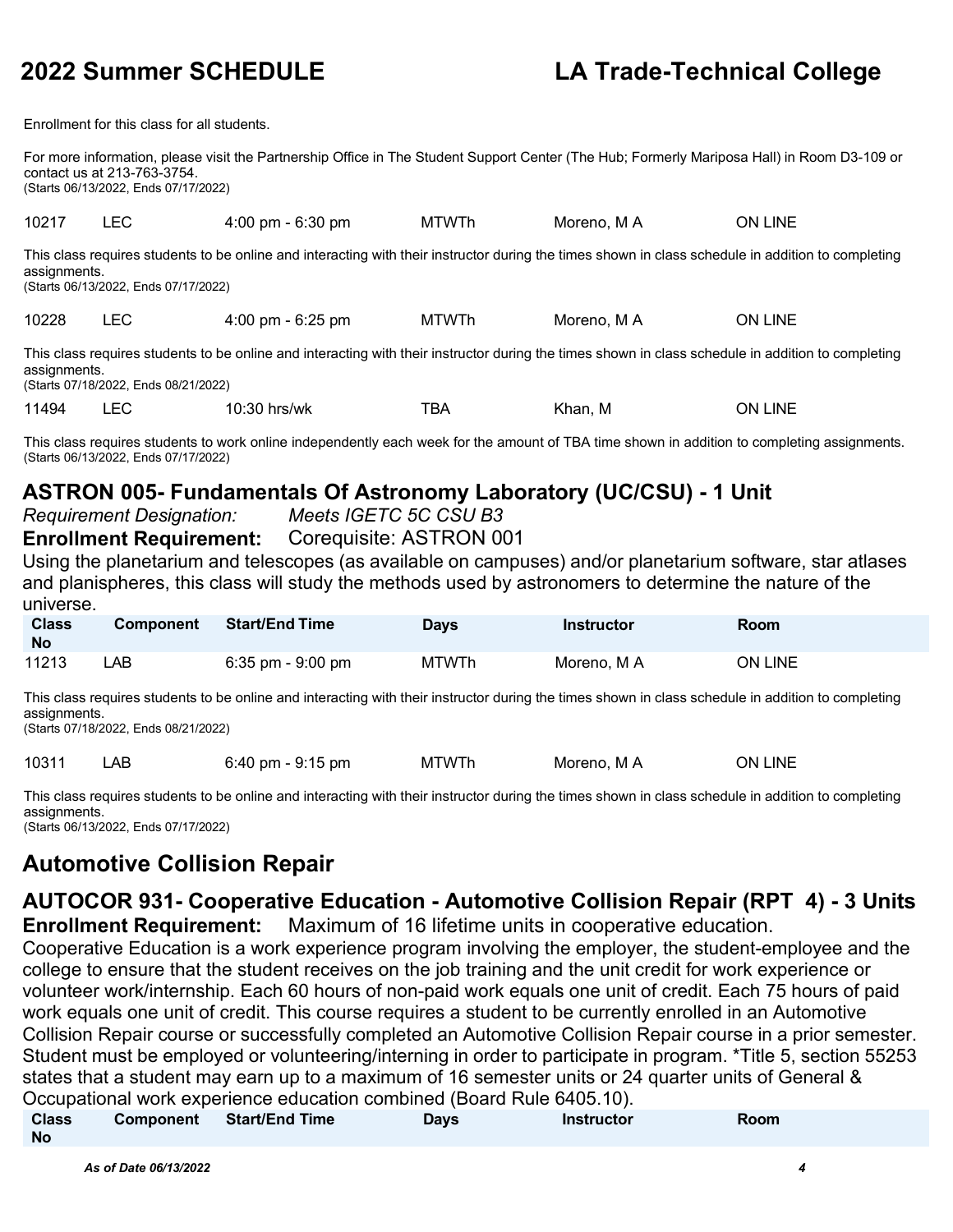## **2022 Summer SCHEDULE**<br>11367 LEC 6:30 hrs/wk TBA Guerra. J Guerra ON LINE

11367 LEC 6:30 hrs/wk TBA Guerra, J ON LINE

This is an online course with meetings scheduled directly with the instructor.

This class requires students to work online independently each week for the amount of TBA time shown in addition to completing assignments. (Starts 06/13/2022, Ends 08/07/2022)

### **Automotive Mechanics Tech AUTORTK 921- Cooperative Education - Automotive And Related Technology (RPT 7) - 2 Units**

**Enrollment Requirement:** Maximum of 16 lifetime units in cooperative education.

Cooperative Education is a work experience program involving the employer, the student-employee and the college to ensure that the student receives on the job training and the unit credit for work experience or volunteer work/internship. Each 60 hours of non-paid work equals one unit of credit. Each 75 hours of paid work equals one unit of credit. This course requires a student to be currently enrolled in an Automotive Technology course or successfully completed an Automotive Technology course in a prior semester. Student must be employed or volunteering/interning in order to participate in program. \*Title 5, section 55253 states that a student may earn up to a maximum of 16 semester units or 24 quarter units of General & Occupational work experience education combined (Board Rule 6405.10).

| <b>Class</b><br><b>No</b> | <b>Component</b>                                   | <b>Start/End Time</b> | <b>Days</b> | Instructor   | <b>Room</b>    |
|---------------------------|----------------------------------------------------|-----------------------|-------------|--------------|----------------|
| 13388<br>LA Metro TCAP    | <b>LEC</b><br>(Starts 06/13/2022, Ends 07/17/2022) | $5:50$ hrs/wk         | TBA         | DaCosta, M B | ON LINE        |
| 15354<br>LA Metro TCAP    | LEC.<br>(0, 1, 0, 0)                               | $6:50$ hrs/wk         | ТВА         | DaCosta, M B | <b>ON LINE</b> |

(Starts 06/13/2022, Ends 07/17/2022)

### **AUTORTK 931- Cooperative Education - Automotive And Related Technology (RPT 4) - 3 Units**

**Enrollment Requirement:** Maximum of 16 lifetime units in cooperative education.

Cooperative Education - Automotive And Related Technology

| <b>Class</b><br><b>No</b> | <b>Component</b>                                                              | <b>Start/End Time</b> | ັ<br>Days | Instructor | Room           |  |  |
|---------------------------|-------------------------------------------------------------------------------|-----------------------|-----------|------------|----------------|--|--|
| 11366                     | LEC                                                                           | $6:30$ hrs/wk         | TBA       | Guerra, J  | <b>ON LINE</b> |  |  |
|                           | This is an online course with meetings scheduled directly with the instructor |                       |           |            |                |  |  |

This is an online course with meetings scheduled directly with the instructor.

This class requires students to work online independently each week for the amount of TBA time shown in addition to completing assignments. (Starts 06/13/2022, Ends 08/07/2022)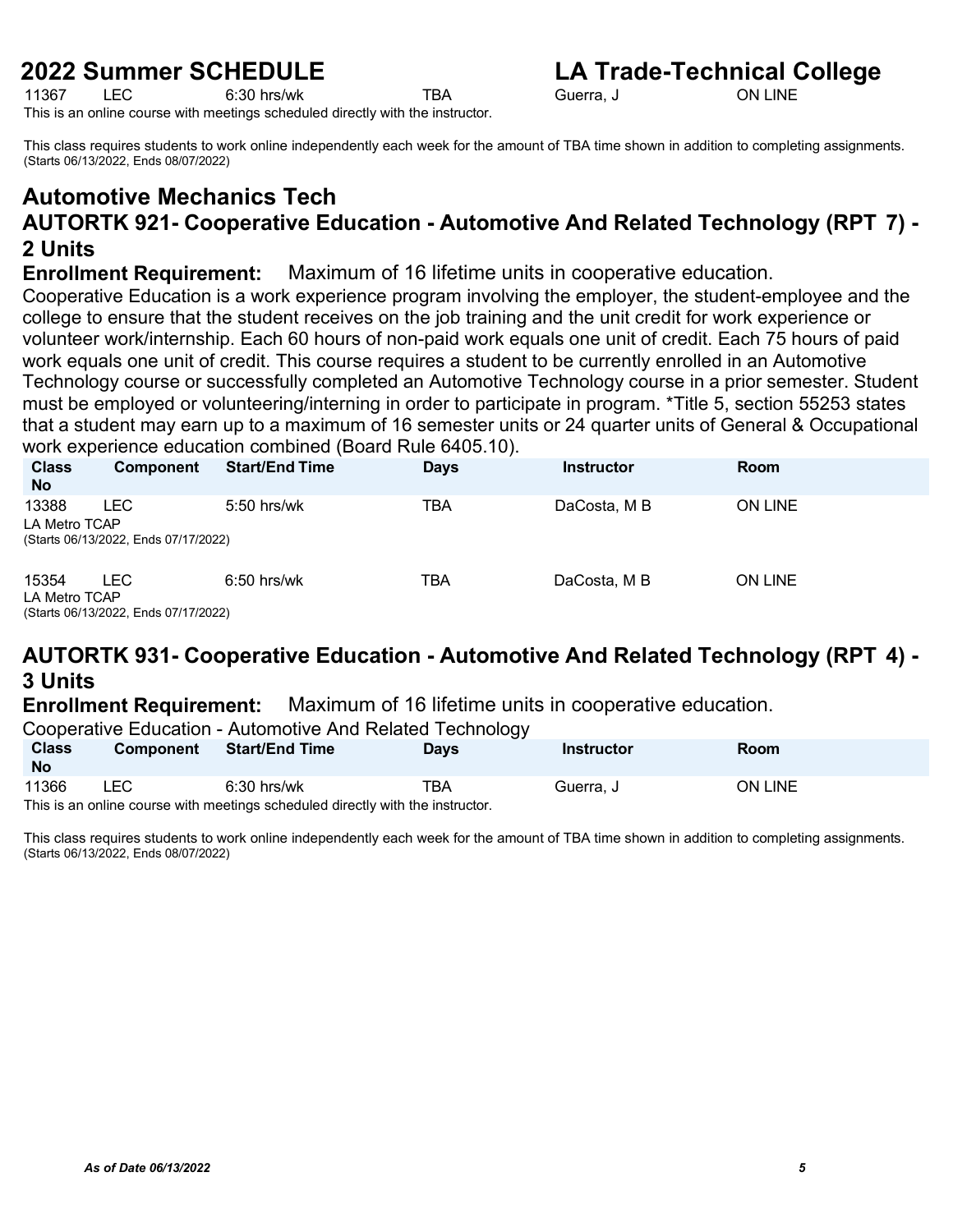### **Barbering BAR 145- Crossover Cosmetology to Barbering (NDA) - 6 Units**

The licensed cosmetologist will be introduced to the advanced services in the barbering industry. Mock State Board procedures for barbering licensure will be employed. The course will cover all the basic for barbering that include: Shaving techniques, facial shave skin preparations, resting facials, scalp manipulations, haircuts using clippers, and clipper shaving.

| <b>Class</b><br><b>No</b> | <b>Component</b> | <b>Start/End Time</b> | Days | <b>Instructor</b> | Room    |
|---------------------------|------------------|-----------------------|------|-------------------|---------|
| 12328                     | ∟EC              | $6:30$ hrs/wk         | тва  | Le. J M           | ON LINE |

This course which includes lab is for licensed cosmetologists only. Valid license is required on the first day of class. Contact the instructor by email at [LEJM@lattc.edu](mailto:LEJM@lattc.edu) for more information specific to this class.

- Current California cosmetology license and I.D. are required as verification to secure enrollment.

- New students need to complete an application (email instructor to request this form).

- Send email of your enrollment to instructor of record.

- 6th edition Milady's Standard Barbering textbook bundle, includes MindTap (LATTC College Store)

This class section will meet in-person or in a hybrid format (in-person and online). Prior to enrolling in this class section, students must create a Cleared4 account and do one of the following:

1. Present proof they have been fully vaccinated against the SARS-CoV-2 virus (Covid-19); OR

2. Request a vaccination exemption for medical/religious reasons and undergo regular, weekly testing for COVID-19 infection. Medical/religious exempt students must start testing one-week before the class begins.

Please click the ⊡To Do⊡s List & Holds□ tile on the MyCollege.laccd.edu homepage and click the □COVID-19 Enrollment Restriction□ item fadditional instructions on how to comply with the vaccination requirement for all in-person class sections.

This class will be offered in a hybrid format, which requires students to meet in-person, face-to-face with their instructor during the times shown AND to work online during the scheduled times and/or independently each week for the amount of TBA hours shown on schedule in addition to completing assignments.

This class will be offered in a hybrid format, which requires students to meet in-person, face-to-face with their instructor during the times shown AND to work online during the scheduled times and/or independently each week for the amount of TBA hours shown on schedule in addition to completing assignments. *28 of 28 LATTC ICVD*

(Starts 06/13/2022, Ends 08/07/2022)

### **AND**

12329 LAB 8:00 am - 1:10 pm MTWTh Le, J M B2-123 This course which includes lecture is for licensed cosmetologists only. Valid license is required on the first day of class. Due to COVID 19 pandemic, this class will be conducted remotely and online with SOME REQUIRED virtual scheduled meetings. Current schedules should be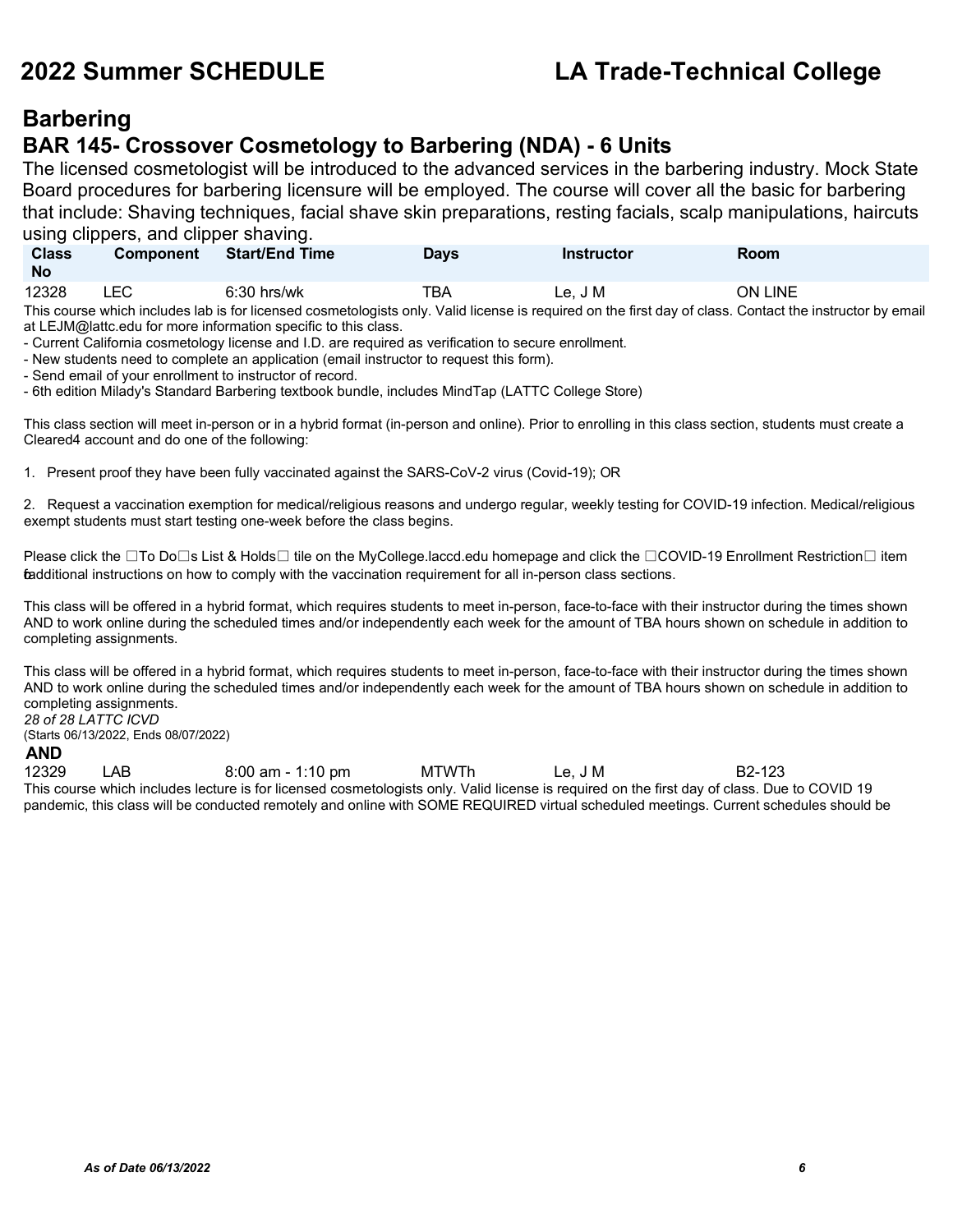considered when selecting this class. Contact the instructor by email at [LEJM@lattc.edu](mailto:LEJM@lattc.edu) for more information specific to this class.

- Current California cosmetology license and I.D. are required as verification to secure enrollment.

- New students need to complete an application (email instructor to request this form).

- Send email of your enrollment to instructor of record.

- 6th edition Milady's Standard Barbering textbook bundle, includes MindTap (LATTC College Store)

This class section will meet in-person or in a hybrid format (in-person and online). Prior to enrolling in this class section, students must create a Cleared4 account and do one of the following:

1. Present proof they have been fully vaccinated against the SARS-CoV-2 virus (Covid-19); OR

2. Request a vaccination exemption for medical/religious reasons and undergo regular, weekly testing for COVID-19 infection. Medical/religious exempt students must start testing one-week before the class begins.

Please click the  $\Box$ To Do $\Box$ s List & Holds $\Box$  tile on the MyCollege.laccd.edu homepage and click the  $\Box$ COVID-19 Enrollment Restriction  $\Box$  item fadditional instructions on how to comply with the vaccination requirement for all in-person class sections. (Starts 06/13/2022, Ends 08/07/2022)

### **Basic Skills BSICSKL 002CE- Developing English Composition Skills (Repeatable) - 0 Unit**

| Developing English Composition Skills |                  |                       |              |            |                |  |
|---------------------------------------|------------------|-----------------------|--------------|------------|----------------|--|
| <b>Class</b><br><b>No</b>             | <b>Component</b> | <b>Start/End Time</b> | <b>Days</b>  | Instructor | Room           |  |
| 11369                                 | LEC.             | 8:00 am - 10:50 am    | <b>MTWTh</b> | Franco, F  | <b>ON LINE</b> |  |

This class requires students to be online and interacting with their instructor during the times shown in class schedule in addition to completing assignments.

Academic Connections

GED Prep Part One (TABE E and M) - English || Session One This class will be taught online for Summer 2022

This class is for students preparing to complete the Reading for Language Arts (RLA) writing portion of the GED Test. For more information, please contact Academic Connections:

Phone: 213-763-3754 Text: 213-293-9047 (Starts 06/13/2022, Ends 07/17/2022)

14482 LEC 8:00 am - 10:50 am MTWTh Lindsey, R D ON LINE Academic Connections || Session One GED Prep Part Two (TABE D and A) - English

This class will be taught online for Summer 2022

This class is for students preparing to complete the Reading for Language Arts (RLA) writing portion of the GED Test. For more information, please contact Academic Connections:

Phone: 213-763-3754 Text: 213-293-9047

This class requires students to be online and interacting with their instructor during the times shown in class schedule in addition to completing assignments. (Starts 06/13/2022, Ends 07/17/2022)

14503 LEC 11:00 am - 1:25 pm MTWTh Gides, J C ON LINE

This class requires students to be online and interacting with their instructor during the times shown in class schedule in addition to completing assignments. Academic Connections || Session Two

GED Prep Part Two (TABE D and A) - English

This class will be taught online for Summer 2022

*As of Date 06/13/2022 7* This class is for students preparing to complete the Reading for Language Arts (RLA) writing portion of the GED Test. For more information,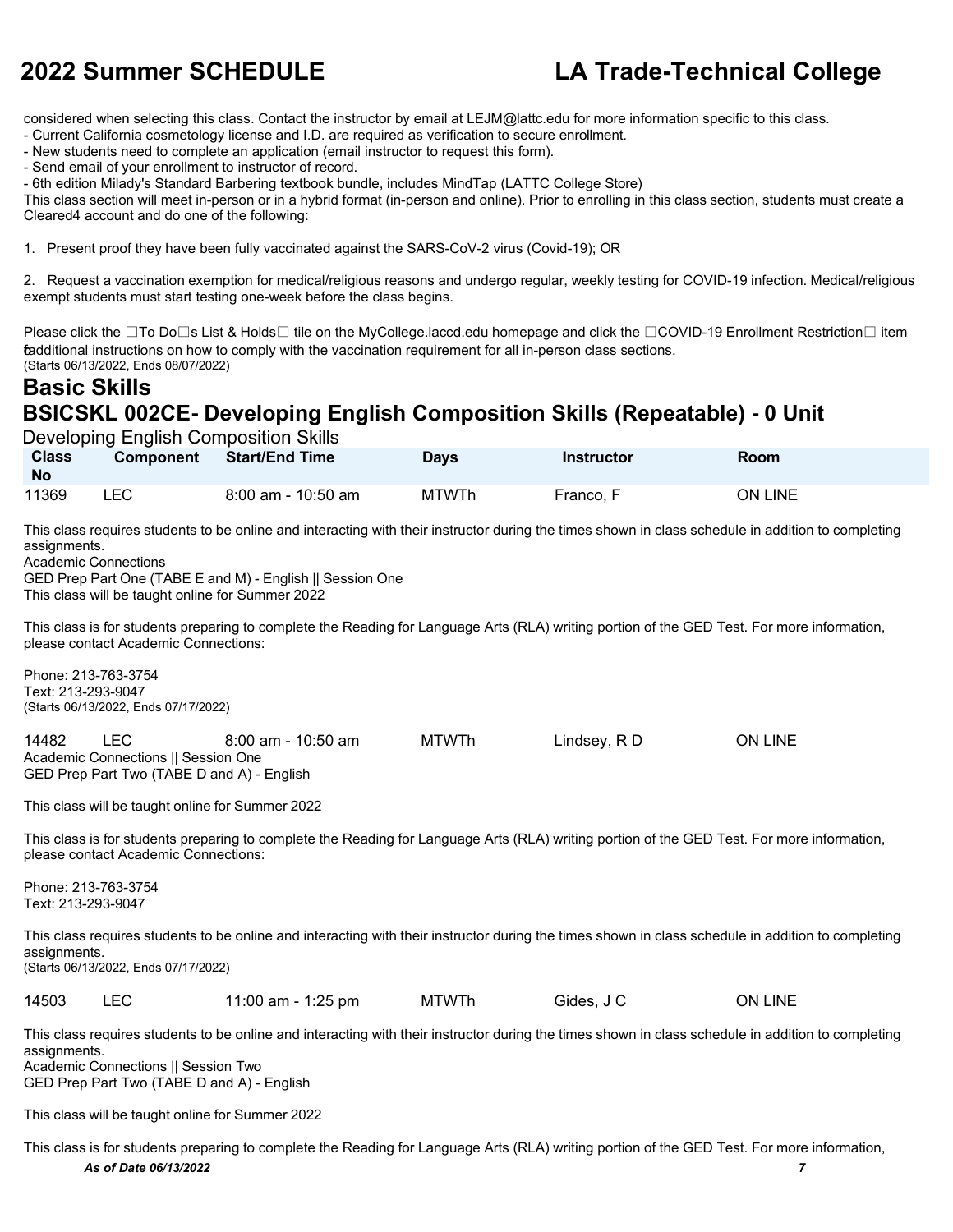please contact Academic Connections:

### **2022 Summer SCHEDULE LA Trade-Technical College**

Phone: 213-763-3754 Text: 213-293-9047 (Starts 07/18/2022, Ends 08/21/2022)

| 11373 | _______ | 5:45 pm - 7:20 pm<br>the contract of the contract of the | <b>MTW</b> | LINE<br>ЭN |
|-------|---------|----------------------------------------------------------|------------|------------|

This class requires students to be online and interacting with their instructor during the times shown in class schedule in addition to completing assignments. Academic Connections

GED Prep Part One (Mixed Levels) - English |

This class will be taught online for Summer 2022

This class is for students preparing to complete the Reading for Language Arts (RLA) writing portion of the GED Test. For more information, please contact Academic Connections:

Phone: 213-763-3754 Text: 213-293-9047 (Starts 06/13/2022, Ends 08/21/2022)

### **BSICSKL 023CE- College And Scholastic Assessment Preparation (Repeatable) - 0 Unit**

| College And Scholastic Assessment Preparation                                                                                                                                                                     |                                                             |                                                                                              |              |                   |                                                                                                                                                    |  |  |  |  |
|-------------------------------------------------------------------------------------------------------------------------------------------------------------------------------------------------------------------|-------------------------------------------------------------|----------------------------------------------------------------------------------------------|--------------|-------------------|----------------------------------------------------------------------------------------------------------------------------------------------------|--|--|--|--|
| <b>Class</b><br><b>No</b>                                                                                                                                                                                         | <b>Component</b>                                            | <b>Start/End Time</b>                                                                        | <b>Days</b>  | <b>Instructor</b> | <b>Room</b>                                                                                                                                        |  |  |  |  |
| 11402                                                                                                                                                                                                             | <b>LEC</b>                                                  | $2:10 \text{ pm} - 4:00 \text{ pm}$                                                          | <b>MTWTh</b> | Cole, VL          | ON LINE                                                                                                                                            |  |  |  |  |
| This class requires students to be online and interacting with their instructor during the times shown in class schedule in addition to completing<br>assignments.<br><b>GED Prep    Social Studies</b>           |                                                             |                                                                                              |              |                   |                                                                                                                                                    |  |  |  |  |
|                                                                                                                                                                                                                   |                                                             | This class is for students preparing to complete the Social Studies portion of the GED Test. |              |                   |                                                                                                                                                    |  |  |  |  |
|                                                                                                                                                                                                                   |                                                             | For more information, please contact Academic Connections:                                   |              |                   |                                                                                                                                                    |  |  |  |  |
| Text: 213-293-9047                                                                                                                                                                                                | Phone: 213-763-3754<br>(Starts 06/13/2022, Ends 07/17/2022) |                                                                                              |              |                   |                                                                                                                                                    |  |  |  |  |
| 11403                                                                                                                                                                                                             | <b>LEC</b>                                                  | 2:10 pm - 3:40 pm                                                                            | <b>MTWTh</b> | Robles, M         | ON LINE                                                                                                                                            |  |  |  |  |
| assignments.                                                                                                                                                                                                      |                                                             |                                                                                              |              |                   | This class requires students to be online and interacting with their instructor during the times shown in class schedule in addition to completing |  |  |  |  |
| assignments.                                                                                                                                                                                                      | (Starts 07/18/2022, Ends 08/21/2022)                        |                                                                                              |              |                   | This class requires students to be online and interacting with their instructor during the times shown in class schedule in addition to completing |  |  |  |  |
| 12546                                                                                                                                                                                                             | <b>LEC</b>                                                  | 4:30 pm - 8:00 pm                                                                            | MW           | Brown, W J        | <b>ON LINE</b>                                                                                                                                     |  |  |  |  |
| This class requires students to be online and interacting with their instructor during the times shown in class schedule in addition to completing<br>assignments.<br>Academic Connections - TEAS Prep<br>Reading |                                                             |                                                                                              |              |                   |                                                                                                                                                    |  |  |  |  |
| For more information, please contact Academic Connections:                                                                                                                                                        |                                                             |                                                                                              |              |                   |                                                                                                                                                    |  |  |  |  |
| Text: 213-293-9047                                                                                                                                                                                                | Phone: 213-763-3754<br>(Starts 06/13/2022, Ends 07/17/2022) |                                                                                              |              |                   |                                                                                                                                                    |  |  |  |  |
| 12547                                                                                                                                                                                                             | <b>LEC</b>                                                  | 4:30 pm - 8:00 pm                                                                            | т            | Robles, M         | <b>ON LINE</b>                                                                                                                                     |  |  |  |  |

This class requires students to be online and interacting with their instructor during the times shown in class schedule in addition to completing assignments.

*As of Date 06/13/2022 8*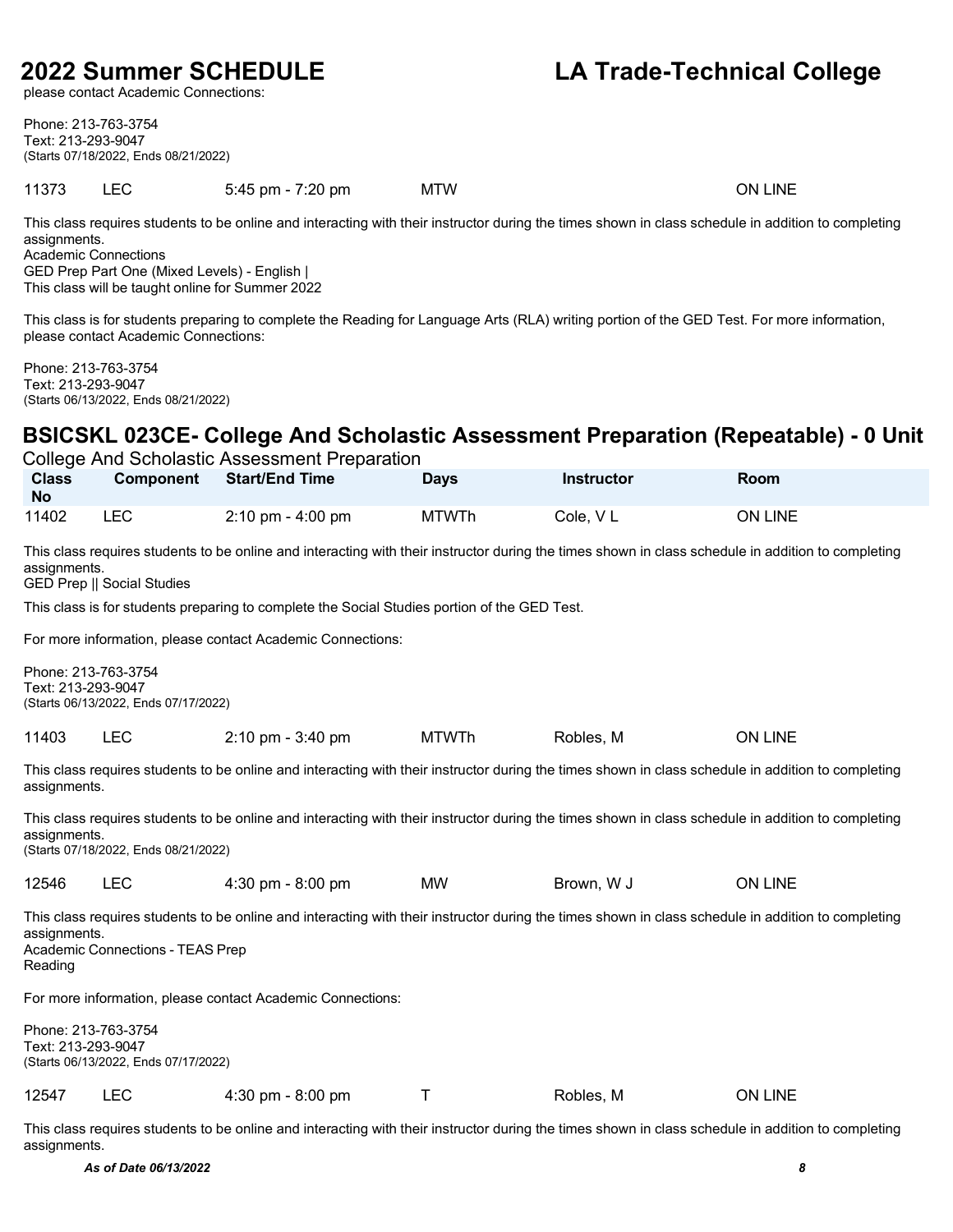# 2022 Summer SCHEDULE<br>Academic Connections - TEAS Prep

### **LA Trade-Technical College**

| Science                                                                                                                                                                                                        |                                                                                   |                                                                                                                                                    |           |             |                |  |  |  |  |
|----------------------------------------------------------------------------------------------------------------------------------------------------------------------------------------------------------------|-----------------------------------------------------------------------------------|----------------------------------------------------------------------------------------------------------------------------------------------------|-----------|-------------|----------------|--|--|--|--|
| For more information, please contact Academic Connections:                                                                                                                                                     |                                                                                   |                                                                                                                                                    |           |             |                |  |  |  |  |
|                                                                                                                                                                                                                | Phone: 213-763-3754<br>Text: 213-293-9047<br>(Starts 06/13/2022, Ends 07/17/2022) |                                                                                                                                                    |           |             |                |  |  |  |  |
| 12549                                                                                                                                                                                                          | <b>LEC</b>                                                                        | 4:30 pm - 8:00 pm                                                                                                                                  | Th        | Calderon, J | <b>ON LINE</b> |  |  |  |  |
| assignments.<br>Math                                                                                                                                                                                           | Academic Connections - TEAS Prep                                                  | This class requires students to be online and interacting with their instructor during the times shown in class schedule in addition to completing |           |             |                |  |  |  |  |
|                                                                                                                                                                                                                |                                                                                   | For more information, please contact Academic Connections:                                                                                         |           |             |                |  |  |  |  |
| Phone: 213-763-3754<br>Text: 213-293-9047                                                                                                                                                                      | (Starts 06/13/2022, Ends 07/17/2022)                                              |                                                                                                                                                    |           |             |                |  |  |  |  |
| 12550                                                                                                                                                                                                          | <b>LEC</b>                                                                        | 4:30 pm - 8:00 pm                                                                                                                                  | <b>MW</b> | Brown, W J  | <b>ON LINE</b> |  |  |  |  |
| assignments.                                                                                                                                                                                                   | Academic Connections - TEAS Prep                                                  | This class requires students to be online and interacting with their instructor during the times shown in class schedule in addition to completing |           |             |                |  |  |  |  |
| Reading                                                                                                                                                                                                        |                                                                                   |                                                                                                                                                    |           |             |                |  |  |  |  |
|                                                                                                                                                                                                                |                                                                                   | For more information, please contact Academic Connections:                                                                                         |           |             |                |  |  |  |  |
| Phone: 213-763-3754<br>Text: 213-293-9047                                                                                                                                                                      | (Starts 07/18/2022, Ends 08/21/2022)                                              |                                                                                                                                                    |           |             |                |  |  |  |  |
| 12552                                                                                                                                                                                                          | <b>LEC</b>                                                                        | 4:30 pm - 8:00 pm                                                                                                                                  | Τ         | Robles, M   | <b>ON LINE</b> |  |  |  |  |
| assignments.<br>Science                                                                                                                                                                                        | Academic Connections - TEAS Prep                                                  | This class requires students to be online and interacting with their instructor during the times shown in class schedule in addition to completing |           |             |                |  |  |  |  |
|                                                                                                                                                                                                                |                                                                                   | For more information, please contact Academic Connections:                                                                                         |           |             |                |  |  |  |  |
| Phone: 213-763-3754<br>Text: 213-293-9047                                                                                                                                                                      | (Starts 07/18/2022, Ends 08/21/2022)                                              |                                                                                                                                                    |           |             |                |  |  |  |  |
| 12553                                                                                                                                                                                                          | <b>LEC</b>                                                                        | 4:30 pm - 8:00 pm                                                                                                                                  | Th        | Calderon, J | <b>ON LINE</b> |  |  |  |  |
| This class requires students to be online and interacting with their instructor during the times shown in class schedule in addition to completing<br>assignments.<br>Academic Connections - TEAS Prep<br>Math |                                                                                   |                                                                                                                                                    |           |             |                |  |  |  |  |
|                                                                                                                                                                                                                | For more information, please contact Academic Connections:                        |                                                                                                                                                    |           |             |                |  |  |  |  |
| Phone: 213-763-3754<br>Text: 213-293-9047                                                                                                                                                                      | (Starts 07/18/2022, Ends 08/21/2022)                                              |                                                                                                                                                    |           |             |                |  |  |  |  |
|                                                                                                                                                                                                                | <b>BSICSKL 035CE- Basic Math Skills (Repeatable) - 0 Unit</b>                     |                                                                                                                                                    |           |             |                |  |  |  |  |

Basic Math Skills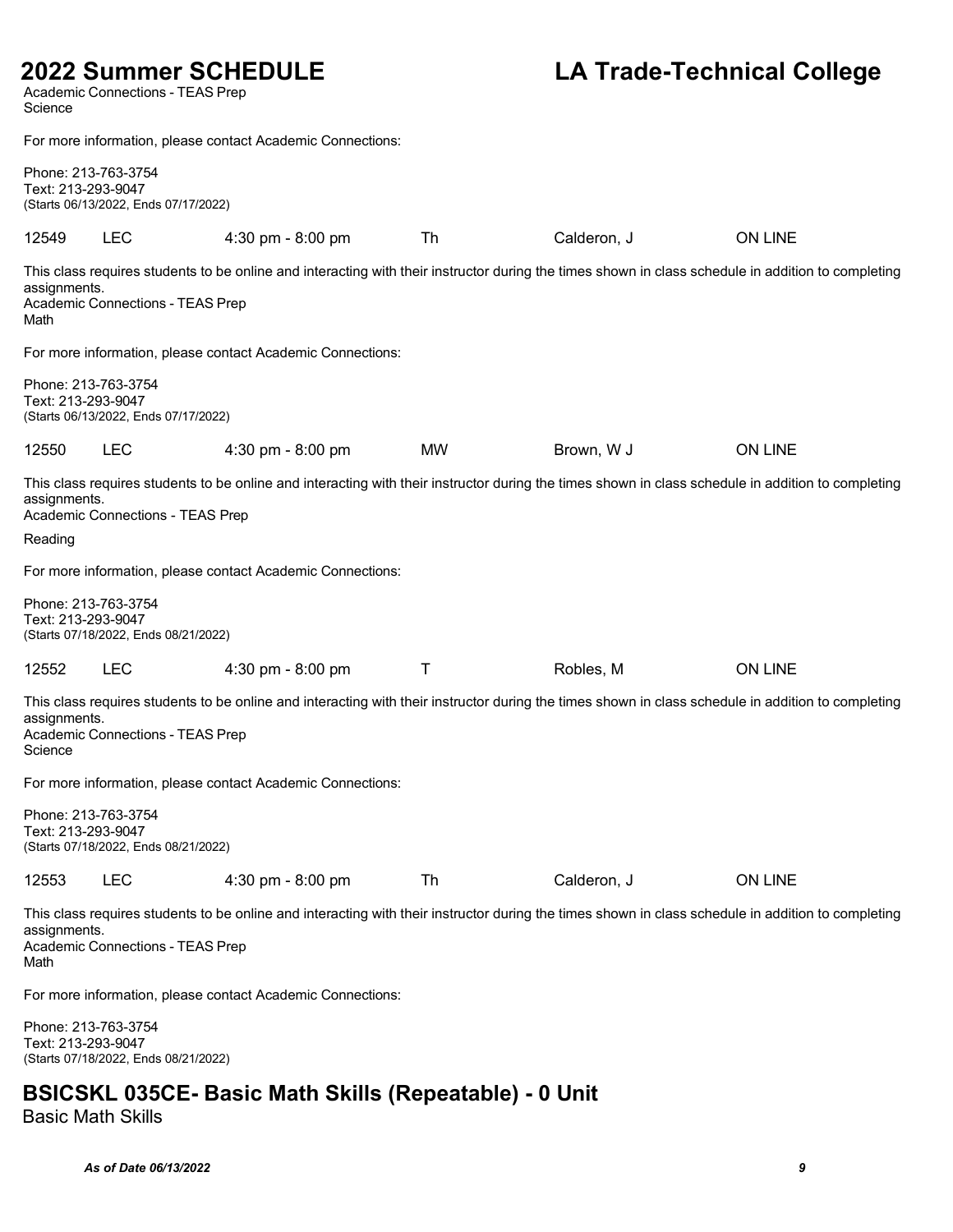|                                                                  | <b>2022 Summer SCHEDULE</b>                                                     |                                                                                                                                                                                                              |             | <b>LA Trade-Technical College</b> |                |
|------------------------------------------------------------------|---------------------------------------------------------------------------------|--------------------------------------------------------------------------------------------------------------------------------------------------------------------------------------------------------------|-------------|-----------------------------------|----------------|
| <b>Class</b><br><b>No</b>                                        | <b>Component</b>                                                                | <b>Start/End Time</b>                                                                                                                                                                                        | <b>Days</b> | <b>Instructor</b>                 | Room           |
| 14504                                                            | <b>LEC</b>                                                                      | 8:00 am - 9:30 am                                                                                                                                                                                            | MT          | Estroff, R M                      | <b>ON LINE</b> |
| assignments.                                                     | <b>Academic Connections</b><br>This class will be taught online for Summer 2022 | This class requires students to be online and interacting with their instructor during the times shown in class schedule in addition to completing<br>GED Prep Part One (TABE D and A) - Math    Session Two |             |                                   |                |
| Connections:                                                     |                                                                                 | This class is for students preparing to complete the Mathematics portion of the GED Test. For more information, please contact Academic                                                                      |             |                                   |                |
| Phone: 213-763-3754<br>Text: 213-293-9047<br><b>AND</b><br>14505 | (Starts 07/18/2022, Ends 08/21/2022)<br>LAB                                     | $8:00$ am - 10:30 am                                                                                                                                                                                         | WTh         | Estroff, R M                      | <b>ON LINE</b> |
| And                                                              | <b>LAB</b>                                                                      | 9:40 am - 10:30 am                                                                                                                                                                                           | МT          | Estroff, R M                      | <b>ON LINE</b> |
| assignments.                                                     | <b>Academic Connections</b><br>This class will be taught online for Summer 2022 | This class requires students to be online and interacting with their instructor during the times shown in class schedule in addition to completing<br>GED Prep Part One (TABE D and A) - Math    Session Two |             |                                   |                |
| Connections:                                                     |                                                                                 | This class is for students preparing to complete the Mathematics portion of the GED Test. For more information, please contact Academic                                                                      |             |                                   |                |
| Phone: 213-763-3754<br>Text: 213-293-9047                        | (Starts 07/18/2022, Ends 08/21/2022)                                            |                                                                                                                                                                                                              |             |                                   |                |
| 11375                                                            | <b>LEC</b>                                                                      | 11:10 am - 12:20 pm                                                                                                                                                                                          | <b>MTW</b>  | Basmajyan, R                      | <b>ON LINE</b> |
| assignments.                                                     | <b>Academic Connections</b><br>This class will be taught online for Summer 2022 | This class requires students to be online and interacting with their instructor during the times shown in class schedule in addition to completing<br>GED Prep Part One (TABE E and M) - Math    Session I   |             |                                   |                |
| Connections:                                                     |                                                                                 | This class is for students preparing to complete the Mathematics portion of the GED Test. For more information, please contact Academic                                                                      |             |                                   |                |
|                                                                  |                                                                                 |                                                                                                                                                                                                              |             |                                   |                |
|                                                                  |                                                                                 |                                                                                                                                                                                                              |             |                                   |                |
|                                                                  |                                                                                 |                                                                                                                                                                                                              |             |                                   |                |
|                                                                  |                                                                                 |                                                                                                                                                                                                              |             |                                   |                |
|                                                                  |                                                                                 |                                                                                                                                                                                                              |             |                                   |                |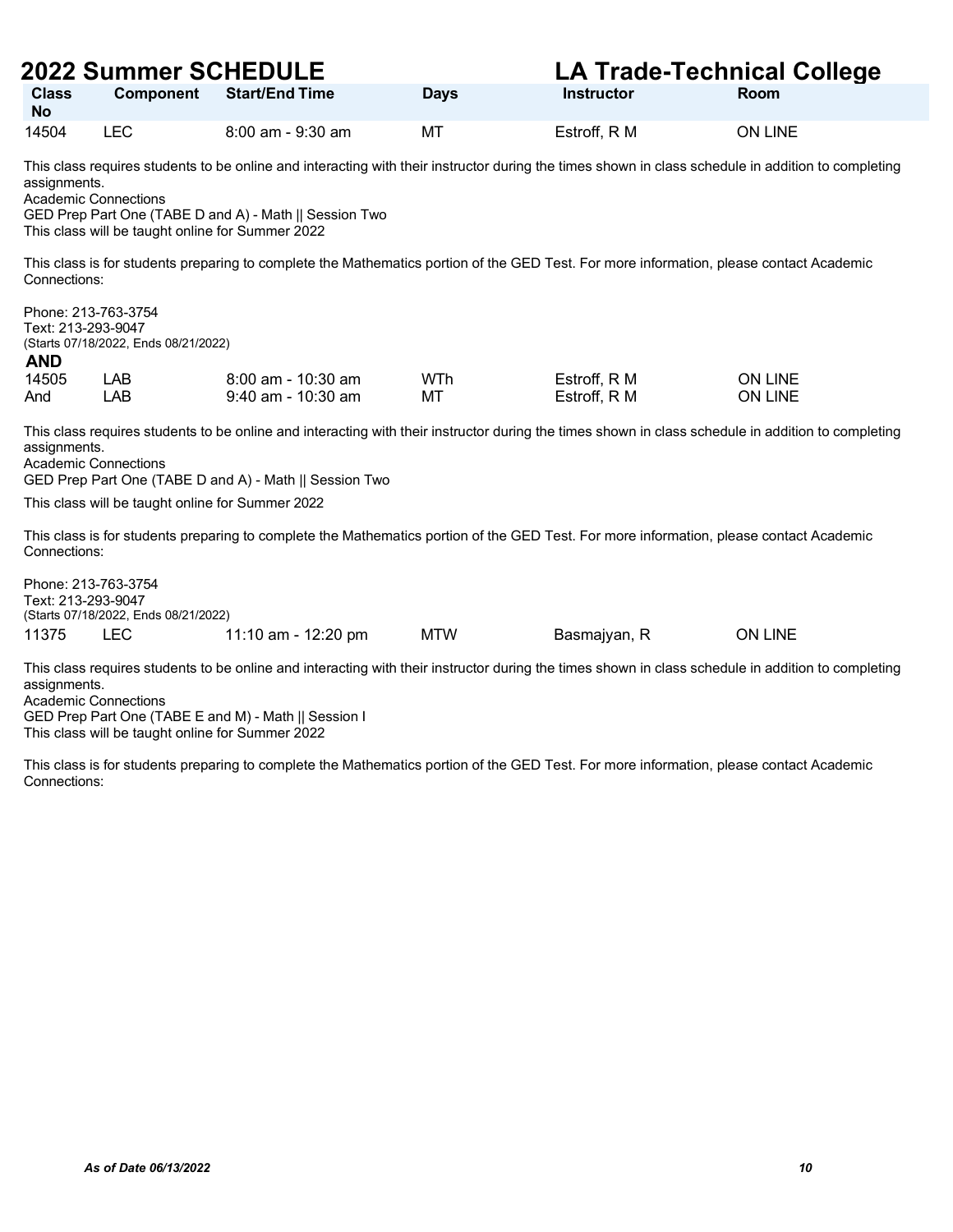| Phone: 213-763-3754<br>Text: 213-293-9047<br>28 of 28 LATTC ICVD<br><b>AND</b><br>11376 LAB<br>And | (Starts 06/13/2022, Ends 07/17/2022)<br><b>LAB</b><br><b>Academic Connections</b><br>This class will be taught online for Summer 2022 | 11:10 am - 1:50 pm<br>12:30 pm - 1:50 pm<br>GED Prep Part One (TABE E and M) - Math    Session I                                                                                                           | Th<br><b>MTW</b> | Basmajyan, R<br>Basmajyan, R | <b>ON LINE</b><br>ON LINE        |
|----------------------------------------------------------------------------------------------------|---------------------------------------------------------------------------------------------------------------------------------------|------------------------------------------------------------------------------------------------------------------------------------------------------------------------------------------------------------|------------------|------------------------------|----------------------------------|
| Connections:                                                                                       |                                                                                                                                       | This class is for students preparing to complete the Mathematics portion of the GED Test. For more information, please contact Academic                                                                    |                  |                              |                                  |
| Phone: 213-763-3754<br>Text: 213-293-9047<br>14501                                                 | (Starts 06/13/2022, Ends 07/17/2022)<br><b>LEC</b>                                                                                    | 11:10 am - 12:20 pm                                                                                                                                                                                        | <b>MTW</b>       | Mednik, M                    | <b>ON LINE</b>                   |
| assignments.<br><b>Academic Connections</b>                                                        | This class will be taught online for Summer 2022                                                                                      | This class requires students to be online and interacting with their instructor during the times shown in class schedule in addition to completing<br>GED Prep Part Two (TABE D and A) - Math    Session I |                  |                              |                                  |
| Connections:                                                                                       |                                                                                                                                       | This class is for students preparing to complete the Mathematics portion of the GED Test. For more information, please contact Academic                                                                    |                  |                              |                                  |
| Phone: 213-763-3754<br>Text: 213-293-9047<br><b>AND</b><br>14502<br>And                            | (Starts 06/13/2022, Ends 07/17/2022)<br>LAB<br>LAB                                                                                    | 11:10 am - 1:50 pm<br>12:30 pm - 1:50 pm                                                                                                                                                                   | Th<br><b>MTW</b> | Mednik, M<br>Mednik, M       | <b>ON LINE</b><br><b>ON LINE</b> |
| assignments.<br><b>Academic Connections</b>                                                        | This class will be taught online for Summer 2022                                                                                      | This class requires students to be online and interacting with their instructor during the times shown in class schedule in addition to completing<br>GED Prep Part Two (TABE D and A) - Math    Session I |                  |                              |                                  |
| Connections:                                                                                       |                                                                                                                                       | This class is for students preparing to complete the Mathematics portion of the GED Test. For more information, please contact Academic                                                                    |                  |                              |                                  |
| Phone: 213-763-3754<br>Text: 213-293-9047<br>11377                                                 | (Starts 06/13/2022, Ends 07/17/2022)<br><b>LEC</b>                                                                                    | 7:30 pm - 8:20 pm                                                                                                                                                                                          | МT               | Calderon, J                  | <b>ON LINE</b>                   |
| assignments.<br><b>Academic Connections</b>                                                        | This class will be taught online for Summer 2022                                                                                      | This class requires students to be online and interacting with their instructor during the times shown in class schedule in addition to completing<br>GED Prep Part One (Mixed Level) - Math    10 Weeks   |                  |                              |                                  |
| Connections:                                                                                       |                                                                                                                                       | This class is for students preparing to complete the Mathematics portion of the GED Test. For more information, please contact Academic                                                                    |                  |                              |                                  |
| Phone: 213-763-3754<br>Text: 213-293-9047                                                          | (Starts 06/13/2022, Ends 08/21/2022)                                                                                                  |                                                                                                                                                                                                            |                  |                              |                                  |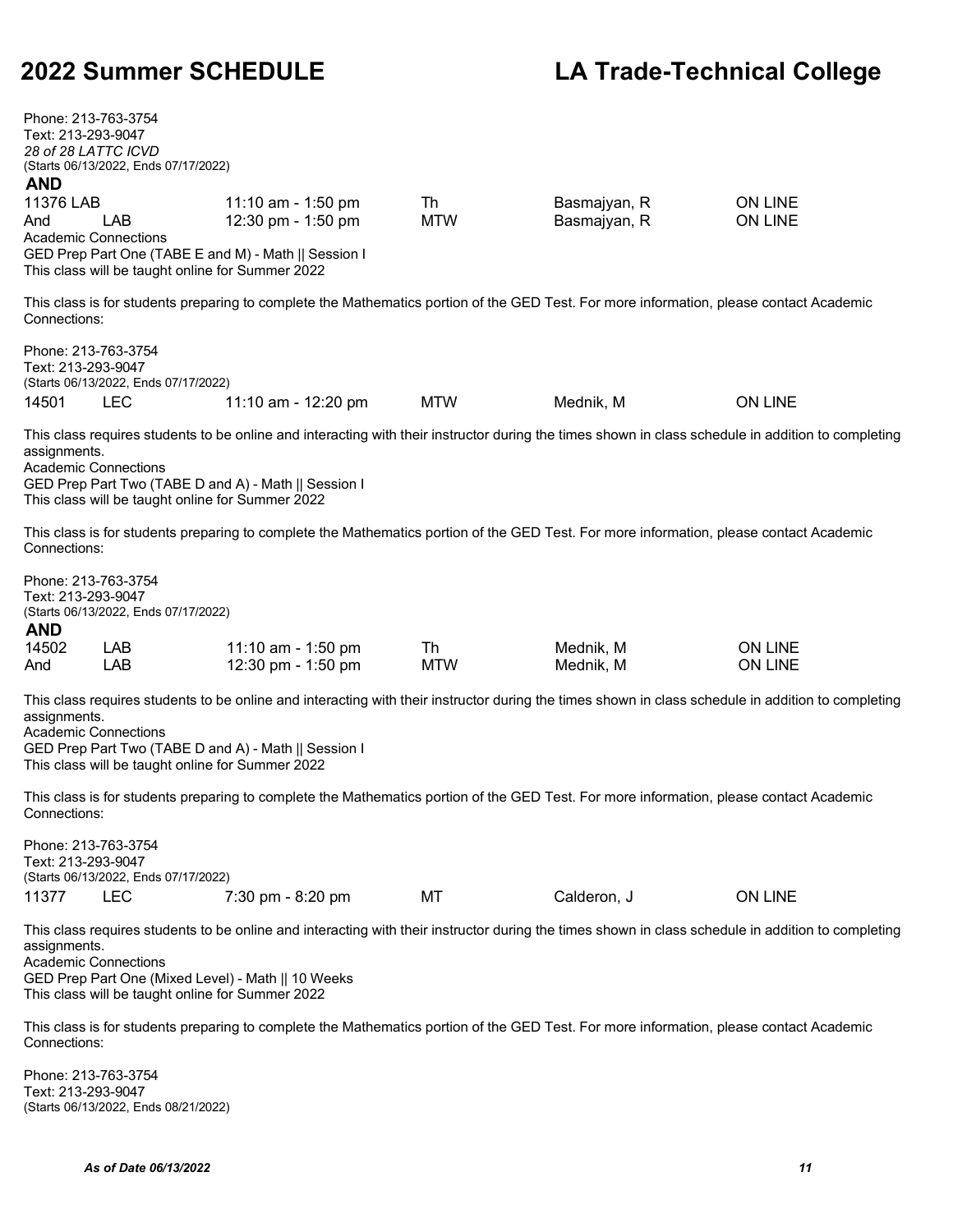### **AND**

| 11378 | _AB | 7:30 pm - 9:20 pm                   | w  | Calderon. J | <b>ON LINE</b> |
|-------|-----|-------------------------------------|----|-------------|----------------|
| And   | _AB | $8:30 \text{ pm} - 9:20 \text{ pm}$ | МT | Calderon. J | <b>ON LINE</b> |

This class requires students to be online and interacting with their instructor during the times shown in class schedule in addition to completing assignments.

Academic Connections

GED Prep Part One (Mixed Level) - Math || 10 Weeks This class will be taught online for Summer 2022

This class is for students preparing to complete the Mathematics portion of the GED Test. For more information, please contact Academic Connections:

Phone: 213-763-3754 Text: 213-293-9047 (Starts 06/13/2022, Ends 08/21/2022)

### **BSICSKL 060CE- Basic Computer Literacy (Repeatable) - 0 Unit**

This is a basic computer skills class for students with no previous computer training or experience. It is designed to assist students understand the basic computer hardware and the computer operating system. The class will also focus on developing basic computer skills using Microsoft Word and becoming familiar with online search engines including sending and receiving e-mails.

| <b>Class</b><br><b>No</b> | <b>Component</b> | <b>Start/End Time</b> | Days | <b>Instructor</b>  | Room           |  |
|---------------------------|------------------|-----------------------|------|--------------------|----------------|--|
| 14508                     | LEC              | $9:00$ am - 10:05 am  | ⊤Th  | Torres-Rezzio, A J | <b>ON LINE</b> |  |

This class requires students to be online and interacting with their instructor during the times shown in class schedule in addition to completing assignments. Academic Connections

Computer Literacy

For more information, please contact Academic Connections:

| Text: 213-293-9047 | Phone: 213-763-3754<br>(Starts 06/13/2022, Ends 07/28/2022) |                       |     |                    |         |
|--------------------|-------------------------------------------------------------|-----------------------|-----|--------------------|---------|
| <b>AND</b>         |                                                             |                       |     |                    |         |
| 14509              | I AR                                                        | $10:15$ am - 12:35 pm | TTh | Torres-Rezzio, A J | ON LINE |
|                    | Academic Connections                                        |                       |     |                    |         |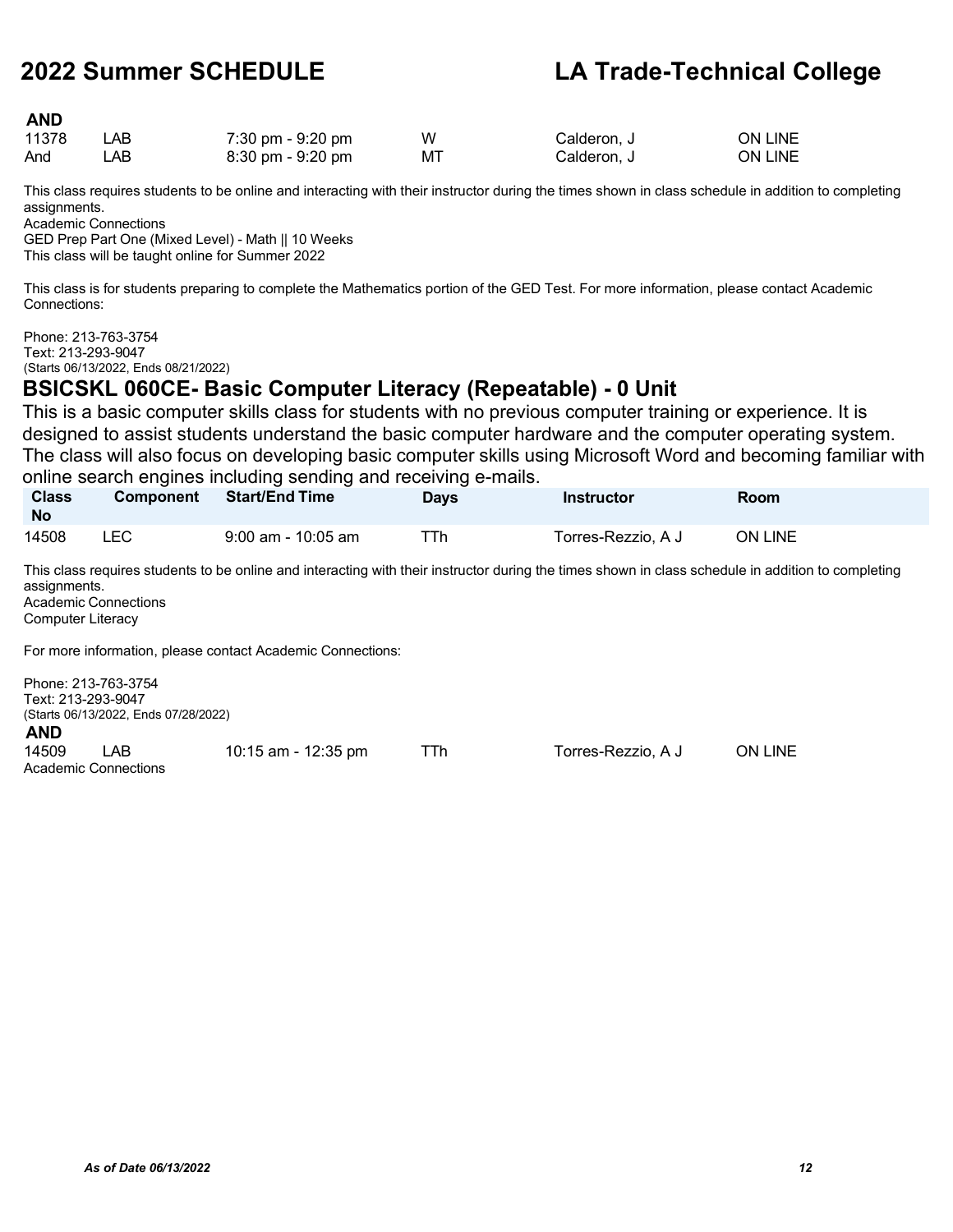Computer Literacy

For more information, please contact Academic Connections:

|                                           |                                                                                           | The more implification, picase contact Academic Compositions                                                                                       |            |            |                |
|-------------------------------------------|-------------------------------------------------------------------------------------------|----------------------------------------------------------------------------------------------------------------------------------------------------|------------|------------|----------------|
| Phone: 213-763-3754<br>Text: 213-293-9047 |                                                                                           |                                                                                                                                                    |            |            |                |
| assignments.                              |                                                                                           | This class requires students to be online and interacting with their instructor during the times shown in class schedule in addition to completing |            |            |                |
|                                           | (Starts 06/13/2022, Ends 07/28/2022)                                                      |                                                                                                                                                    |            |            |                |
| 15249                                     | <b>LEC</b><br>Avanza Los Angeles (ALAS)                                                   | 6:00 pm - 6:50 pm                                                                                                                                  | TTh        | Alonzo, VL | <b>ON LINE</b> |
|                                           |                                                                                           | Enrollment and participation open to all students. This class will be conducted remotely and online.                                               |            |            |                |
|                                           | For more information, contact us at 213-763-3762.                                         |                                                                                                                                                    |            |            |                |
| assignments.<br><b>AND</b>                | (Starts 06/20/2022, Ends 08/21/2022)                                                      | This class requires students to be online and interacting with their instructor during the times shown in class schedule in addition to completing |            |            |                |
| 15250                                     | <b>LAB</b><br>Avanza Los Angeles (ALAS)                                                   | 7:00 pm - 9:00 pm                                                                                                                                  | TTh        | Alonzo, VL | <b>ON LINE</b> |
|                                           |                                                                                           | Enrollment and participation open to all students. This class will be conducted remotely and online.                                               |            |            |                |
|                                           | For more information, contact us at 213-763-3762                                          |                                                                                                                                                    |            |            |                |
| assignments.                              |                                                                                           | This class requires students to be online and interacting with their instructor during the times shown in class schedule in addition to completing |            |            |                |
| 15251                                     | <b>LEC</b><br>Avanza Los Angeles (ALAS)                                                   | 6:00 pm - 6:50 pm                                                                                                                                  | <b>TTh</b> | STAFF, L   | <b>ON LINE</b> |
|                                           |                                                                                           | Enrollment and participation open to all students. This class will be conducted remotely and online.                                               |            |            |                |
| <b>AND</b>                                | For more information, contact us at 213-763-3762.<br>(Starts 06/20/2022, Ends 08/21/2022) |                                                                                                                                                    |            |            |                |
| 15252                                     | <b>LAB</b><br>Avanza Los Angeles (ALAS)                                                   | 7:00 pm - 9:00 pm                                                                                                                                  | TTh        | STAFF, L   | <b>ON LINE</b> |
|                                           |                                                                                           | Enrollment and participation open to all students. This class will be conducted remotely and online.                                               |            |            |                |
|                                           | For more information, contact us at 213-763-3762.<br>(Starts 06/20/2022, Ends 08/21/2022) |                                                                                                                                                    |            |            |                |
| 15253                                     | <b>LEC</b><br>Avanza Los Angeles (ALAS)                                                   | 6:00 pm - 6:50 pm                                                                                                                                  | TTh        | STAFF, L   | <b>ON LINE</b> |
|                                           |                                                                                           | Enrollment and participation open to all students. This class will be conducted remotely and online.                                               |            |            |                |
| <b>AND</b>                                | For more information, contact us at 213-763-3762.<br>(Starts 06/20/2022, Ends 08/21/2022) |                                                                                                                                                    |            |            |                |
| 15254                                     | LAB<br>Avanza Los Angeles (ALAS)                                                          | 7:00 pm - 9:00 pm                                                                                                                                  | TTh        | STAFF, L   | <b>ON LINE</b> |

Enrollment and participation open to all students. This class will be conducted remotely and online.

For more information, contact us at 213-763-3762. (Starts 06/20/2022, Ends 08/21/2022)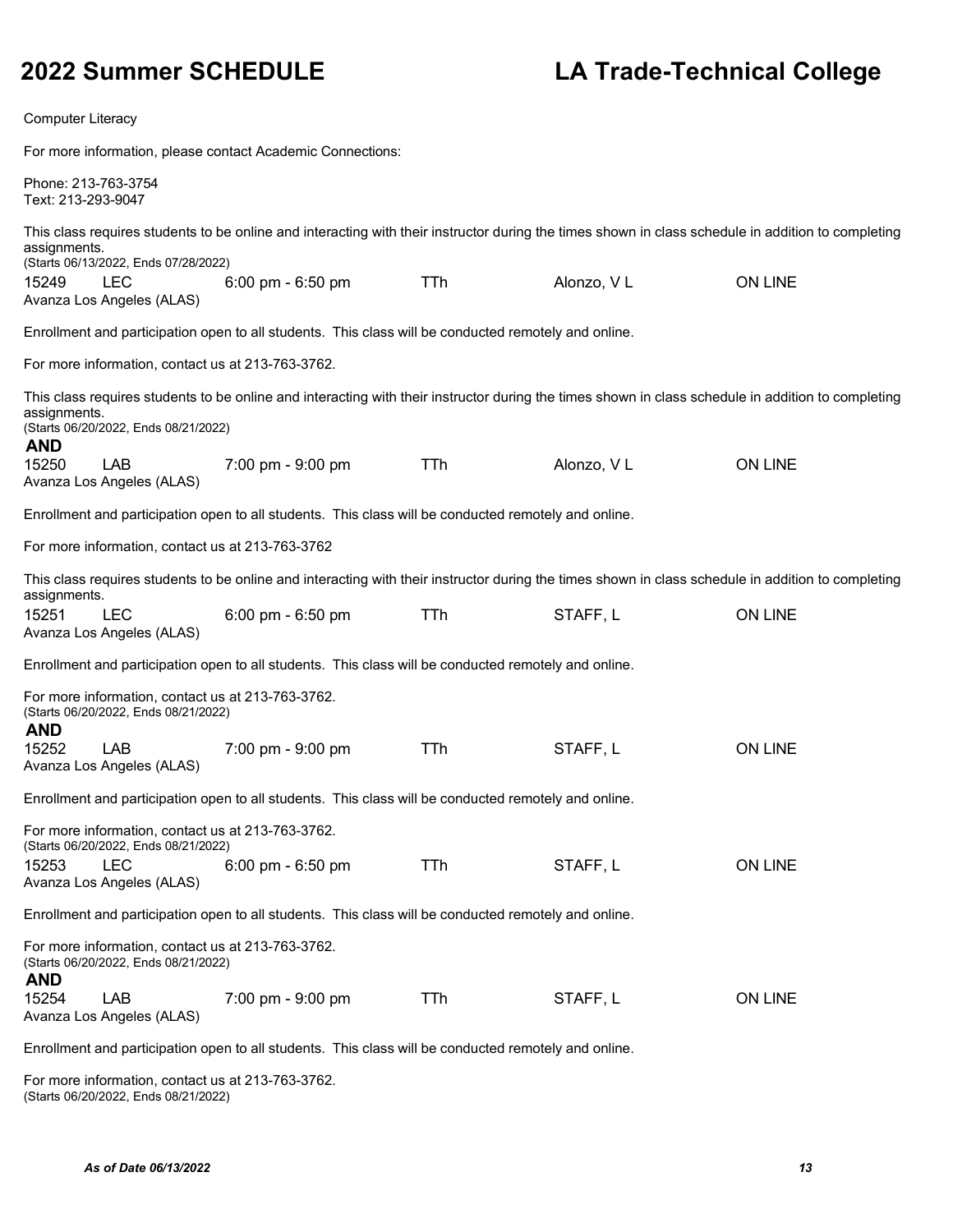### **Biology BIOLOGY 003- Introduction To Biology (UC/CSU) - 4 Units**

*Requirement Designation: Meets IGETC 5B 5C CSU B2 B3*

This course for non-majors examines the fundamental principles of biology with laboratories emphasizing hands-on investigations. Topics include an introduction to evolutionary theory, basic biological chemistry, cell function and reproduction, cellular respiration and photosynthesis, classical and contemporary genetics, gene expression and an introduction to animal structure and function. Meets UC/CSU GE requirement of natural science with a lab.

| <b>Class</b><br><b>No</b> | <b>Component</b> | <b>Start/End Time</b> | <b>Davs</b>  | Instructor                     | <b>Room</b> |
|---------------------------|------------------|-----------------------|--------------|--------------------------------|-------------|
| 11953                     | <b>LEC</b>       | $8:00$ am - 10:30 am  | <b>MTWTh</b> | Pantastico Caldas, M C ON LINE |             |

This class requires students to be online and interacting with their instructor during the times shown in class schedule in addition to completing assignments.

(Starts 06/13/2022, Ends 07/17/2022)

**AND**<br>11954 LAB 10:40 am - 1:10 pm MTWTh Pantastico Caldas, M C ON LINE

This class requires students to be online and interacting with their instructor during the times shown in class schedule in addition to completing assignments.

(Starts 06/13/2022, Ends 07/17/2022)

### **Bldg Construction Techniques BLDGCTQ 102- O.S.H.A. Based Safety Standards: Construction & Industry - 2 Units**

This course provides instruction on industry safety and health rules as it applies to workers and employers within the construction industry. Topics such as fall protection, lock out tag out procedures, PPE, excavations, etc. are covered. Participants that meet the required hourly attendance and successfully pass the final exam will be eligible to receive their OSHA (30 hr) safety-training certificate.

| <b>Class</b><br><b>No</b> | <b>Component</b> | <b>Start/End Time</b>               | Days | <b>Instructor</b> | Room    |
|---------------------------|------------------|-------------------------------------|------|-------------------|---------|
| 10573                     | LEC              | $6:00 \text{ pm} - 8:20 \text{ pm}$ | МT   | Wagenbach, A J    | ON LINE |

This class requires students to be online and interacting with their instructor during the times shown in class schedule in addition to completing assignments.

(Starts 06/13/2022, Ends 08/07/2022)

### **BLDGCTQ 600- Green Jobs for the AEC Industry Cluster (CSU) (RPT 2) - 3 Units**

This is an Architecture, Engineering and Construction Industry Cluster (AEC) course. Students learn the interconnection of all phases for the life cycle of green buildings, infrastructure and smart cities. This course is a comprehensive framework generating professionals going into the green jobs for the architecture, engineering, construction management, product manufacturing, environmental design and assistants for project administration, document control, safety supervision, cost estimating, labor compliance and quality controls. Through interactive dialog, students learn from experts speakers in the fields. During the course students obtain industry certifications on Computer Aided Design/Drafting (CAD), Building Information Modeling (BIM), Construction Specification Institute CSI and Geographical Information System (GIS). Development of personal soft skills, resume and portfolio is also covered in this class. Students become workforce asset for archiving the Sustainable Design Goals and 'just transition projects'.

| <b>Class</b><br><b>No</b> | <b>Component</b> | <b>Start/End Time</b> | <b>Days</b>  | <b>Instructor</b> | <b>Room</b>    |
|---------------------------|------------------|-----------------------|--------------|-------------------|----------------|
| 12640                     | ∟AB              | 4:00 pm - 7:50 pm     | <b>MTWTh</b> | Oliva. M          | <b>ON LINE</b> |

This class requires students to be online and interacting with their instructor during the times shown in class schedule in addition to completing assignments.

(Starts 06/13/2022, Ends 08/07/2022)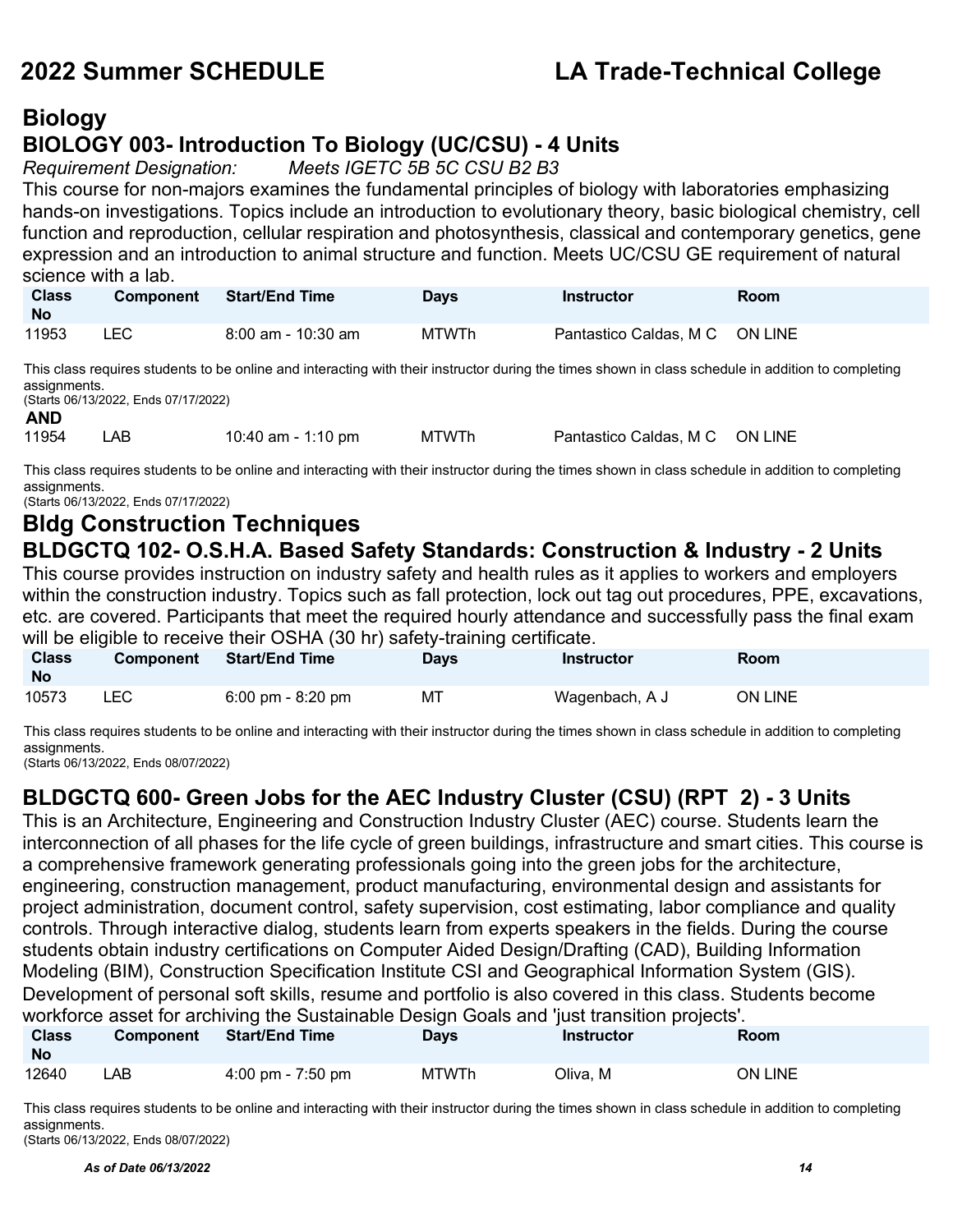### **Business**

### **BUS 001- Introduction To Business (UC/CSU) - 3 Units**

Students engage in a multidisciplinary examination of how culture, society, economic systems, legal, international, political, financial institutions, and human behavior interact to affect a business organization's policy and practices within the U.S. and a global society. The course demonstrates how these influences impact the primary areas of business including: organizational structure and design, leadership, human resource management, risk management and insurance, organized labor practices, ethics and social responsibility, marketing, organizational communication, e-business/technology, entrepreneurship, legal, accounting, and financial practices, and the stock and securities market; and therefore how they affect a business's ability to achieve its organizational goals.

| <b>Class</b> | <b>Component</b> | <b>Start/End Time</b> | <b>Davs</b> | <b>Instructor</b> | Room           |
|--------------|------------------|-----------------------|-------------|-------------------|----------------|
| <b>No</b>    |                  |                       |             |                   |                |
| 11394        | ∟EC              | 10:30 hrs/wk          | TBA         | Sonnier, G D      | <b>ON LINE</b> |

This class requires students to work online independently each week for the amount of TBA time shown in addition to completing assignments. (Starts 07/18/2022, Ends 08/21/2022)

|  | 11515 |  | ാറ<br>٬۵۰۰<br>10:30 hrs/wk | ™ВА | Mcintosh.<br>AL | ∟INF<br>.)N |
|--|-------|--|----------------------------|-----|-----------------|-------------|
|--|-------|--|----------------------------|-----|-----------------|-------------|

This class requires students to work online independently each week for the amount of TBA time shown in addition to completing assignments. (Starts 06/13/2022, Ends 07/17/2022)

### **BUS 005- Business Law I (UC/CSU) - 3 Units** Business Law I

|                           | DUSINGSS LAW I                                                                                                                               |                       |              |              |                |  |  |  |
|---------------------------|----------------------------------------------------------------------------------------------------------------------------------------------|-----------------------|--------------|--------------|----------------|--|--|--|
| <b>Class</b><br><b>No</b> | <b>Component</b>                                                                                                                             | <b>Start/End Time</b> | <b>Days</b>  | Instructor   | Room           |  |  |  |
| 15291<br>[Partnerships]   | <b>LEC</b><br>LATTC STEAM Academy<br>Enrollment and participation open to all students.<br>For more information, contact us at 213-763-3754. | $9:00$ am - 11:50 am  | <b>MTWTh</b> | STAFF.L      | <b>ON LINE</b> |  |  |  |
| 10981                     | (Starts 06/20/2022, Ends 07/24/2022)<br>LEC.                                                                                                 | $10:30$ hrs/wk        | TBA          | Sonnier, G D | <b>ON LINE</b> |  |  |  |

This class requires students to work online independently each week for the amount of TBA time shown in addition to completing assignments. (Starts 06/13/2022, Ends 07/17/2022)

### **BUS 032- Business Communications (CSU) - 3 Units**

This course will help students to present themselves to potential employers, solve problems, use various forms of written communication, collaborate with work teams, and use technology to communicate. Learn how to succeed in today's competitive, diverse and global business environment through excellent communication and teamwork skills.

| <b>Class</b><br><b>No</b> | <b>Component</b> | <b>Start/End Time</b> | Davs | Instructor      | Room    |
|---------------------------|------------------|-----------------------|------|-----------------|---------|
| 10986                     | LEC              | $6:50$ hrs/wk         | TBA  | Wilson-Aus, A M | ON LINE |

This class requires students to work online independently each week for the amount of TBA time shown in addition to completing assignments. (Starts 06/13/2022, Ends 07/17/2022) **AND**

| .     |    |                        |     |                          |             |  |
|-------|----|------------------------|-----|--------------------------|-------------|--|
| 10987 | AВ | $ -$<br>hrs/wk<br>6:50 | ™ВА | Wilson-Aus<br>$\sqrt{M}$ | _INE<br>DN. |  |

This class requires students to work online independently each week for the amount of TBA time shown in addition to completing assignments. (Starts 06/13/2022, Ends 07/17/2022)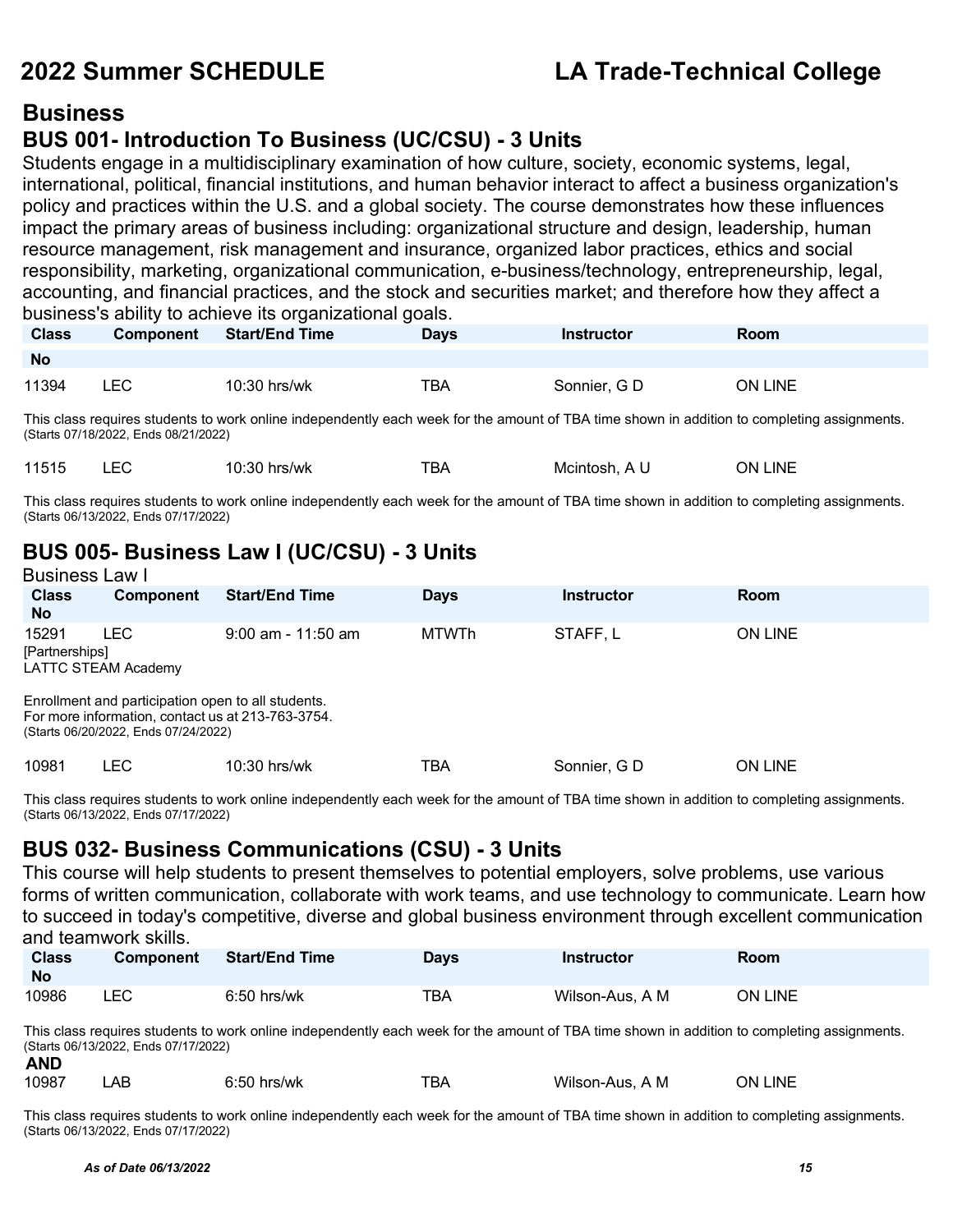# **COUNSELING**

### **COUNSEL 001- Introduction To College (CSU) - 1 Unit**

Designed to provide students with skills needed to succeed in college. Emphasis is placed on college policies, procedures, campus services and resources, study skills, time management, and developing a student educational plan (SEP) to meet those goals. Additional topics include: Certificate, associate degree requirements, and transfer admission requirements.

| <b>Class</b><br><b>No</b> | Component | <b>Start/End Time</b> | <b>Days</b> | Instructor | Room    |
|---------------------------|-----------|-----------------------|-------------|------------|---------|
| 14099                     | LEC       | $3:20$ hrs/wk         | TBA         | Olguin, S  | ON LINE |

This class requires students to work online independently each week for the amount of TBA time shown in addition to completing assignments. (Starts 07/18/2022, Ends 08/21/2022)

| ◡└<br>$\sim$ $\sim$ $\sim$<br>___ | 14097 |  | hrs/wk | --<br>ВΑ | ---<br>Puttle. .<br>Mcdut | INF<br>7N. |
|-----------------------------------|-------|--|--------|----------|---------------------------|------------|
|-----------------------------------|-------|--|--------|----------|---------------------------|------------|

This class requires students to work online independently each week for the amount of TBA time shown in addition to completing assignments. (Starts 06/13/2022, Ends 07/17/2022)

### **COUNSEL 002- Interpersonal Relationships (CSU) (RPT 3) - 1 Unit**

Enhances interpersonal skills for building effective communication for personal and professional growth. It utilizes group dynamics by enhancing self-esteem through self-awareness, acceptance, ability to listen and workplace habits. An honest appraisal of individual strengths and weaknesses is made in an effort to help remove barriers to social and academic growth. A student educational plan (SEP) will be developed.

| <b>Class</b><br><b>No</b> | <b>Component</b> | <b>Start/End Time</b> | <b>Days</b> | Instructor | <b>Room</b>    |
|---------------------------|------------------|-----------------------|-------------|------------|----------------|
| 14098                     | LEC              | $3:20$ hrs/wk         | <b>TBA</b>  | Cole. L E  | <b>ON LINE</b> |

This class requires students to work online independently each week for the amount of TBA time shown in addition to completing assignments. (Starts 06/13/2022, Ends 07/17/2022)

### **COUNSEL 004- Career Planning (CSU) - 1 Unit**

Designed to assist students in choosing a major or career. Students will explore their interests, skills, personality type and values through the use of career assessments and on-line resources. Students will access information regarding occupational characteristics, employment trends and labor market updates. Emphasis will be placed on the development of a student educational plan (SEP).

| <b>Class</b><br><b>No</b> | <b>Component</b> | <b>Start/End Time</b> | <b>Days</b> | Instructor  | Room    |
|---------------------------|------------------|-----------------------|-------------|-------------|---------|
| 14472                     | LEC              | $3:20$ hrs/wk         | TBA         | Hopper, M L | ON LINE |

This class requires students to work online independently each week for the amount of TBA time shown in addition to completing assignments. (Starts 07/18/2022, Ends 08/21/2022)

### **COUNSEL 005- College Survival (CSU) (RPT 1) - 2 Units**

Provides the students with information enabling them to succeed in college program. Emphasis will be placed on development of making informed decisions, study skills, time management, financial literacy, an understanding of college terminology, utilization of college support services and development of a Student Educational Plan (SEP).

| <b>Class</b><br><b>No</b> | <b>Component</b> | <b>Start/End Time</b> | Days         | Instructor  | Room           |
|---------------------------|------------------|-----------------------|--------------|-------------|----------------|
| 12733                     | LEC              | $9:00$ am - 11:05 am  | <b>MTWTh</b> | Braxton, PD | <b>ON LINE</b> |

This class requires students to be online and interacting with their instructor during the times shown in class schedule in addition to completing assignments.

This class is reserved for LACP Students entering the CMU pathway in the fall. If you are interested in the LATTC Promise program, please contact program coordinator, Sylvia Ibarra a[t ibarras@lattc.edu.](mailto:ibarras@lattc.edu) (Starts 07/18/2022, Ends 08/21/2022)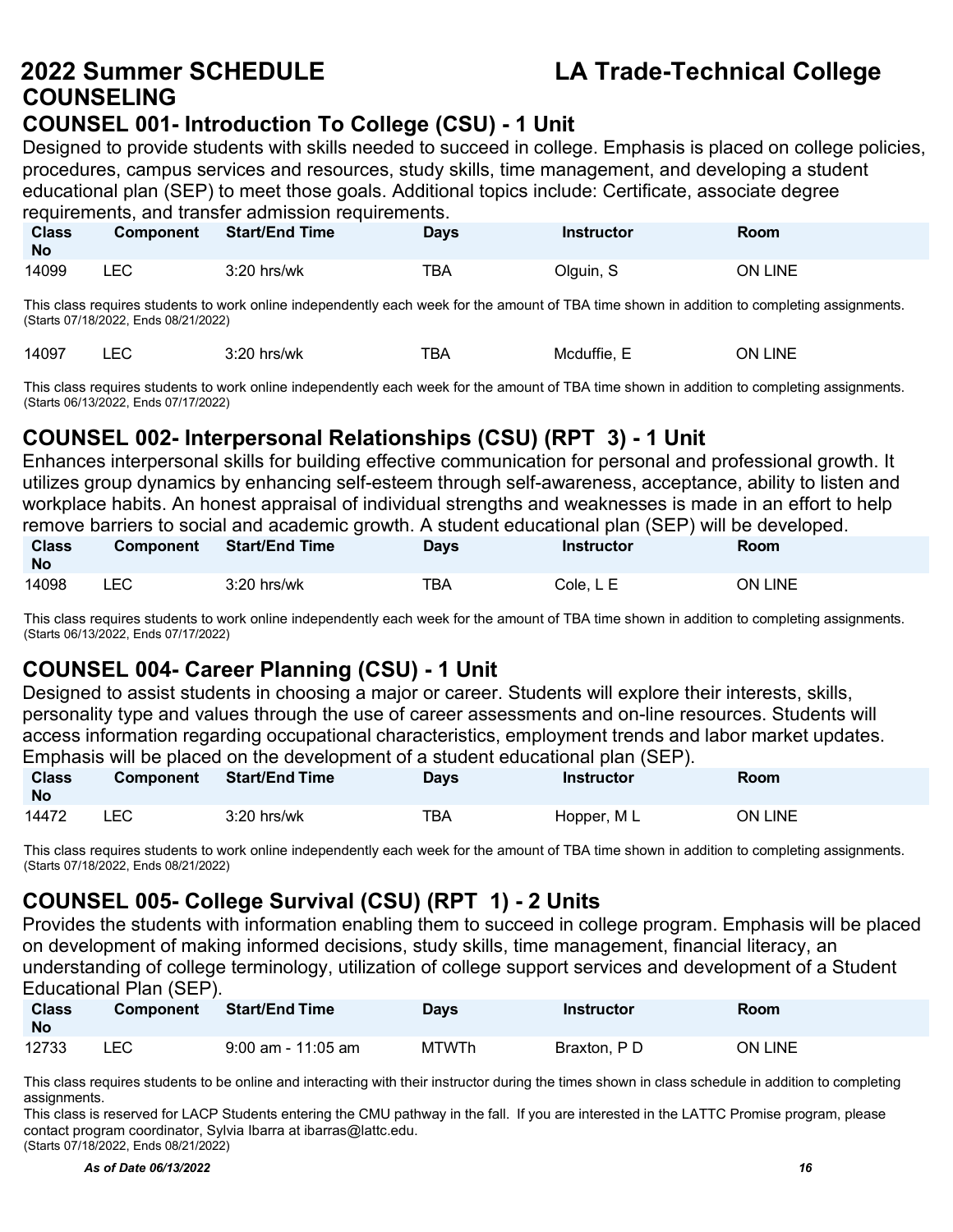### **COUNSEL 020- Post-Secondary Education: The Scope Of Career Planning (CSU) - 3 Units**

Introduces students to the role of higher education in society and to their role as students. Students explore personal attributes needed for college success, critical thinking and effective study strategies, relating to others in a diverse world, the career planning and decision making process, and transfer. This course will also provide students with an overview of campus resources and policies. A student educational plan (SEP) will be developed.

| <b>Class</b><br><b>No</b> | <b>Component</b> | <b>Start/End Time</b>                                                                                                                              | <b>Davs</b> | <b>Instructor</b> | <b>Room</b>    |
|---------------------------|------------------|----------------------------------------------------------------------------------------------------------------------------------------------------|-------------|-------------------|----------------|
| 10548                     | LEC.             | 9:35 am - 12:00 pm                                                                                                                                 | MTWTh       | Skinner, KD       | <b>ON LINE</b> |
|                           |                  | This class requires students to be online and interacting with their instructor during the times shown in class schedule in addition to completing |             |                   |                |

assignments. (Starts 07/18/2022, Ends 08/21/2022)

11819 LEC 10:15 am - 12:40 pm MTWTh Senachai, G D ON LINE This section is restricted for students in the CAYFES/NEXT Up program. The purpose of NEXT UP is to support the higher education success, health and well-being of former foster youth who are enrolled in community college. For more information about NEXT Up, email Mr. Donny Senachai at [senachgd@lattc.edu](mailto:senachgd@lattc.edu) .

This class requires students to be online and interacting with their instructor during the times shown in class schedule in addition to completing assignments.

(Starts 07/18/2022, Ends 08/21/2022)

11237 LEC 10:30 hrs/wk TBA Hosseini, A ON LINE

This class requires students to work online independently each week for the amount of TBA time shown in addition to completing assignments. (Starts 07/18/2022, Ends 08/21/2022)

### **Carpentry CRPNTRY 105- Calculations And Measurement For Woodworking Students I - 3 Units**

This course covers the basic math skills needed to perform in the construction field. Emphasis is placed on the basic operations and how they are applied to carpentry. Measurement calculations will be performed in both standard and metric measurements.

| <b>Class</b><br><b>No</b> | <b>Component</b> | <b>Start/End Time</b>               | Days | Instructor     | Room           |
|---------------------------|------------------|-------------------------------------|------|----------------|----------------|
| 13125                     | LEC              | $2:00 \text{ pm} - 5:10 \text{ pm}$ | ⊤Тh  | Wagenbach, A J | <b>ON LINE</b> |

This class requires students to be online and interacting with their instructor during the times shown in class schedule in addition to completing assignments.

(Starts 06/13/2022, Ends 08/07/2022)

### **CRPNTRY 111A- Construction Ia (CSU) - 3 Units**

This course covers use and operation of hand tools, machine tools, and portable electric tools commonly used in the construction trades. Fundamentals of residential foundation and wall construction, use of rough and finish hardware, glues and adhesives, federal, state, and local building codes and ordinances are studied.<br>Class Campanant Statiled Time **Class Component Start/End Time** 

| <b>Class</b><br><b>No</b> | <b>Component</b> | ਂ Start/End Time ।   | Days | <b>Instructor</b> | Room    |
|---------------------------|------------------|----------------------|------|-------------------|---------|
| 11000                     | LEC              | $8:00$ am - 11:20 am | ⊤⊺h  | Alvarez, J L      | ON LINE |

This class requires students to be online and interacting with their instructor during the times shown in class schedule in addition to completing assignments.

(Starts 06/13/2022, Ends 08/07/2022)

### **CRPNTRY 148- Computer Assisted Estimating I - 3 Units**

*As of Date 06/13/2022 17* Students receive instruction in using specialized software to generate 2D and 3D plans for residential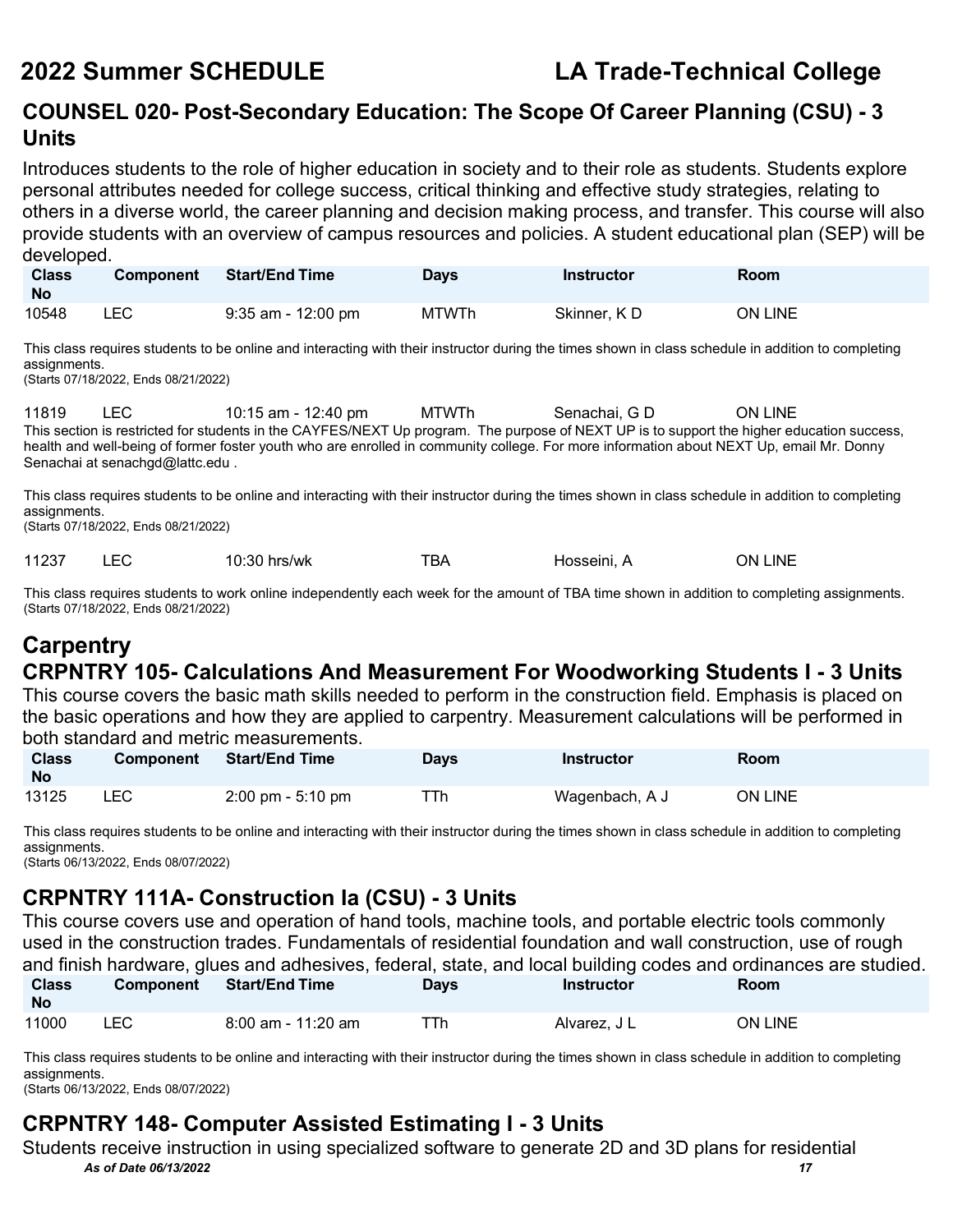construction. Emphasis will be placed on using the developed plans to generate estimation information including material and cut lists.

| <b>Class</b><br><b>No</b> | <b>Component</b> | <b>Start/End Time</b> | <b>Days</b> | <b>Instructor</b> | Room    |
|---------------------------|------------------|-----------------------|-------------|-------------------|---------|
| 14536                     | LAB.             | 8:00 am - 12:35 pm    | MTW         | Jordan, N C       | ON LINE |

This class requires students to be online and interacting with their instructor during the times shown in class schedule in addition to completing assignments.

(Starts 06/13/2022, Ends 08/07/2022)

### **Chemistry**

## **CHEM 051- Fundamentals Of Chemistry I (UC/CSU) - 5 Units**

*Meets IGETC 5A 5C CSU B1 B3* 

Chemistry 51 is a descriptive course in general, organic and biological chemistry designed for nursing and Allied Health students. Topics include: the metric system of measurements, chemical symbols, formulas and nomenclature systems, chemical equations and physical and chemical characteristics for all states of matter. Other topics include acids, bases, buffers and pH. Organic topics focus on functional group identification including hydrocarbons, organic halide, alcohols, ethers, ketones, aldehydes, amines, carboxylic acids, esters and other acid derivatives, carbohydrates, lipids and proteins are also surveyed.

| <b>Class</b><br><b>No</b>                                                                                                                                                                                                | Component                                                                                                                                                                                                                         | <b>Start/End Time</b> | <b>Days</b>  | <b>Instructor</b> | <b>Room</b>                                                                                                                                        |  |  |  |  |
|--------------------------------------------------------------------------------------------------------------------------------------------------------------------------------------------------------------------------|-----------------------------------------------------------------------------------------------------------------------------------------------------------------------------------------------------------------------------------|-----------------------|--------------|-------------------|----------------------------------------------------------------------------------------------------------------------------------------------------|--|--|--|--|
| 10997                                                                                                                                                                                                                    | <b>LEC</b>                                                                                                                                                                                                                        | 11:00 am - 2:50 pm    | <b>MTWTh</b> | Sachdev, V        | ON LINE                                                                                                                                            |  |  |  |  |
| <b>AND</b>                                                                                                                                                                                                               | This class requires students to be online and interacting with their instructor during the times shown in class schedule in addition to completing<br>assignments.<br>28 of 28 LATTC ICVD<br>(Starts 06/13/2022, Ends 07/17/2022) |                       |              |                   |                                                                                                                                                    |  |  |  |  |
| 10998                                                                                                                                                                                                                    | LAB                                                                                                                                                                                                                               | 7:50 am - 10:45 am    | MTWTh        | Sachdev, V        | ON LINE                                                                                                                                            |  |  |  |  |
| assignments.                                                                                                                                                                                                             | (Starts 06/13/2022, Ends 07/17/2022)                                                                                                                                                                                              |                       |              |                   | This class requires students to be online and interacting with their instructor during the times shown in class schedule in addition to completing |  |  |  |  |
| 14346                                                                                                                                                                                                                    | <b>LEC</b>                                                                                                                                                                                                                        | 10:35 am - 1:55 pm    | MTWTh        | Darbinian, M      | <b>ON LINE</b>                                                                                                                                     |  |  |  |  |
| This class requires students to be online and interacting with their instructor during the times shown in class schedule in addition to completing<br>assignments.<br>(Starts 07/18/2022, Ends 08/21/2022)<br><b>AND</b> |                                                                                                                                                                                                                                   |                       |              |                   |                                                                                                                                                    |  |  |  |  |
| 14347                                                                                                                                                                                                                    | LAB                                                                                                                                                                                                                               | $8:00$ am - 10:25 am  | <b>MTWTh</b> | Darbinian. M      | <b>ON LINE</b>                                                                                                                                     |  |  |  |  |
|                                                                                                                                                                                                                          |                                                                                                                                                                                                                                   |                       |              |                   |                                                                                                                                                    |  |  |  |  |

This class requires students to be online and interacting with their instructor during the times shown in class schedule in addition to completing assignments.

(Starts 07/18/2022, Ends 08/21/2022)

### **CHEM 101- General Chemistry I (UC/CSU) - 5 Units**

*Requirement Designation: Meets IGETC 5A 5C CSU B1 B3* 

**Enrollment Requirement:** Prerequisite: MATH 125

This is the first semester of a one-year course in general chemistry intended for majors in the natural sciences, (chemistry, biochemistry, biology, physics, pre-medicine), mathematics and engineering. Topics presented in this course include chemical nomenclature, atomic structure, quantum theory, bonding theories and molecular geometries, chemical equations, oxidation-reduction, stoichiometry, thermochemistry, solid, liquid and gaseous states and related forces, gas laws, solutions and colligative properties, periodic relationships, and acid-base theories. Lab work involves both qualitative and quantitative analysis.

| <b>Class</b><br><b>No</b> | <b>Component</b> | <b>Start/End Time</b> | <b>Days</b>  | Instructor | Room    |
|---------------------------|------------------|-----------------------|--------------|------------|---------|
| 10633                     | ∟EC.             | $8:00$ am - 10:35 am  | <b>MTWTh</b> | ∟ee. H     | ON LINE |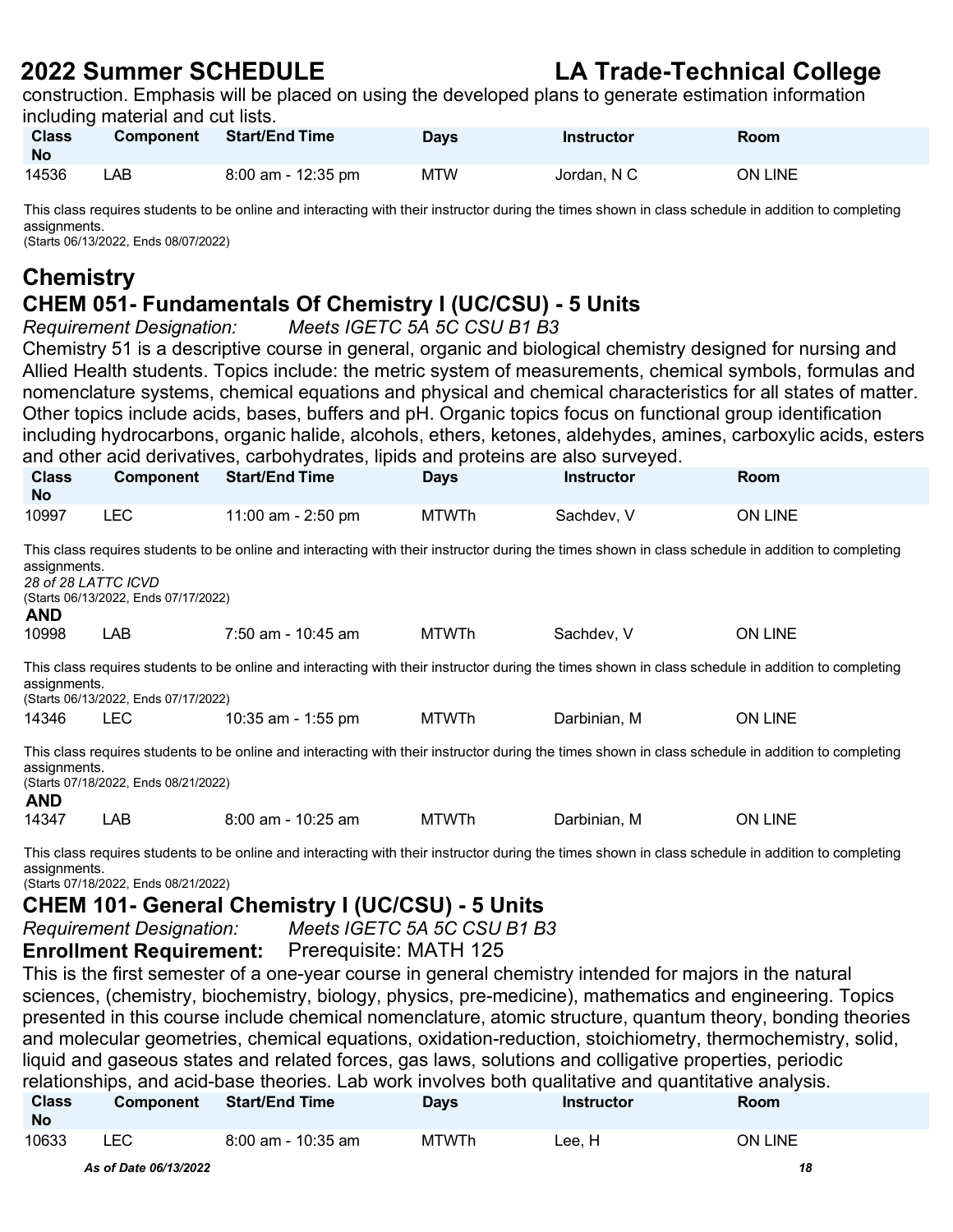*28 of 28 LATTC ICVD* (Starts 06/13/2022, Ends 07/17/2022)

**AND**<br>10635 LAB 10:40 am - 4:30 pm MTWTh Lee, H ON LINE

(Starts 06/13/2022, Ends 07/17/2022)

### **CHEM 102- General Chemistry II (UC/CSU) - 5 Units**

*Requirement Designation: Meets IGETC 5A 5C CSU B1 B3* 

**Enrollment Requirement:** Prerequisite: CHEM 101

This is the second semester of a one-year course in general chemistry intended for majors in the natural sciences, (chemistry, biochemistry, biology, physics, pre-medicine), mathematics and engineering. Topics presented in this course include chemical kinetics, molecular and ionic equilibria, thermodynamics, electrochemistry, and nuclear, coordination, descriptive and organic chemistry. Lab work involves both qualitative and quantitative analysis.

| <b>Class</b><br><b>No</b>  | <b>Component</b>                                                  | <b>Start/End Time</b>               | <b>Days</b>                  | <b>Instructor</b> | <b>Room</b>                                                                                                                                        |
|----------------------------|-------------------------------------------------------------------|-------------------------------------|------------------------------|-------------------|----------------------------------------------------------------------------------------------------------------------------------------------------|
| 11484                      | <b>LEC</b>                                                        | $8:00$ am - 10:50 am                | <b>MTWTh</b>                 | Dhar, G           | <b>ON LINE</b>                                                                                                                                     |
| assignments.<br><b>AND</b> | 28 of 28 LATTC ICVD<br>(Starts 06/13/2022, Ends 07/17/2022)       |                                     |                              |                   | This class requires students to be online and interacting with their instructor during the times shown in class schedule in addition to completing |
| 11485                      | <b>LAB</b>                                                        | 11:00 am - 4:50 pm                  | <b>MTWTh</b>                 | Dhar, G           | <b>ON LINE</b>                                                                                                                                     |
| assignments.               | (Starts 06/13/2022, Ends 07/17/2022)                              |                                     |                              |                   | This class requires students to be online and interacting with their instructor during the times shown in class schedule in addition to completing |
| 11276                      | <b>LEC</b>                                                        | $2:00 \text{ pm} - 4:25 \text{ pm}$ | <b>MTWTh</b>                 | Acosta, M         | <b>ON LINE</b>                                                                                                                                     |
| assignments.<br><b>AND</b> | 28 of 28 LATTC ICVD<br>(Starts 07/18/2022, Ends 08/21/2022)       |                                     |                              |                   | This class requires students to be online and interacting with their instructor during the times shown in class schedule in addition to completing |
| 11277                      | <b>LAB</b>                                                        | $4:35$ pm - $9:45$ pm               | <b>MTWTh</b>                 | Acosta, M         | <b>ON LINE</b>                                                                                                                                     |
| assignments.               | (Starts 07/18/2022, Ends 08/21/2022)<br><b>Chicano Studies</b>    |                                     |                              |                   | This class requires students to be online and interacting with their instructor during the times shown in class schedule in addition to completing |
|                            |                                                                   |                                     |                              |                   | CHICANO 007- The Mexican-American In The History Of The United States I - 3 Units                                                                  |
|                            | <b>Requirement Designation:</b><br><b>Enrollment Requirement:</b> | Meets CSU D F                       | <b>Advisory: ENGLISH 101</b> |                   |                                                                                                                                                    |

A survey of United States history as it relates to the development of the Chicano in the United States with a special emphasis on Mexican-American contributions to the development of American civilization. This course covers Pre-Columbian and Mexican colonial periods, the northward advance and settlement of the present day U.S. Southwest/Southeast. Topics also include a background in the political and social development of both the United States and Mexico, the role and impact of the American Revolution, U.S. Constitution, and the Bill of Rights.

| <b>Class</b><br><b>No</b> | <b>Component</b> | <b>Start/End Time</b> | Days | <b>Instructor</b> | <b>Room</b> |
|---------------------------|------------------|-----------------------|------|-------------------|-------------|
| 14091                     | LEC.             | 10:30 hrs/wk          | TBA  | Rovero, A         | ON LINE     |

This class requires students to work online independently each week for the amount of TBA time shown in addition to completing assignments. (Starts 06/13/2022, Ends 07/17/2022)

### *As of Date 06/13/2022 19* **CHICANO 008- The Mexican-American In The History Of The United States II - 3 Units**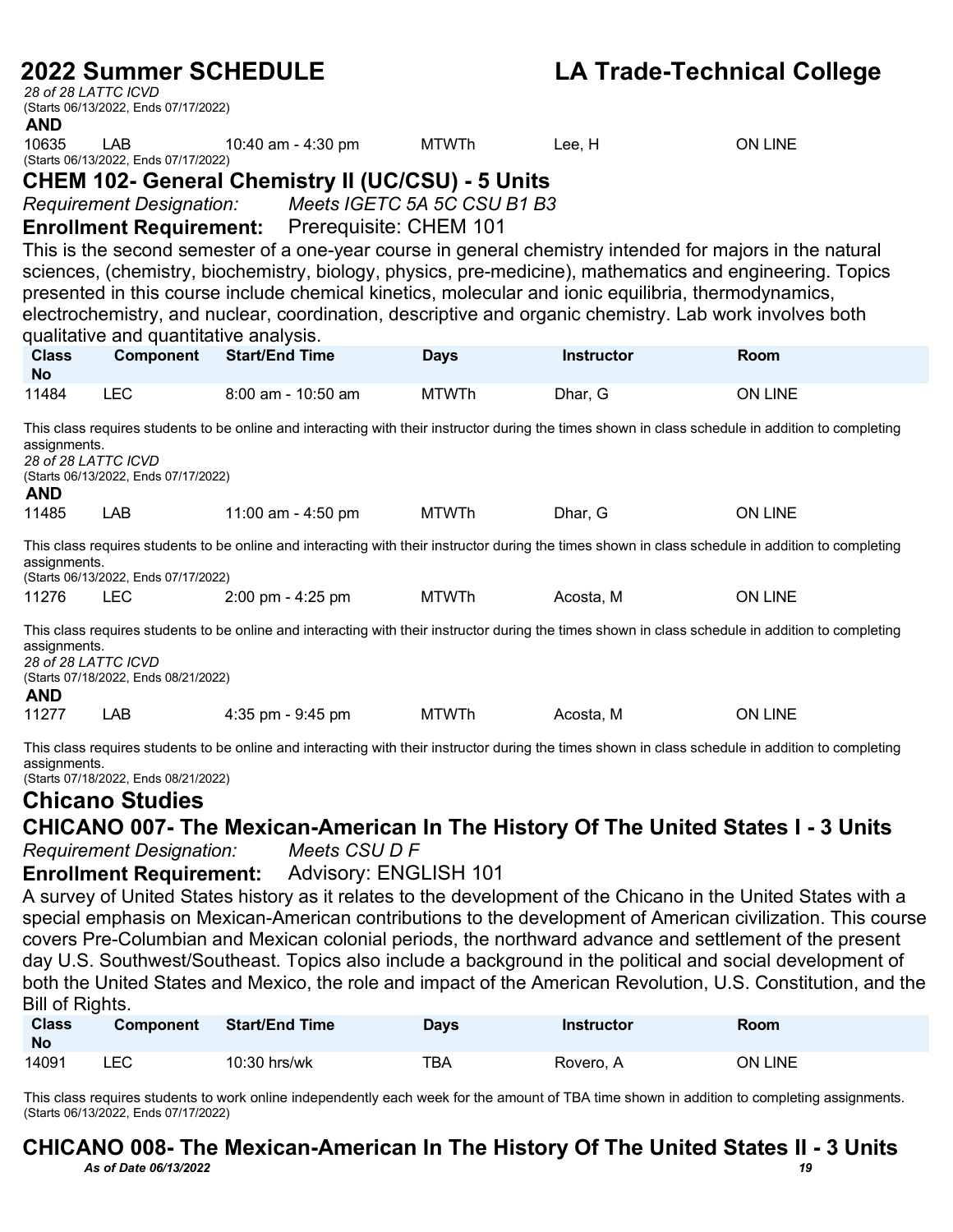*Requirement Designation:* **Enrollment Requirement:** Advisory: ENGLISH 101

Concentrates on Mexican American history of the nineteenth and twentieth centuries. Discussion centers on the participation, contributions, and experiences by Mexican Americans. Major areas include the sociohistorical, political, judicial, legislative, economic and educational experiences. Topics include the Mexican American Southwest, the U.S Mexico War, American Expansionism, U.S. Treaties, U.S. Constitution, Bill of Rights, California Constitution, desegregation struggle, American Nativism, Mexican Repatriation, WWII, Zoot-Suit Riots, Bracero Program, Mexican American Labor Movement and the Chicano Movement and their impact on political participation. This course fulfills the American History and Institutions requirements under Social Sciences (Section D), both under U.S. History and Political science components.

| <b>Class</b><br><b>No</b> | <b>Component</b> | <b>Start/End Time</b> | <b>Days</b> | Instructor    | Room    |
|---------------------------|------------------|-----------------------|-------------|---------------|---------|
| 14092                     | ∟EC.             | $10:30$ hrs/wk        | тва         | Agredano, F E | ON LINE |

This class requires students to work online independently each week for the amount of TBA time shown in addition to completing assignments. (Starts 07/18/2022, Ends 08/21/2022)

### **Child Development CH DEV 001- Child Growth And Development (UC/CSU) - 3 Units**

*Requirement Designation: Meets IGETC 4I CSU D9 E* 

Students examine the major physical, psychosocial, and cognitive/language developmental milestones for children, both typical and atypical, from conception through adolescence. There is an emphasis on interactions between maturational processes and environmental factors. While studying developmental theory and investigative research methodologies, students will observe children, evaluate individual differences and analyze characteristics of development at various stages.

| <b>Class</b><br><b>No</b> | <b>Component</b>    | <b>Start/End Time</b> | <b>Days</b>  | Instructor  | Room    |
|---------------------------|---------------------|-----------------------|--------------|-------------|---------|
| 15083                     | ∟EC.                | 9:00 am - 11:50 am    | <b>MTWTh</b> | Martinez. H | ON LINE |
| [Partnerships]            | LATTC STEAM Academy |                       |              |             |         |

Enrollment and participation is open to all students. This class will be conducted remotely and online. For more information, contact us at 213-763- 3754.

This class requires students to be online and interacting with their instructor during the times shown in class schedule in addition to completing assignments.

(Starts 06/13/2022, Ends 07/17/2022)

10464 LEC 10:30 hrs/wk TBA Maina, R G ON LINE

This class requires students to work online independently each week for the amount of TBA time shown in addition to completing assignments. (Starts 06/13/2022, Ends 07/17/2022)

### **CH DEV 002- Early Childhood: Principles And Practices (CSU) - 3 Units**

**Enrollment Requirement:** Prerequisite: CH DEV 001

TB clearance required

The student will explore the history of early childhood education as well as current philosophies and practices. Early Childhood programs will be observed and examined in relation to the needs of the child, the arrangement of the environment and the role of the teacher.

| <b>Class</b><br>No | <b>Component</b> | <b>Start/End Time</b> | <b>Davs</b>  | Instructor | Room           |
|--------------------|------------------|-----------------------|--------------|------------|----------------|
| 11734              | ∟EC.             | $9:45$ am - 12:15 pm  | <b>MTWTh</b> | Maina. R G | <b>ON LINE</b> |

This class requires students to be online and interacting with their instructor during the times shown in class schedule in addition to completing assignments.

*As of Date 06/13/2022 20* (Starts 06/13/2022, Ends 07/17/2022)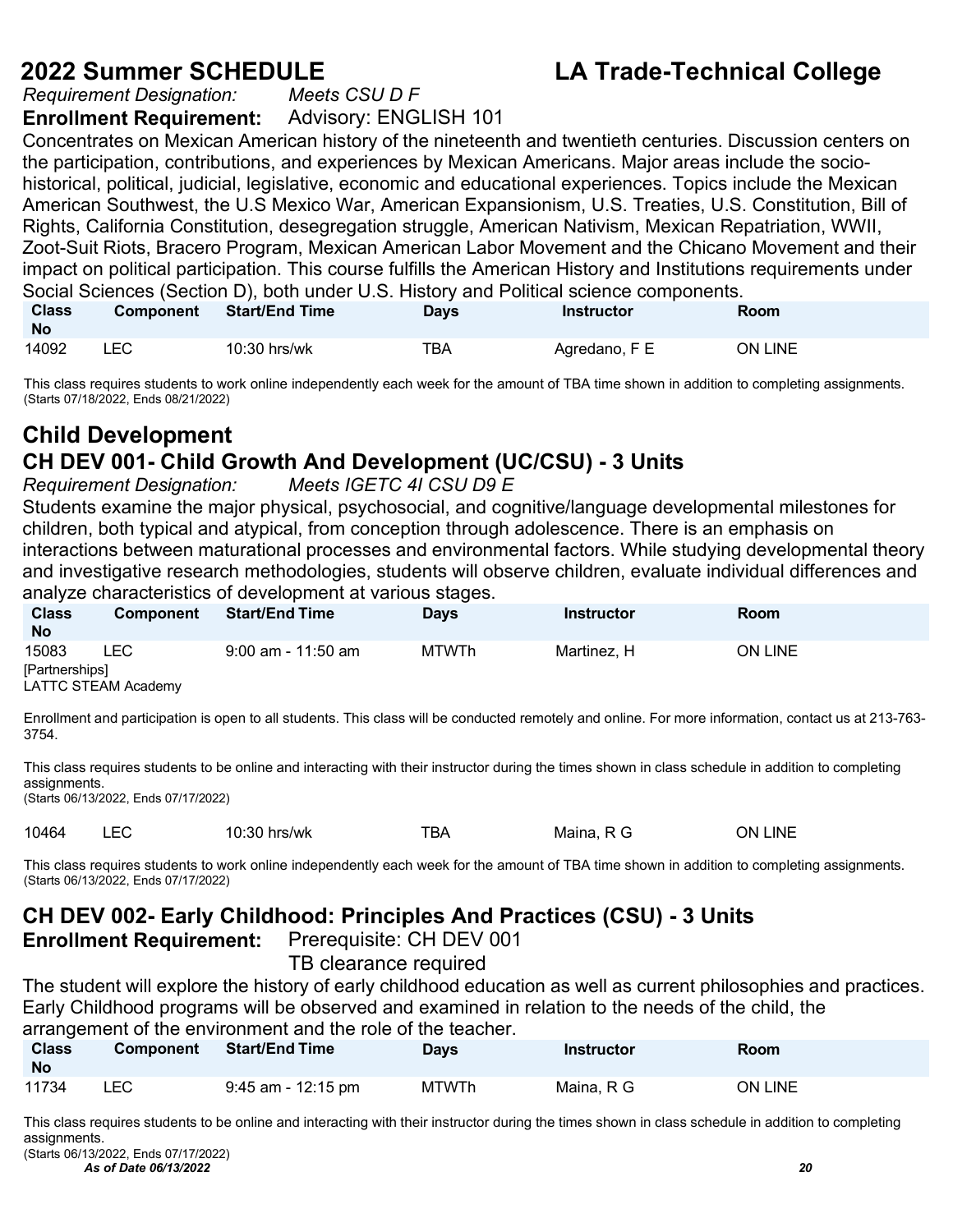### **CH DEV 007- Introduction To Curriculum In Early Childhood Education (CSU) - 3 Units**

### **Enrollment Requirement:** Prerequisite: CH DEV 001 and CH DEV 002

Students learn and develop the knowledge and skills to provide appropriate curriculum and environments for young children from birth to age 6. Students examine a teacher's role in supporting development and fostering the joy of learning for all young children using observation and assessment strategies emphasizing the essential role of play. Planning, implementation and evaluation of curriculum includes but not be limited to: language and literacy, social and emotional learning, sensory learning, art and creativity, math, natural and physical sciences.

| <b>Class</b><br><b>No</b> | <b>Component</b> | <b>Start/End Time</b> | Days  | <b>Instructor</b> | Room    |
|---------------------------|------------------|-----------------------|-------|-------------------|---------|
| 11733                     | LEC              | 7:00 am - 9:30 am     | MTWTh | Patron, A         | ON LINE |

This class requires students to be online and interacting with their instructor during the times shown in class schedule in addition to completing assignments.

(Starts 06/13/2022, Ends 07/17/2022)

## **Communication Studies**

## **COMM 101- Public Speaking (UC/CSU) - 3 Units**

 $R$ equirement Designation:

Students study the theory and techniques of public speaking in a

democratic society. Students will apply rhetorical principles to topic selection and audience analysis, research and reasoning of information, speech composition and outlining, presentation aids and delivery, and listening and evaluation of public discourse. Students practice effective communicative strategies for various types of original speeches including informative and persuasive speeches. Focus will be on developing credibility as a speaker and demonstrating confidence before an audience. This course meets Communication Studies Associate Degree for and transfer requirements in Oral Communication.

| <b>Class</b><br><b>No</b> | <b>Component</b>    | <b>Start/End Time</b> | <b>Days</b> | Instructor | Room           |
|---------------------------|---------------------|-----------------------|-------------|------------|----------------|
| 15085                     | LEC                 | 9:00 am - 11:50 am    | MTWTh       | Lopez, R   | <b>ON LINE</b> |
| [Partnerships]            | LATTC STEAM Academy |                       |             |            |                |

Enrollment and participation is open to all students. This class will be conducted remotely and online. For more information, contact us at 213-763- 3754.

This class requires students to be online and interacting with their instructor during the times shown in class schedule in addition to completing assignments.

(Starts 06/13/2022, Ends 07/17/2022)

10615 LEC 10:00 am - 12:50 pm MTWTh Glavan, J J ON LINE

This class requires students to be online and interacting with their instructor during the times shown in class schedule in addition to completing assignments. (Starts 06/13/2022, Ends 07/17/2022)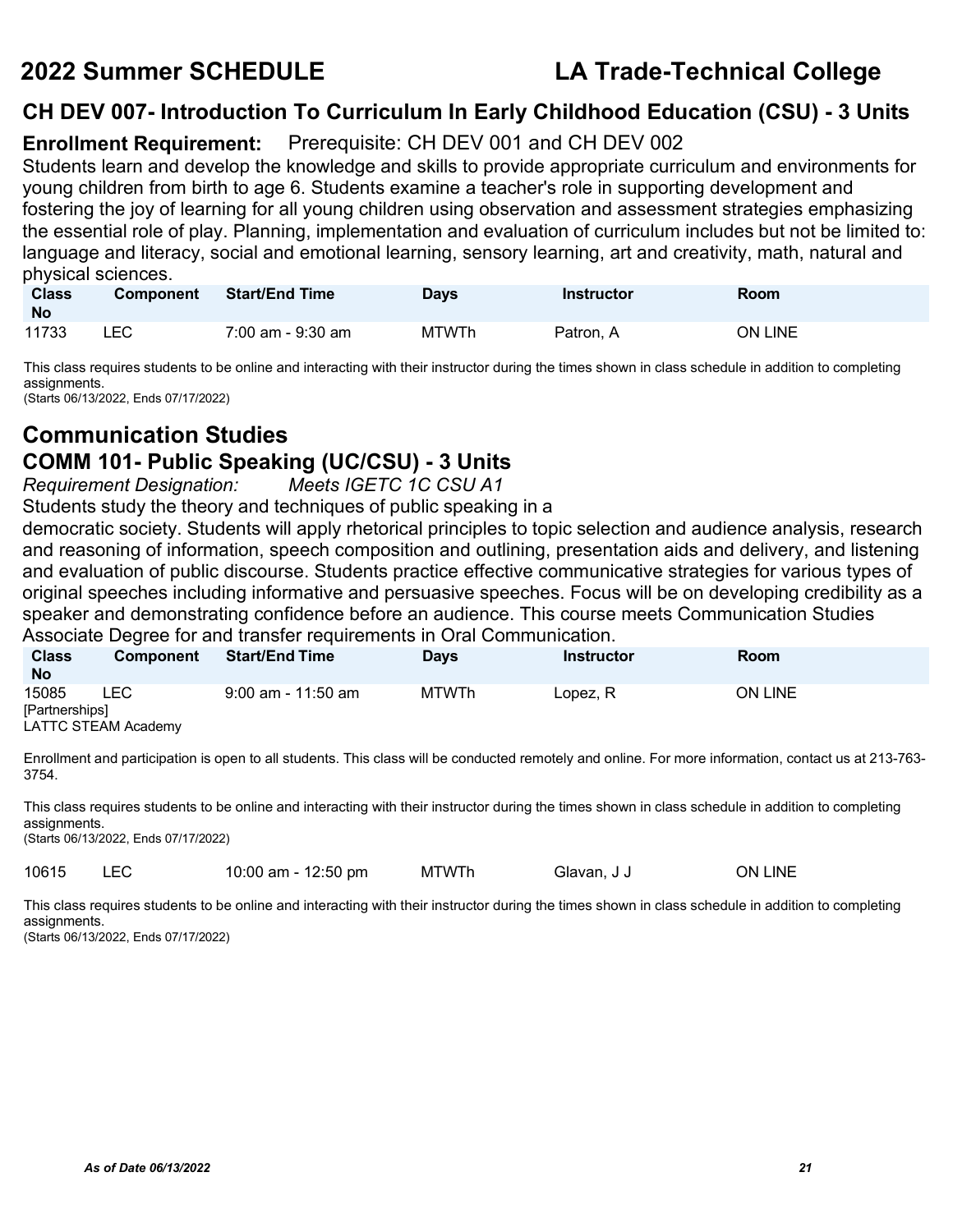| 10620                                                                                                                                                                               | <b>LEC</b>                                                                                                                                                                                                 | $6:00 \text{ pm} - 8:35 \text{ pm}$                                                                                                         | <b>MTWTh</b> | Mock, J C      | <b>ON LINE</b> |  |  |  |  |
|-------------------------------------------------------------------------------------------------------------------------------------------------------------------------------------|------------------------------------------------------------------------------------------------------------------------------------------------------------------------------------------------------------|---------------------------------------------------------------------------------------------------------------------------------------------|--------------|----------------|----------------|--|--|--|--|
|                                                                                                                                                                                     | This class requires students to be online and interacting with their instructor during the times shown in class schedule in addition to completing<br>assignments.<br>(Starts 06/13/2022, Ends 07/17/2022) |                                                                                                                                             |              |                |                |  |  |  |  |
| 11065                                                                                                                                                                               | <b>LEC</b>                                                                                                                                                                                                 | $6:00 \text{ pm} - 8:25 \text{ pm}$                                                                                                         | <b>MTWTh</b> | Mock, J C      | <b>ON LINE</b> |  |  |  |  |
|                                                                                                                                                                                     | This class requires students to be online and interacting with their instructor during the times shown in class schedule in addition to completing<br>assignments.<br>(Starts 07/18/2022, Ends 08/21/2022) |                                                                                                                                             |              |                |                |  |  |  |  |
| 10607                                                                                                                                                                               | <b>LEC</b>                                                                                                                                                                                                 | $10:30$ hrs/wk                                                                                                                              | TBA          | McDermott, D A | <b>ON LINE</b> |  |  |  |  |
|                                                                                                                                                                                     | (Starts 07/18/2022, Ends 08/21/2022)                                                                                                                                                                       | This class requires students to work online independently each week for the amount of TBA time shown in addition to completing assignments. |              |                |                |  |  |  |  |
| 10610                                                                                                                                                                               | <b>LEC</b>                                                                                                                                                                                                 | $10:30$ hrs/wk                                                                                                                              | TBA          | McDermott, D A | <b>ON LINE</b> |  |  |  |  |
| This class requires students to work online independently each week for the amount of TBA time shown in addition to completing assignments.<br>(Starts 07/18/2022, Ends 08/21/2022) |                                                                                                                                                                                                            |                                                                                                                                             |              |                |                |  |  |  |  |
| 10612                                                                                                                                                                               | <b>LEC</b>                                                                                                                                                                                                 | 10:30 hrs/wk                                                                                                                                | TBA          | Glavan, J J    | <b>ON LINE</b> |  |  |  |  |

This class requires students to work online independently each week for the amount of TBA time shown in addition to completing assignments. (Starts 06/13/2022, Ends 07/17/2022)

### **Community Plan/Economic Dev COMPLAN 012- Fundraising Basics For Nonprofit Organizations (UC/CSU) - 1 Unit**

This course provides students with a basic understanding of fundraising and grant development concepts, strategies and tools applicable to non-profit organizations.

| <b>Class</b><br><b>No</b> | <b>Component</b> | <b>Start/End Time</b>                                               | <b>Days</b> | <b>Instructor</b> | Room           |  |
|---------------------------|------------------|---------------------------------------------------------------------|-------------|-------------------|----------------|--|
| 14191                     | LEC.             | 1:00 pm - 4:20 pm                                                   |             | STAFF, L          | <b>ON LINE</b> |  |
|                           |                  | This class will meet simultaneously online during the listed hours. |             |                   |                |  |

This class requires students to be online and interacting with their instructor during the times shown in class schedule in addition to completing assignments.

(Starts 07/23/2022, Ends 08/28/2022)

### **COMPLAN 200- Strategic Planning & Management Training For Economic Development - 3 Units**

This course is focused on the fundamentals of strategic and business planning for organizational staff and will provide tools and opportunities to practice for the organizations.

| <b>Class</b> | Component Start/End Time | <b>Days</b> | <b>Instructor</b> | <b>Room</b> |  |
|--------------|--------------------------|-------------|-------------------|-------------|--|
| <b>No</b>    |                          |             |                   |             |  |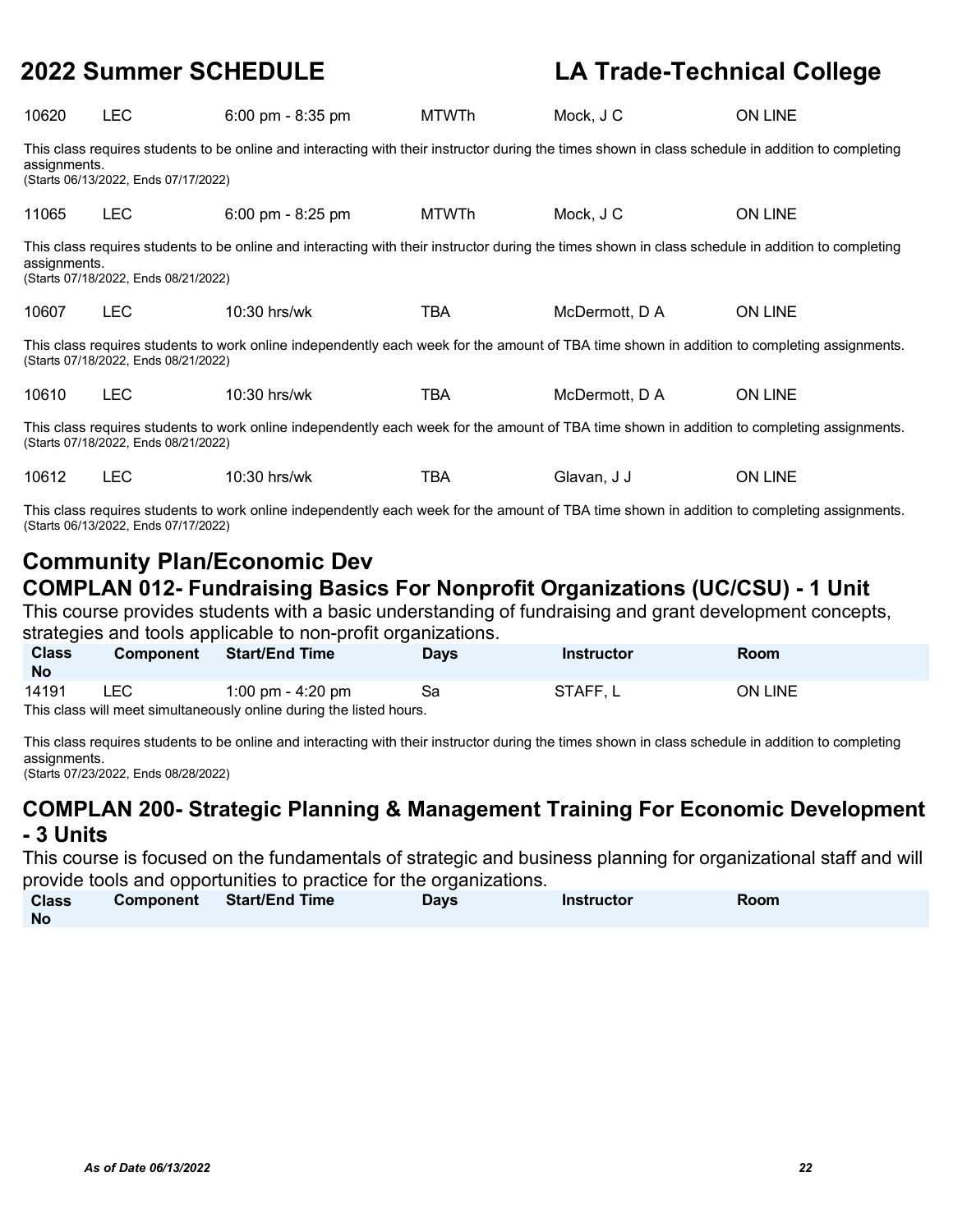14190 LEC 6:00 pm - 8:50 pm MW STAFF, L ON LINE This class will be held synchronously online at the listed class times.

This class requires students to be online and interacting with their instructor during the times shown in class schedule in addition to completing assignments. (Starts 06/20/2022, Ends 08/28/2022)

### **Computer Apps Office Tech CAOT 082- Microcomputer Software Survey In The Office (CSU) - 3 Units**

This course provides hands-on experience and training in the basic concepts and functions of the Microsoft Office Suite. Students gain core level skills necessary to design, create, and edit word processing documents using Word, spreadsheets using Excel, databases using Access, and presentation graphics using PowerPoint. Other topics may include e-mail and communication software using Outlook, information systems, e-commerce, networking, ethics and security, and computer hardware components, and the Windows operating system.

| <b>Class</b><br><b>No</b> | <b>Component</b> | <b>Start/End Time</b> | Days | <b>Instructor</b> | Room           |
|---------------------------|------------------|-----------------------|------|-------------------|----------------|
| 11043                     | ∟EC              | $6:50$ hrs/wk         | TBA  | Bailey, P         | <b>ON LINE</b> |

This class requires students to work online independently each week for the amount of TBA time shown in addition to completing assignments. (Starts 06/13/2022, Ends 07/17/2022) **AND**

|  | 11044 | AЕ | 10:30 hrs/wk | -- -<br>BA | Bailev | _INE<br>ЭN |
|--|-------|----|--------------|------------|--------|------------|
|--|-------|----|--------------|------------|--------|------------|

This class requires students to work online independently each week for the amount of TBA time shown in addition to completing assignments. (Starts 06/13/2022, Ends 07/17/2022)

### **Computer Information Systems**

### **CIS 120- Introduction to Databases (UC/CSU) - 3 Units**

This course covers a complete presentation of database creation and management using Access. It includes database design, creation of tables, forms, queries, reports, macros, integrating data into a database, and using Structured Query Language (SQL).

| <b>Class</b> | <b>Component</b> | <b>Start/End Time</b>                                               | <b>Davs</b> | Instructor | Room           |
|--------------|------------------|---------------------------------------------------------------------|-------------|------------|----------------|
| <b>No</b>    |                  |                                                                     |             |            |                |
| 14133        | .EC              | 6:50 hrs/wk                                                         | TBA         | Pakbaz, M  | <b>ON LINE</b> |
|              |                  | This class section will meet 100% online with no mandatory meeting. |             |            |                |

This class requires students to work online independently each week for the amount of TBA time shown in addition to completing assignments. (Starts 06/13/2022, Ends 07/17/2022)

| <b>AND</b> |          |                                 |     |           |         |
|------------|----------|---------------------------------|-----|-----------|---------|
| 14134      | AΒ       | $6:50$ hrs/wk                   | ™ВА | Pakbaz, M | ON LINE |
| $-1$       | $\cdots$ | $\cdot$ $\cdot$ $\cdot$ $\cdot$ |     |           |         |

This class section will meet 100% online with no mandatory meeting.

This class requires students to work online independently each week for the amount of TBA time shown in addition to completing assignments. (Starts 06/13/2022, Ends 07/17/2022)

### **Computer Science**

### **CS 116- Programming in C++ (UC/CSU) - 3 Units**

Programming in C++

| <b>Class</b> | Component | <b>Start/End Time</b> | Days | <b>Instructor</b> | Room |
|--------------|-----------|-----------------------|------|-------------------|------|
| <b>No</b>    |           |                       |      |                   |      |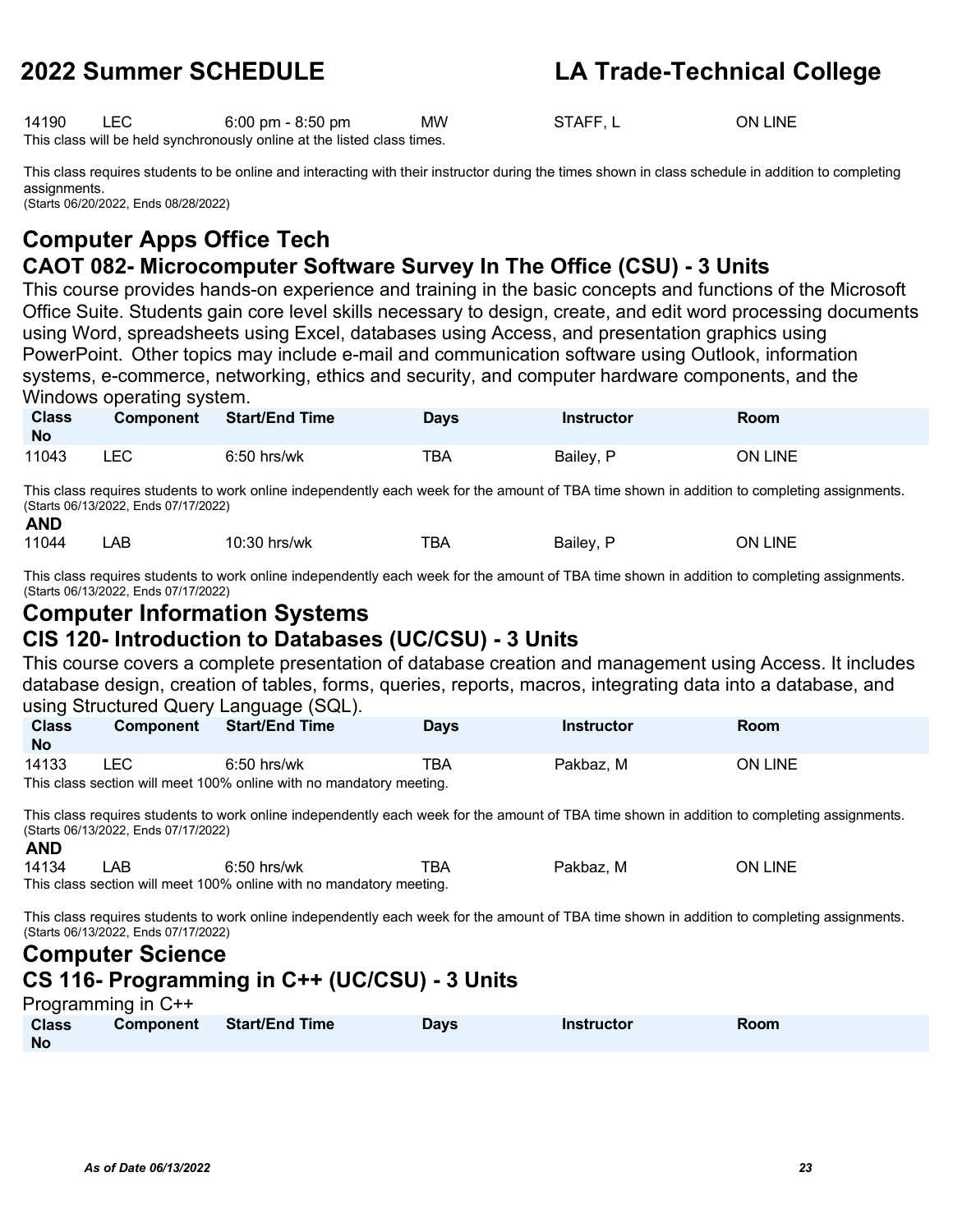| 12491                                             | <b>LEC</b>                                                             | $6:50$ hrs/wk                                                                                                                                                                                                   | <b>TBA</b>  | Pakbaz, M                                              | ON LINE                                                                                                                                              |
|---------------------------------------------------|------------------------------------------------------------------------|-----------------------------------------------------------------------------------------------------------------------------------------------------------------------------------------------------------------|-------------|--------------------------------------------------------|------------------------------------------------------------------------------------------------------------------------------------------------------|
| <b>AND</b>                                        | (Starts 06/13/2022, Ends 07/17/2022)                                   | This class requires students to work online independently each week for the amount of TBA time shown in addition to completing assignments.                                                                     |             |                                                        |                                                                                                                                                      |
| 12492                                             | LAB                                                                    | 6:50 hrs/wk                                                                                                                                                                                                     | <b>TBA</b>  | Pakbaz, M                                              | ON LINE                                                                                                                                              |
| Coop Ed                                           | (Starts 06/13/2022, Ends 07/17/2022)<br><b>Enrollment Requirement:</b> | This class requires students to work online independently each week for the amount of TBA time shown in addition to completing assignments.<br>COOP ED 195- Work Experience - General I (CSU) (RPT 15) - 1 Unit |             | Maximum of 16 lifetime units in cooperative education. |                                                                                                                                                      |
|                                                   | Work Experience - General I                                            |                                                                                                                                                                                                                 |             |                                                        |                                                                                                                                                      |
| <b>Class</b><br><b>No</b>                         | Component                                                              | <b>Start/End Time</b>                                                                                                                                                                                           | <b>Days</b> | <b>Instructor</b>                                      | Room                                                                                                                                                 |
| 15086<br>[Partnerships]<br><b>LA Promise Fund</b> | <b>LEC</b>                                                             | $1:30$ hrs/wk                                                                                                                                                                                                   | <b>TBA</b>  | Dam, MC                                                | ON LINE                                                                                                                                              |
| 3754.                                             | (Starts 06/13/2022, Ends 08/21/2022)                                   |                                                                                                                                                                                                                 |             |                                                        | Enrollment and participation is open to all students. This class will be conducted remotely and online. For more information, contact us at 213-763- |
| 15087<br>[Partnerships]<br><b>LA Promise Fund</b> | <b>LEC</b>                                                             | $1:30$ hrs/wk                                                                                                                                                                                                   | <b>TBA</b>  | Dam, MC                                                | ON LINE                                                                                                                                              |
| 3754.                                             | (Starts 06/13/2022, Ends 08/21/2022)                                   |                                                                                                                                                                                                                 |             |                                                        | Enrollment and participation is open to all students. This class will be conducted remotely and online. For more information, contact us at 213-763- |
| 15088<br>[Partnerships]<br><b>LA Promise Fund</b> | <b>LEC</b>                                                             | 1:30 hrs/wk                                                                                                                                                                                                     | <b>TBA</b>  | Dam, MC                                                | ON LINE                                                                                                                                              |
| 3754.                                             | (Starts 06/13/2022, Ends 08/21/2022)                                   |                                                                                                                                                                                                                 |             |                                                        | Enrollment and participation is open to all students. This class will be conducted remotely and online. For more information, contact us at 213-763- |
|                                                   |                                                                        | COOD ED 295, Work Evneriance - General I (CSII) (PDT 7) - 2 Unite                                                                                                                                               |             |                                                        |                                                                                                                                                      |

### **COOP ED 295- Work Experience - General I (CSU) (RPT 7) - 2 Units**

**Enrollment Requirement:** Maximum of 16 lifetime units in cooperative education.

Work Experience - General I

| <b>Class</b><br><b>No</b> | <b>Component</b> | <b>Start/End Time</b> | Days | <b>Instructor</b> | <b>Room</b>    |
|---------------------------|------------------|-----------------------|------|-------------------|----------------|
| 13066                     | LEC              | $3:20$ hrs/wk         | TBA  | Dam, MC           | <b>ON LINE</b> |
| [Partnerships] USC        |                  |                       |      |                   |                |

Enrollment and participation open to all students. Due to the COVID-19 pandemic, this class will be conducted remotely and online. For more information, contact us at 213-763-3754.

This class requires students to work online independently each week for the amount of TBA time shown in addition to completing assignments. (Starts 06/13/2022, Ends 08/21/2022)

### **Culinary Arts CLN ART 112- Sanitation And Safety (CSU) (RPT 3) - 2 Units**

This class discusses sanitation and safety as it applies to the restaurant industry; HACCP protocol, preventing food borne outbreaks, introduction to microbiology and establishing 'flow of food systems' will be covered,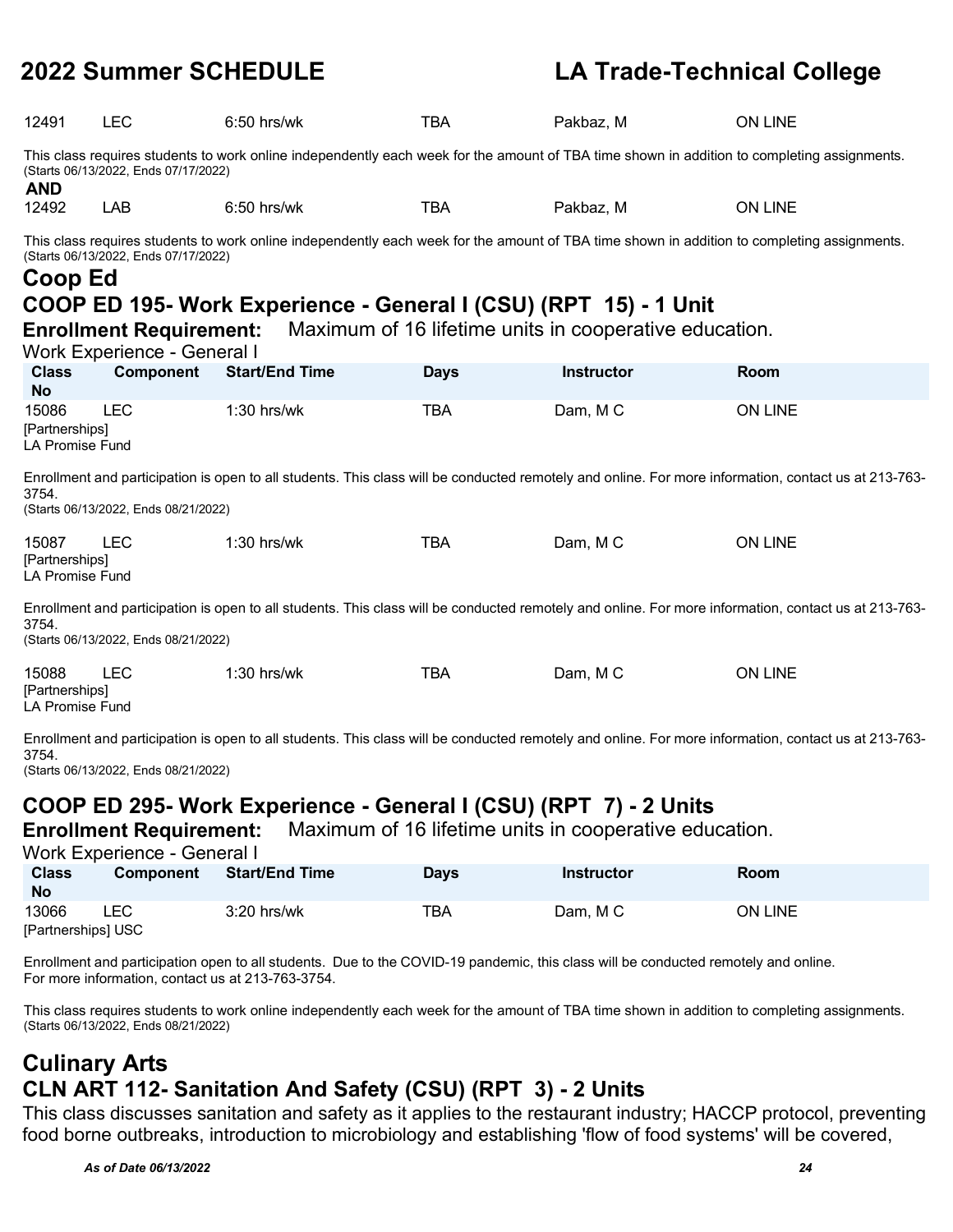federal, state and local legislation and employee training. National Restaurant Association Serve Safe Test will be given at conclusion of this class.

| <b>Class</b><br><b>No</b> | <b>Component</b> | <b>Start/End Time</b> | <b>Days</b> | Instructor      | <b>Room</b> |
|---------------------------|------------------|-----------------------|-------------|-----------------|-------------|
| 10095                     | LEC              | $6:50$ hrs/wk         | TBA         | Garnica Diaz. E | ON LINE     |

This class requires students to work online independently each week for the amount of TBA time shown in addition to completing assignments. (Starts 06/13/2022, Ends 07/17/2022)

### **CLN ART 170- Culinary Nutrition (CSU) - 2 Units**

This course provides a quick overview of applied culinary nutrition. Recipe and menu development including ingredient selection and cooking techniques will be discussed. Special diet (low fat, low sodium, diabetic, and caloric intake) will be discussed. Appropriate for food service professionals who would like to work as personal chefs, with sports teams, at spas and resorts, major hospital chains, entertainment or transportation industries or in health care.

| <b>Class</b><br><b>No</b> | <b>Component</b> | <b>Start/End Time</b> | Days | <b>Instructor</b> | Room    |
|---------------------------|------------------|-----------------------|------|-------------------|---------|
| 11638                     | LEC.             | $4:15$ hrs/wk         | тва  | Lachica, G V      | ON LINE |

This class requires students to work online independently each week for the amount of TBA time shown in addition to completing assignments. (Starts 06/13/2022, Ends 08/07/2022)

### **Diesel And Related Technology**

### **DIESLTK 931- Cooperative Education - Diesel And Related Technology (RPT 4) - 3 Units**

**Enrollment Requirement:** Maximum of 16 lifetime units in cooperative education.

Cooperative Education is a work experience program involving the employer, the student-employee and the college to ensure that the student receives on the job training and the unit credit for work experience or volunteer work/internship. Each 60 hours of non-paid work equals one unit of credit. Each 75 hours of paid work equals one unit of credit. This course requires a student to be currently enrolled in a Diesel Technology course or successfully completed a Diesel Technology course in a prior semester. Student must be employed or volunteering/interning in order to participate in program. \*Title 5, section 55253 states that a student may earn up to a maximum of 16 semester units or 24 quarter units of General & Occupational work experience education combined (Board Rule 6405.10).

| <b>Class</b><br><b>No</b> | <b>Component</b> | <b>Start/End Time</b>                                                          | <b>Days</b> | Instructor | Room    |
|---------------------------|------------------|--------------------------------------------------------------------------------|-------------|------------|---------|
| 12826                     | <b>LEC</b>       | $6:30$ hrs/wk                                                                  | TBA         | Guerra. J  | ON LINE |
|                           |                  | This is an online course with meetings scheduled directly with the instructor. |             |            |         |

This class requires students to work online independently each week for the amount of TBA time shown in addition to completing assignments. (Starts 06/13/2022, Ends 08/07/2022)

### **Digital Media DIGLMD 100- Introduction To Digital Video (UC/CSU) - 3 Units**

Students are introduced to the process and tools of non-linear video editing. Basic skills will be developed in editing techniques, media file formats, basic audio editing, compression types, industry terminology, development of basic still and motion graphics, and understanding key concepts of shooting for digital systems. Students will produce short video sequences that are appropriately compressed for delivery via web/Internet and various digital media.

| <b>Class</b> | Component | <b>Start/End Time</b> | Davs | <b>Instructor</b> | Room |  |
|--------------|-----------|-----------------------|------|-------------------|------|--|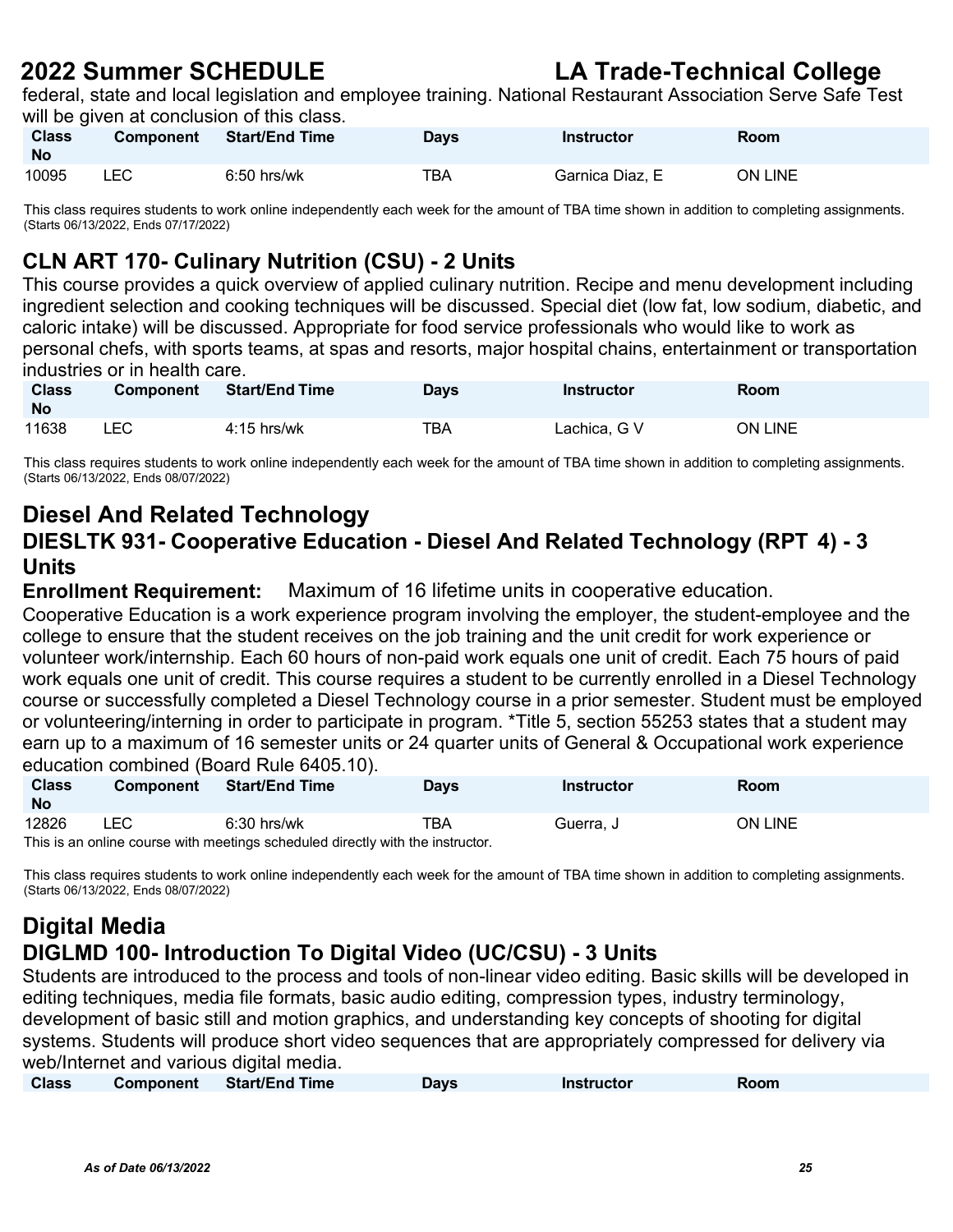| No                                                                                                                                                                                                         |                                                                                                                                                                                                                  |                                                                                                                                                                                                                                                                                                                                                                                                                                                                                                                                                                                                                                                                                                   |              |               |                |  |  |
|------------------------------------------------------------------------------------------------------------------------------------------------------------------------------------------------------------|------------------------------------------------------------------------------------------------------------------------------------------------------------------------------------------------------------------|---------------------------------------------------------------------------------------------------------------------------------------------------------------------------------------------------------------------------------------------------------------------------------------------------------------------------------------------------------------------------------------------------------------------------------------------------------------------------------------------------------------------------------------------------------------------------------------------------------------------------------------------------------------------------------------------------|--------------|---------------|----------------|--|--|
| 12471                                                                                                                                                                                                      | <b>LEC</b>                                                                                                                                                                                                       | $6:50$ hrs/wk                                                                                                                                                                                                                                                                                                                                                                                                                                                                                                                                                                                                                                                                                     | <b>TBA</b>   | Rochford, M M | ON LINE        |  |  |
| <b>AND</b>                                                                                                                                                                                                 | completing assignments.<br>28 of 28 LATTC ICVD<br>(Starts 06/13/2022, Ends 07/17/2022)                                                                                                                           | This class will be offered in a hybrid format, which requires students to meet in-person, face-to-face with their instructor during the times shown<br>AND to work online during the scheduled times and/or independently each week for the amount of TBA hours shown on schedule in addition to                                                                                                                                                                                                                                                                                                                                                                                                  |              |               |                |  |  |
| 12472                                                                                                                                                                                                      | LAB                                                                                                                                                                                                              | 8:00 am - 12:15 pm                                                                                                                                                                                                                                                                                                                                                                                                                                                                                                                                                                                                                                                                                | МT           | Rochford, M M | D4-200         |  |  |
| <b>Economics</b>                                                                                                                                                                                           | completing assignments.<br>(Starts 06/13/2022, Ends 07/17/2022)<br><b>Requirement Designation:</b><br><b>Enrollment Requirement:</b>                                                                             | This class will be offered in a hybrid format, which requires students to meet in-person, face-to-face with their instructor during the times shown<br>AND to work online during the scheduled times and/or independently each week for the amount of TBA hours shown on schedule in addition to<br><b>ECON 001- Principles Of Economics I (UC/CSU) - 3 Units</b><br>Meets IGETC 4B CSU D2<br>Advisory: MATH 125<br>Introductory course in the principles of microeconomic theory, including economic analysis of the firm and<br>resource allocation; analysis of the laws of supply and demand; market structures of the American economy;<br>price theory; current domestic economic problems. |              |               |                |  |  |
| <b>Class</b><br><b>No</b>                                                                                                                                                                                  | Component                                                                                                                                                                                                        | <b>Start/End Time</b>                                                                                                                                                                                                                                                                                                                                                                                                                                                                                                                                                                                                                                                                             | <b>Days</b>  | Instructor    | Room           |  |  |
| 12488                                                                                                                                                                                                      | <b>LEC</b>                                                                                                                                                                                                       | 10:50 am - 1:20 pm                                                                                                                                                                                                                                                                                                                                                                                                                                                                                                                                                                                                                                                                                | <b>MTWTh</b> | Ahmad, J      | <b>ON LINE</b> |  |  |
| This class requires students to be online and interacting with their instructor during the times shown in class schedule in addition to completing<br>assignments.<br>(Starts 06/13/2022, Ends 07/17/2022) |                                                                                                                                                                                                                  |                                                                                                                                                                                                                                                                                                                                                                                                                                                                                                                                                                                                                                                                                                   |              |               |                |  |  |
| <b>ECON 002- Principles of Economics II (UC/CSU) - 3 Units</b><br>Meets IGETC 4B CSU D2<br><b>Requirement Designation:</b>                                                                                 |                                                                                                                                                                                                                  |                                                                                                                                                                                                                                                                                                                                                                                                                                                                                                                                                                                                                                                                                                   |              |               |                |  |  |
| <b>Advisory: MATH 125</b><br><b>Enrollment Requirement:</b>                                                                                                                                                |                                                                                                                                                                                                                  |                                                                                                                                                                                                                                                                                                                                                                                                                                                                                                                                                                                                                                                                                                   |              |               |                |  |  |
|                                                                                                                                                                                                            | A course in macroeconomics emphasizing aggregative economic analysis, including money and banking,<br>national income determination, business fluctuations, and other topics relevant to macroeconomic analysis. |                                                                                                                                                                                                                                                                                                                                                                                                                                                                                                                                                                                                                                                                                                   |              |               |                |  |  |
| <b>Class</b><br><b>No</b>                                                                                                                                                                                  | Component                                                                                                                                                                                                        | <b>Start/End Time</b>                                                                                                                                                                                                                                                                                                                                                                                                                                                                                                                                                                                                                                                                             | <b>Days</b>  | Instructor    | Room           |  |  |
| 11690                                                                                                                                                                                                      | <b>LEC</b>                                                                                                                                                                                                       | $8:00$ am - 10:30 am                                                                                                                                                                                                                                                                                                                                                                                                                                                                                                                                                                                                                                                                              | <b>MTWTh</b> | Ahmad. J      | <b>ON LINE</b> |  |  |

This class requires students to be online and interacting with their instructor during the times shown in class schedule in addition to completing assignments.

(Starts 06/13/2022, Ends 07/17/2022)

### **Elect Construction Maintenance**

### **ECONMT 100- (O.S.H.A.) Safety Standards: Construction & Industry - 2 Units**

This course provides instruction on industry safety and health rules as it applies to workers and employers within the construction industry. Topics such as fall protection, lock out tag out procedures, PPE, excavations, etc. are covered. Participants that meet the required hourly attendance and successfully pass the final exam will be eligible to receive their OSHA (30 hr) safety-training certificate.

| <b>Class</b><br><b>No</b> | <b>Component</b> | <b>Start/End Time</b>                | Days | <b>Instructor</b> | Room           |
|---------------------------|------------------|--------------------------------------|------|-------------------|----------------|
| 11745                     | LEC              | $6:00 \text{ pm} - 10:15 \text{ pm}$ |      | ladevaia, R E     | <b>ON LINE</b> |

This class requires students to be online and interacting with their instructor during the times shown in class schedule in addition to completing assignments.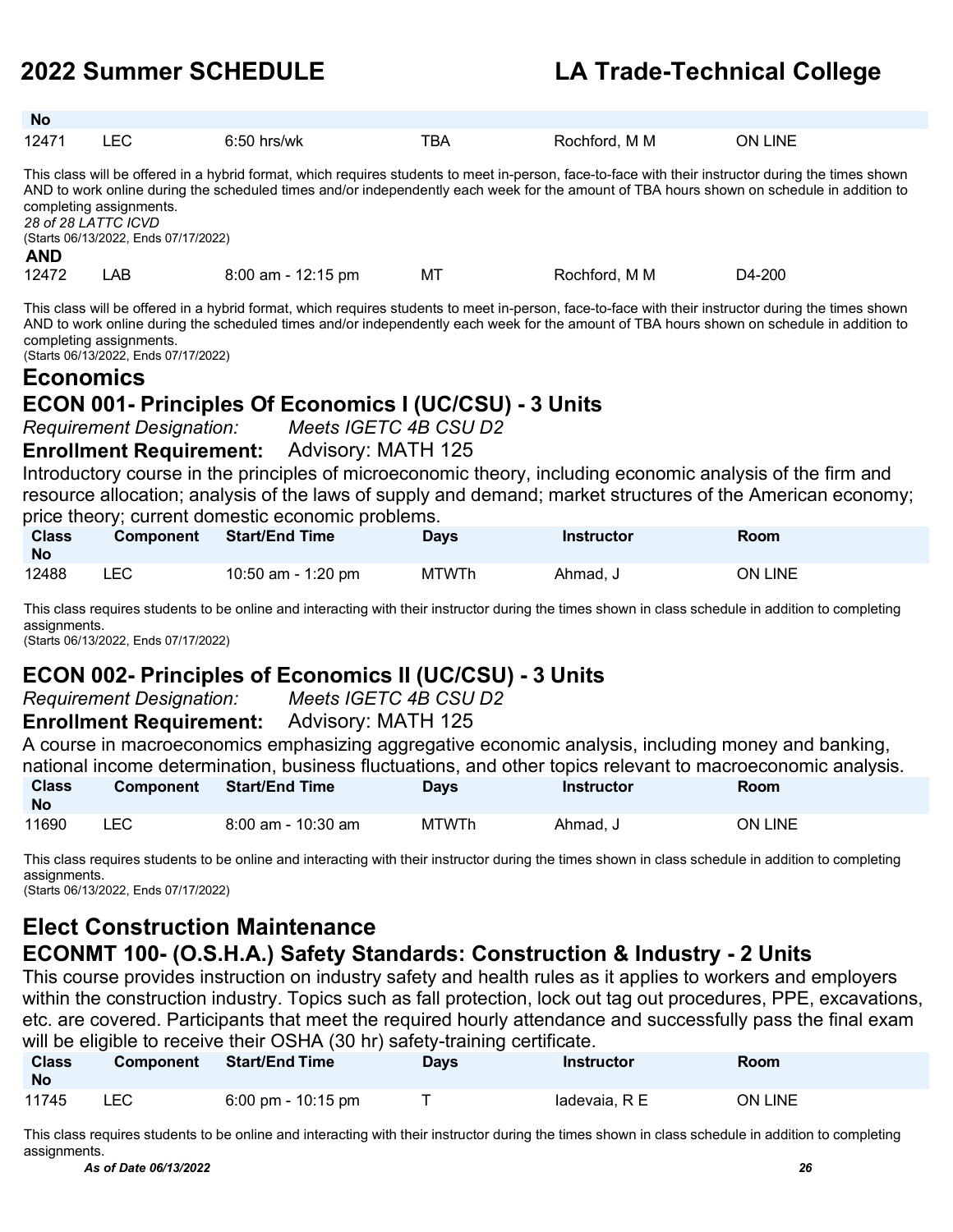(Starts 06/13/2022, Ends 08/07/2022)

### **2022 Summer SCHEDULE LA Trade-Technical College**

12620 LEC 6:00 pm - 9:20 pm WTh Elarton-Selig, W D ON LINE

This class requires students to be online and interacting with their instructor during the times shown in class schedule in addition to completing assignments. (Starts 06/13/2022, Ends 07/17/2022)

### **ECONMT 115- Fundamentals Of D.C. Electricity (CSU) - 3 Units**

This course offers study in the Fundamentals of D.C. Electricity. Subjects include: Electrical safety, the basic principles of atomic structure, electrical quantities,static electricity, magnetism, induction, resistors,series circuits, parallel circuits, and combination circuits. The proceeding resistive circuits will be analyzed using Ohm's Law, The Power Equation and Kirchoff's Voltage and Current Laws.

| <b>Class</b><br><b>No</b> | <b>Component</b> | <b>Start/End Time</b>               | Days | <b>Instructor</b> | <b>Room</b> |  |
|---------------------------|------------------|-------------------------------------|------|-------------------|-------------|--|
| 10007                     | ∟EC              | $6:00 \text{ pm} - 9:10 \text{ pm}$ | ΜW   | Jackson. R E      | ON LINE     |  |

This class requires students to be online and interacting with their instructor during the times shown in class schedule in addition to completing assignments.

(Starts 06/13/2022, Ends 08/07/2022)

10014 LEC 6:00 pm - 9:10 pm TTh Jackson, R E ON LINE

This class requires students to be online and interacting with their instructor during the times shown in class schedule in addition to completing assignments.

(Starts 06/13/2022, Ends 08/07/2022)

### **ECONMT 119- Applied Calculations and Measurements (CSU) - 3 Units**

This is an entry level course in electrical calculations and measurements with special emphasis on the application problems encountered in the electrical construction industry.

| <b>Class</b><br><b>No</b> | Component | <b>Start/End Time</b> | <b>Days</b> | <b>Instructor</b> | <b>Room</b>    |
|---------------------------|-----------|-----------------------|-------------|-------------------|----------------|
| 11768                     | LEC.      | 7:00 am - 10:10 am    | МW          | ladevaia, R E     | <b>ON LINE</b> |

This class requires students to be online and interacting with their instructor during the times shown in class schedule in addition to completing assignments.

(Starts 06/13/2022, Ends 08/07/2022)

10020 LEC 6:00 pm - 9:10 pm TTh Goluza, B ON LINE

This class requires students to be online and interacting with their instructor during the times shown in class schedule in addition to completing assignments.

(Starts 06/13/2022, Ends 08/07/2022)

### **ECONMT 129- Fundamentals Of Alternating Current - 3 Units**

|                           | This course offers a study in operating principles of electrical power systems, the theory of A.C. generators<br>and motors, load calculations, efficiencies, power factor correction, and calculations related to these theories. |                       |             |                   |             |  |  |  |  |
|---------------------------|------------------------------------------------------------------------------------------------------------------------------------------------------------------------------------------------------------------------------------|-----------------------|-------------|-------------------|-------------|--|--|--|--|
| <b>Class</b><br><b>No</b> | <b>Component</b>                                                                                                                                                                                                                   | <b>Start/End Time</b> | <b>Davs</b> | <b>Instructor</b> | <b>Room</b> |  |  |  |  |
| 12623                     | LEC.                                                                                                                                                                                                                               | 7:00 am - 10:20 am    | MT          | Maroufkhani, F F  | ON LINE     |  |  |  |  |

This class requires students to be online and interacting with their instructor during the times shown in class schedule in addition to completing assignments.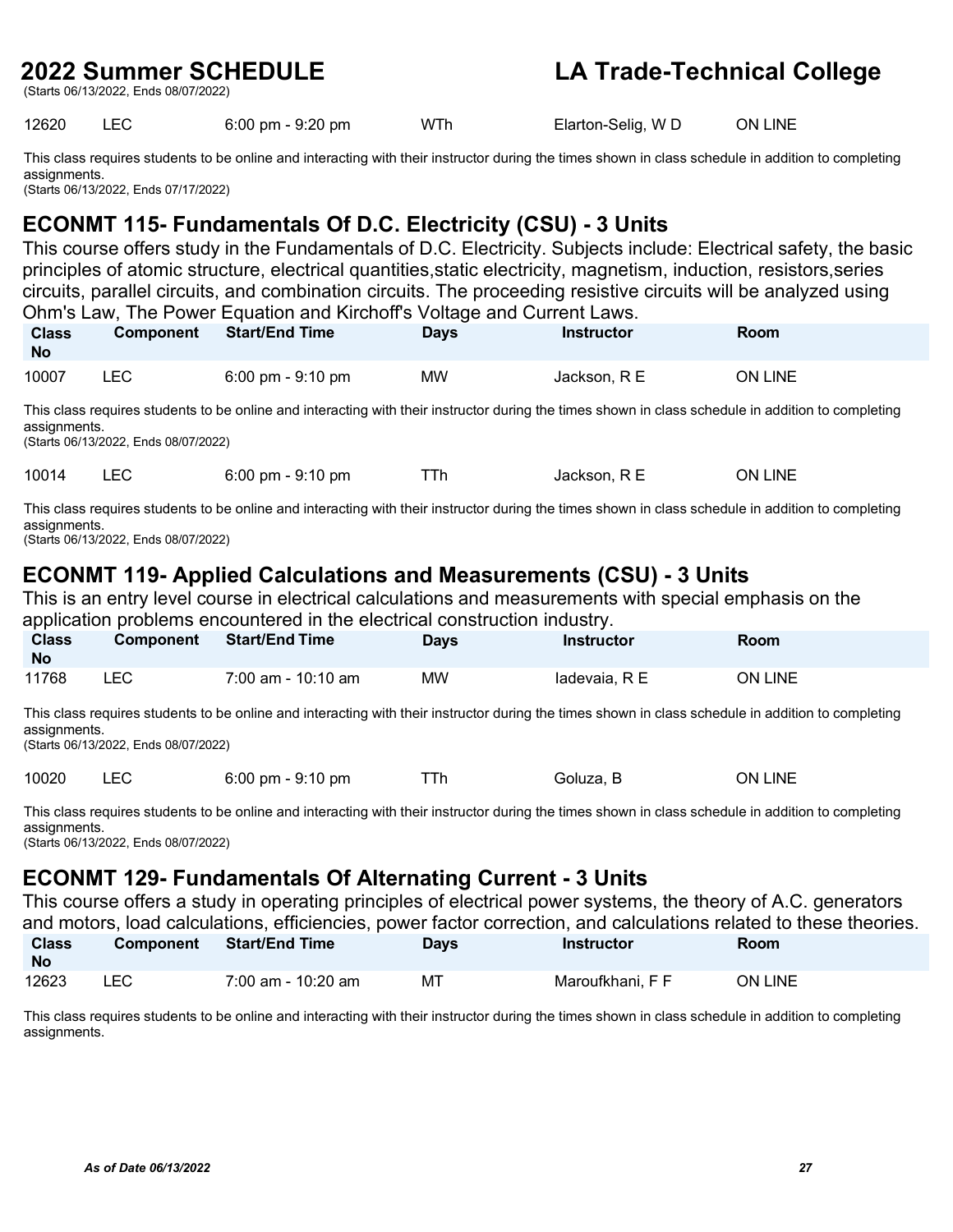(Starts 06/13/2022, Ends 08/07/2022)

### 12622 LEC 6:00 pm - 9:10 pm ThF Maroufkhani, F F ON LINE

This class requires students to be online and interacting with their instructor during the times shown in class schedule in addition to completing assignments.

(Starts 06/13/2022, Ends 08/07/2022)

### **ECONMT 130- Principles Of Industrial Electric Power - 3 Units**

This course offers a study in operating principles and maintenance procedures and code requirements for electrical power systems. Theory of D.C. and A.C. generators and motors, load calculations, efficiency and power factor correction are also covered.

| <b>Class</b><br><b>No</b> | <b>Component</b> | <b>Start/End Time</b>               | Days | <b>Instructor</b> | Room           |
|---------------------------|------------------|-------------------------------------|------|-------------------|----------------|
| 12639                     | ∟EC i            | $6:00 \text{ pm} - 9:10 \text{ pm}$ | WF   | Pelayo, H         | <b>ON LINE</b> |

This class requires students to be online and interacting with their instructor during the times shown in class schedule in addition to completing assignments.

(Starts 06/13/2022, Ends 08/07/2022)

### **Engineering Graphics & Design EGD TEK 101- Engineering Graphics (UC/CSU) - 3 Units**

This introductory course covers the fundamentals of traditional drafting, descriptive geometry, orthographic projection, graphical communication of technical engineering information and Computer-Aided Drafting (CAD). Topics include freehand drawing, lettering, and theory of orthographic and multi-view projections as well as Coordinate dimensioning and geometric dimensioning and tolerancing (GD&T). An introduction to 2-D CAD software package is presented and instruction includes fundamental tools to be able to create and edit basic drawings by learning and understanding the User Interface of the software. Essential skills developed include creating templates, title blocks, layers, drawing basic geometric objects, using parametric tools, and dimensioning.

| <b>Class</b><br>No | <b>Component</b> | <b>Start/End Time</b> | Davs  | Instructor | Room    |
|--------------------|------------------|-----------------------|-------|------------|---------|
| 11139              | _EC_             | $9:00$ am - 10:35 am  | MTWTh | Navarro. A | ON LINE |

This class requires students to be online and interacting with their instructor during the times shown in class schedule in addition to completing assignments.

(Starts 06/13/2022, Ends 07/17/2022) **AND**

| 11140 | LAB | 10:45 am - 12:20 pm | MTWTh | Navarro, A | <b>ON LINE</b> |
|-------|-----|---------------------|-------|------------|----------------|
|-------|-----|---------------------|-------|------------|----------------|

This class requires students to be online and interacting with their instructor during the times shown in class schedule in addition to completing assignments. (Starts 06/13/2022, Ends 07/17/2022)

### **Engineering, General**

### **ENG GEN 122- Programming And Problem-Solving In Matlab (UC/CSU) - 3 Units Enrollment Requirement:** Prerequisite: MATH 265

This course utilizes the MATLAB environment to provide students with a working knowledge of computerbased problem-solving methods relevant to science and engineering. It introduces the fundamentals of procedural and object-oriented programming, numerical analysis, and data structures. Examples and assignments in the course are drawn from practical applications in engineering, physics, and mathematics.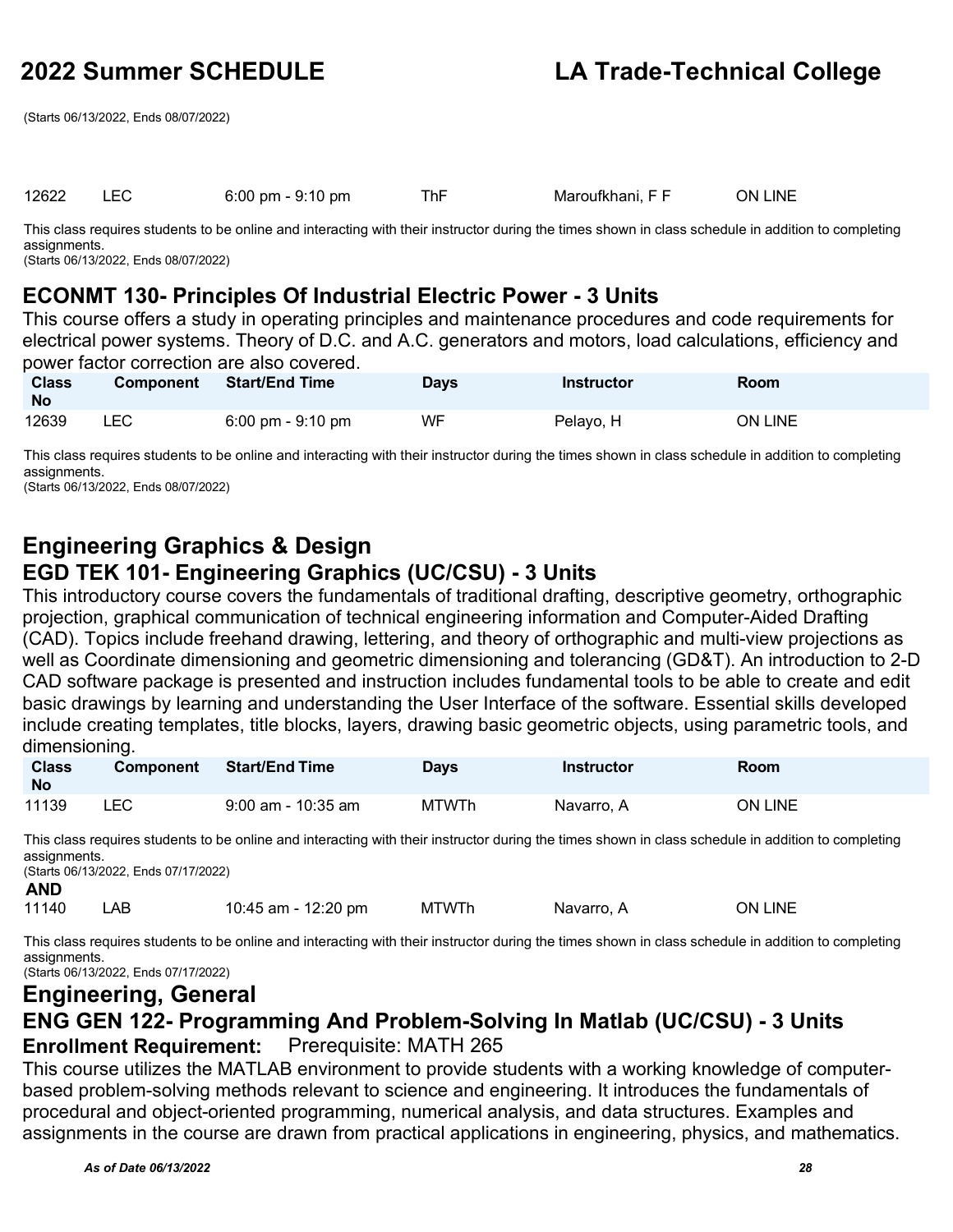| <b>2022 Summer SCHEDULE</b><br><b>LA Trade-Technical College</b>                                                                                                                                                                                                                                                        |                                      |                                                                                                                                                                                                                                                                                 |              |                   |                                                                                                                 |  |
|-------------------------------------------------------------------------------------------------------------------------------------------------------------------------------------------------------------------------------------------------------------------------------------------------------------------------|--------------------------------------|---------------------------------------------------------------------------------------------------------------------------------------------------------------------------------------------------------------------------------------------------------------------------------|--------------|-------------------|-----------------------------------------------------------------------------------------------------------------|--|
| <b>Class</b><br><b>No</b>                                                                                                                                                                                                                                                                                               | <b>Component</b>                     | <b>Start/End Time</b>                                                                                                                                                                                                                                                           | <b>Days</b>  | Instructor        | Room                                                                                                            |  |
| 12531                                                                                                                                                                                                                                                                                                                   | <b>LEC</b>                           | 1:00 pm - 2:35 pm                                                                                                                                                                                                                                                               | <b>MTWTh</b> | Navarro, A        | ON LINE                                                                                                         |  |
| assignments.<br><b>AND</b>                                                                                                                                                                                                                                                                                              | (Starts 06/13/2022, Ends 07/17/2022) | This class requires students to be online and interacting with their instructor during the times shown in class schedule in addition to completing                                                                                                                              |              |                   |                                                                                                                 |  |
| 12647                                                                                                                                                                                                                                                                                                                   | <b>LAB</b>                           | 2:40 pm - 5:10 pm                                                                                                                                                                                                                                                               | <b>MTWTh</b> | Navarro, A        | ON LINE                                                                                                         |  |
| assignments.<br><b>English</b>                                                                                                                                                                                                                                                                                          | (Starts 06/13/2022, Ends 07/17/2022) | This class requires students to be online and interacting with their instructor during the times shown in class schedule in addition to completing<br><b>ENGLISH 100- Accelerated Prep: College Writing (NDA) - 3 Units</b>                                                     |              |                   |                                                                                                                 |  |
|                                                                                                                                                                                                                                                                                                                         |                                      | This class prepares students for academic reading, critical thinking, and writing expected in transfer and<br>associate-degree classes. Students plan, draft, revise, and edit compositions based on college-level readings<br>This course prepares students for English 101.   |              |                   | that cover topics that challenge students' thinking and provide an intellectual background for the assignments. |  |
| <b>Class</b><br><b>No</b>                                                                                                                                                                                                                                                                                               | <b>Component</b>                     | <b>Start/End Time</b>                                                                                                                                                                                                                                                           | <b>Days</b>  | <b>Instructor</b> | Room                                                                                                            |  |
| 10673                                                                                                                                                                                                                                                                                                                   | <b>LEC</b>                           | $6:55$ hrs/wk                                                                                                                                                                                                                                                                   | <b>TBA</b>   | Cruz, CA          | ON LINE                                                                                                         |  |
| <b>AND</b>                                                                                                                                                                                                                                                                                                              | (Starts 06/13/2022, Ends 07/17/2022) | This class will be offered in an online blended format, which requires students to be online and interacting with their instructor during the times<br>shown and to work online independently each week for the amount of TBA time shown in addition to completing assignments. |              |                   |                                                                                                                 |  |
| 11356                                                                                                                                                                                                                                                                                                                   | LAB                                  | 2:00 pm - 3:30 pm                                                                                                                                                                                                                                                               | <b>MTWTh</b> | Cruz, CA          | ON LINE                                                                                                         |  |
|                                                                                                                                                                                                                                                                                                                         | (Starts 06/13/2022, Ends 07/17/2022) | This class will be offered in an online blended format, which requires students to be online and interacting with their instructor during the times<br>shown and to work online independently each week for the amount of TBA time shown in addition to completing assignments. |              |                   |                                                                                                                 |  |
| 11958                                                                                                                                                                                                                                                                                                                   | <b>LEC</b>                           | $6:50$ hrs/wk                                                                                                                                                                                                                                                                   | <b>TBA</b>   | Dolan, T M        | ON LINE                                                                                                         |  |
| <b>AND</b>                                                                                                                                                                                                                                                                                                              | (Starts 07/18/2022, Ends 08/21/2022) | This class will be offered in an online blended format, which requires students to be online and interacting with their instructor during the times<br>shown and to work online independently each week for the amount of TBA time shown in addition to completing assignments. |              |                   |                                                                                                                 |  |
| 11959                                                                                                                                                                                                                                                                                                                   | <b>LAB</b>                           | 4:00 pm - 7:20 pm                                                                                                                                                                                                                                                               | TTh          | Dolan, T M        | <b>ON LINE</b>                                                                                                  |  |
| This class will be offered in an online blended format, which requires students to be online and interacting with their instructor during the times<br>shown and to work online independently each week for the amount of TBA time shown in addition to completing assignments.<br>(Starts 07/18/2022, Ends 08/21/2022) |                                      |                                                                                                                                                                                                                                                                                 |              |                   |                                                                                                                 |  |
| <b>ENGLISH 101- College Reading And Composition I (UC/CSU) - 3 Units</b>                                                                                                                                                                                                                                                |                                      |                                                                                                                                                                                                                                                                                 |              |                   |                                                                                                                 |  |
| Meets IGETC 1A CSU A2<br><b>Requirement Designation:</b>                                                                                                                                                                                                                                                                |                                      |                                                                                                                                                                                                                                                                                 |              |                   |                                                                                                                 |  |
|                                                                                                                                                                                                                                                                                                                         |                                      | This is a college-level freshman composition course, which focuses on expository writing and argumentation                                                                                                                                                                      |              |                   |                                                                                                                 |  |
|                                                                                                                                                                                                                                                                                                                         |                                      | and requires the writing of a minimum of 6000 words in essays and a research paper. Students study a<br>variety of texts written at the college level, including literature, that reflect current academic concerns relating                                                    |              |                   |                                                                                                                 |  |
|                                                                                                                                                                                                                                                                                                                         |                                      | to issues of language, ethnicity, class, gender, identity, psychology, and cultural studies. The course is                                                                                                                                                                      |              |                   |                                                                                                                 |  |
|                                                                                                                                                                                                                                                                                                                         |                                      | intended for students who plan to transfer to a four-year college or university.                                                                                                                                                                                                |              |                   |                                                                                                                 |  |

| <b>Class</b><br><b>No</b> | <b>Component</b> | <b>Start/End Time</b> | Days | <b>Instructor</b> | <b>Room</b> |
|---------------------------|------------------|-----------------------|------|-------------------|-------------|
| 10783                     | ∟EC.             | $10:30$ hrs/wk        | TBA  | Ajluni, A C       | ON LINE     |

This class requires students to work online independently each week for the amount of TBA time shown in addition to completing assignments. (Starts 06/13/2022, Ends 07/17/2022)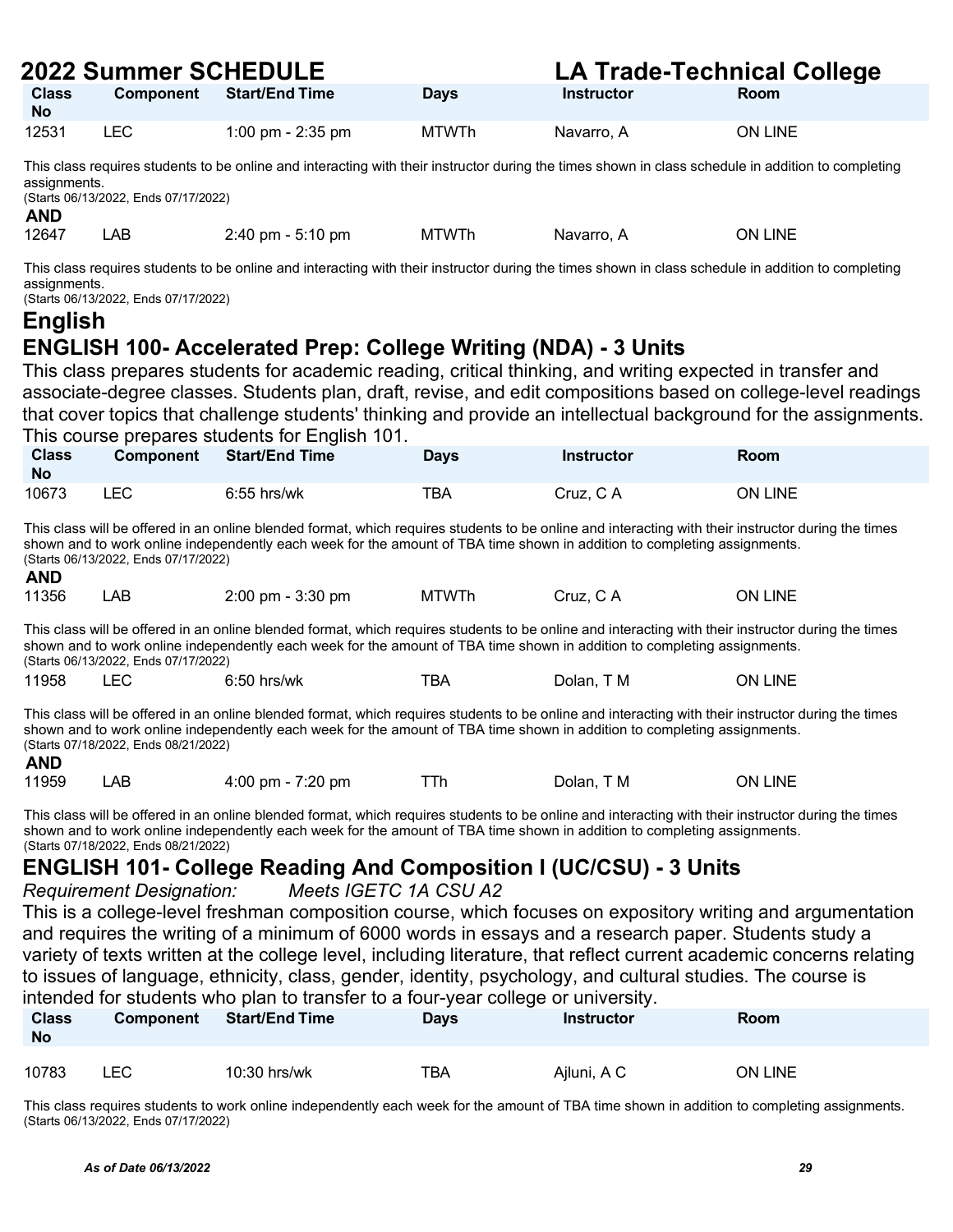| 10786                                                                                                                                                                                                                                                                                                                                                                                                                                                                                                                                                              | <b>LEC</b>                                                                                                                                                                          | 10:30 hrs/wk                                                                                                                                | <b>TBA</b> | Mancia, R A   | ON LINE        |  |  |  |
|--------------------------------------------------------------------------------------------------------------------------------------------------------------------------------------------------------------------------------------------------------------------------------------------------------------------------------------------------------------------------------------------------------------------------------------------------------------------------------------------------------------------------------------------------------------------|-------------------------------------------------------------------------------------------------------------------------------------------------------------------------------------|---------------------------------------------------------------------------------------------------------------------------------------------|------------|---------------|----------------|--|--|--|
|                                                                                                                                                                                                                                                                                                                                                                                                                                                                                                                                                                    | This class requires students to work online independently each week for the amount of TBA time shown in addition to completing assignments.<br>(Starts 06/13/2022, Ends 07/17/2022) |                                                                                                                                             |            |               |                |  |  |  |
| 11955                                                                                                                                                                                                                                                                                                                                                                                                                                                                                                                                                              | <b>LEC</b>                                                                                                                                                                          | 10:30 hrs/wk                                                                                                                                | <b>TBA</b> | Blake, G B    | <b>ON LINE</b> |  |  |  |
|                                                                                                                                                                                                                                                                                                                                                                                                                                                                                                                                                                    | (Starts 06/13/2022, Ends 07/17/2022)                                                                                                                                                | This class requires students to work online independently each week for the amount of TBA time shown in addition to completing assignments. |            |               |                |  |  |  |
| 14469                                                                                                                                                                                                                                                                                                                                                                                                                                                                                                                                                              | <b>LEC</b>                                                                                                                                                                          | 10:30 hrs/wk                                                                                                                                | <b>TBA</b> | Cruz, CA      | ON LINE        |  |  |  |
|                                                                                                                                                                                                                                                                                                                                                                                                                                                                                                                                                                    | (Starts 06/13/2022, Ends 07/17/2022)                                                                                                                                                | This class requires students to work online independently each week for the amount of TBA time shown in addition to completing assignments. |            |               |                |  |  |  |
| 14470                                                                                                                                                                                                                                                                                                                                                                                                                                                                                                                                                              | <b>LEC</b>                                                                                                                                                                          | 10:30 hrs/wk                                                                                                                                | <b>TBA</b> | Ajluni, A C   | <b>ON LINE</b> |  |  |  |
|                                                                                                                                                                                                                                                                                                                                                                                                                                                                                                                                                                    | (Starts 06/13/2022, Ends 07/17/2022)                                                                                                                                                | This class requires students to work online independently each week for the amount of TBA time shown in addition to completing assignments. |            |               |                |  |  |  |
| 10791                                                                                                                                                                                                                                                                                                                                                                                                                                                                                                                                                              | <b>LEC</b>                                                                                                                                                                          | 10:30 hrs/wk                                                                                                                                | TBA        | Mancia, R A   | ON LINE        |  |  |  |
|                                                                                                                                                                                                                                                                                                                                                                                                                                                                                                                                                                    | (Starts 06/13/2022, Ends 07/17/2022)                                                                                                                                                | This class requires students to work online independently each week for the amount of TBA time shown in addition to completing assignments. |            |               |                |  |  |  |
| 11956                                                                                                                                                                                                                                                                                                                                                                                                                                                                                                                                                              | <b>LEC</b>                                                                                                                                                                          | 10:30 hrs/wk                                                                                                                                | <b>TBA</b> | Shakir, R N   | ON LINE        |  |  |  |
|                                                                                                                                                                                                                                                                                                                                                                                                                                                                                                                                                                    | (Starts 07/18/2022, Ends 08/21/2022)                                                                                                                                                | This class requires students to work online independently each week for the amount of TBA time shown in addition to completing assignments. |            |               |                |  |  |  |
| 11286                                                                                                                                                                                                                                                                                                                                                                                                                                                                                                                                                              | <b>LEC</b>                                                                                                                                                                          | 10:30 hrs/wk                                                                                                                                | <b>TBA</b> | Viliesid, C N | <b>ON LINE</b> |  |  |  |
|                                                                                                                                                                                                                                                                                                                                                                                                                                                                                                                                                                    | (Starts 07/18/2022, Ends 08/21/2022)                                                                                                                                                | This class requires students to work online independently each week for the amount of TBA time shown in addition to completing assignments. |            |               |                |  |  |  |
| 12129                                                                                                                                                                                                                                                                                                                                                                                                                                                                                                                                                              | <b>LEC</b>                                                                                                                                                                          | 10:30 hrs/wk                                                                                                                                | <b>TBA</b> | Dolan, T M    | <b>ON LINE</b> |  |  |  |
| This class requires students to work online independently each week for the amount of TBA time shown in addition to completing assignments.<br>(Starts 07/18/2022, Ends 08/21/2022)                                                                                                                                                                                                                                                                                                                                                                                |                                                                                                                                                                                     |                                                                                                                                             |            |               |                |  |  |  |
| <b>ENGLISH 102- College Reading And Composition II (UC/CSU) - 3 Units</b><br>Meets IGETC 1B 3B CSU A3 C2<br><b>Requirement Designation:</b><br>Prerequisite: English 101<br><b>Enrollment Requirement:</b><br>English 102 develops reading, writing, and critical thinking skills beyond the level achieved in English 101 and<br>requires the writing of a minimum of 10,000 words in essays and a research paper throughout the semester. It<br>emphasizes logical reasoning, analysis, and strategies of argumentation using literature and literary criticism. |                                                                                                                                                                                     |                                                                                                                                             |            |               |                |  |  |  |

| <b>Class</b><br><b>No</b> | <b>Component</b> | .<br><b>Start/End Time</b> | Days | <b>Instructor</b> | Room    |
|---------------------------|------------------|----------------------------|------|-------------------|---------|
| 13764                     |                  | $10:30$ hrs/wk             | тва  | Moreno, L M       | ON LINE |

This class requires students to work online independently each week for the amount of TBA time shown in addition to completing assignments. (Starts 07/18/2022, Ends 08/21/2022)

### **ENGLISH 103- Composition And Critical Thinking (UC/CSU) - 3 Units**

*Requirement Designation: Meets IGETC 1B CSU A3*

**Enrollment Requirement:** Prerequisite: English 101

This course helps students develop critical thinking, reading, and writing skills beyond the level achieved in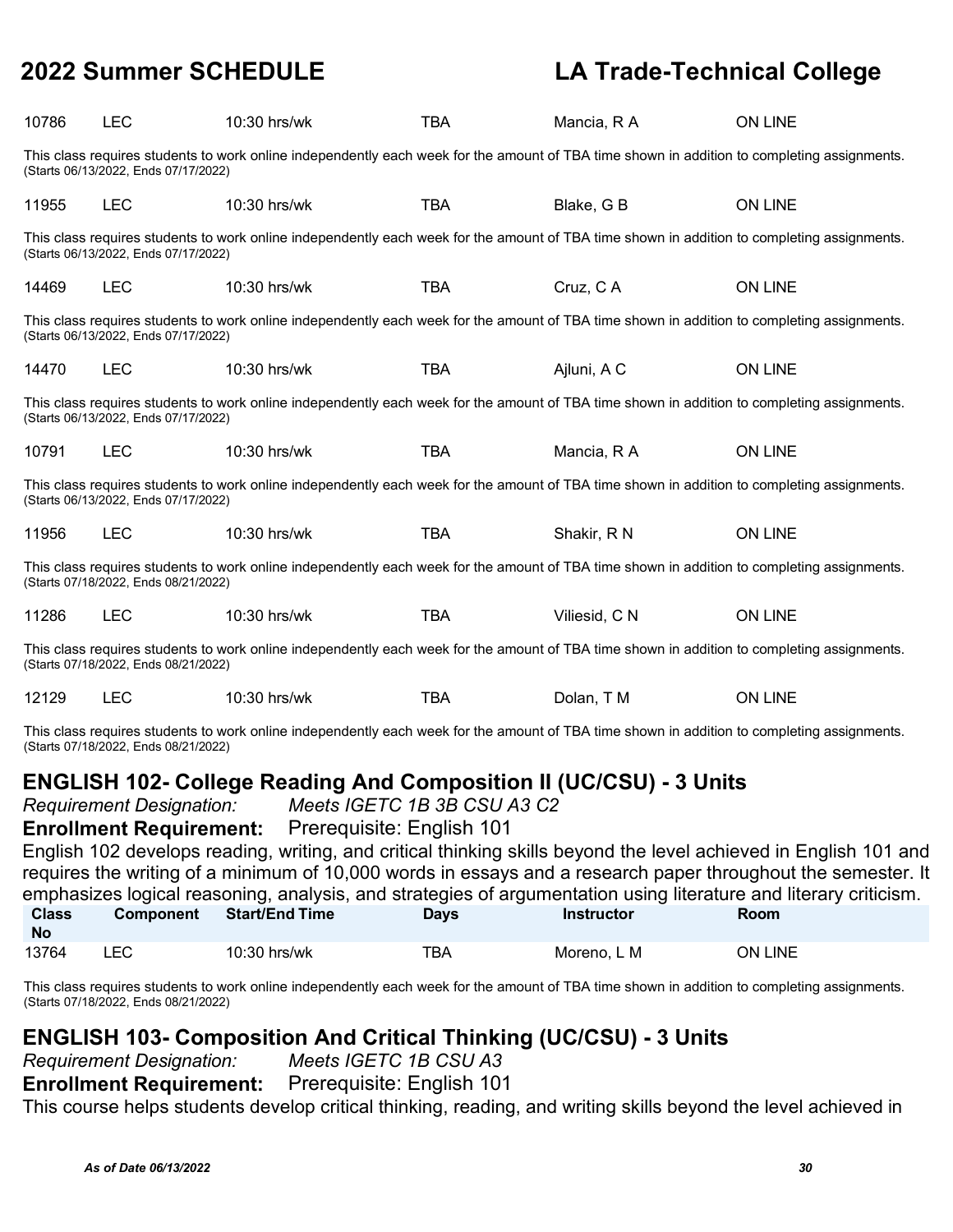English 101 with an emphasis on logical reasoning, analysis, argumentative writing skills, and research

| strategies with a minimum of 10,000 words of student writing submitted over the semester.                                                                                                                                                                                                                                                                                                                                                                        |                                                                                                                                                                                                                                                                                                                                                                                                                                                                  |                                                                                                                                             |              |                   |                |  |  |  |  |
|------------------------------------------------------------------------------------------------------------------------------------------------------------------------------------------------------------------------------------------------------------------------------------------------------------------------------------------------------------------------------------------------------------------------------------------------------------------|------------------------------------------------------------------------------------------------------------------------------------------------------------------------------------------------------------------------------------------------------------------------------------------------------------------------------------------------------------------------------------------------------------------------------------------------------------------|---------------------------------------------------------------------------------------------------------------------------------------------|--------------|-------------------|----------------|--|--|--|--|
| <b>Class</b><br><b>No</b>                                                                                                                                                                                                                                                                                                                                                                                                                                        | <b>Component</b>                                                                                                                                                                                                                                                                                                                                                                                                                                                 | <b>Start/End Time</b>                                                                                                                       | Days         | <b>Instructor</b> | Room           |  |  |  |  |
| 11066                                                                                                                                                                                                                                                                                                                                                                                                                                                            | <b>LEC</b>                                                                                                                                                                                                                                                                                                                                                                                                                                                       | 10:30 hrs/wk                                                                                                                                | <b>TBA</b>   | Blake, G B        | ON LINE        |  |  |  |  |
|                                                                                                                                                                                                                                                                                                                                                                                                                                                                  | (Starts 06/13/2022, Ends 07/17/2022)                                                                                                                                                                                                                                                                                                                                                                                                                             | This class requires students to work online independently each week for the amount of TBA time shown in addition to completing assignments. |              |                   |                |  |  |  |  |
| 11987                                                                                                                                                                                                                                                                                                                                                                                                                                                            | <b>LEC</b>                                                                                                                                                                                                                                                                                                                                                                                                                                                       | 10:30 hrs/wk                                                                                                                                | <b>TBA</b>   | Shakir, R N       | <b>ON LINE</b> |  |  |  |  |
|                                                                                                                                                                                                                                                                                                                                                                                                                                                                  | (Starts 07/18/2022, Ends 08/21/2022)                                                                                                                                                                                                                                                                                                                                                                                                                             | This class requires students to work online independently each week for the amount of TBA time shown in addition to completing assignments. |              |                   |                |  |  |  |  |
|                                                                                                                                                                                                                                                                                                                                                                                                                                                                  | English As A Second Language - 0                                                                                                                                                                                                                                                                                                                                                                                                                                 | <b>English Second Language - NC</b><br>ESL NC 006CE- English As A Second Language - 0 (Repeatable) - 0 Unit                                 |              |                   |                |  |  |  |  |
| <b>Class</b><br>No                                                                                                                                                                                                                                                                                                                                                                                                                                               | Component                                                                                                                                                                                                                                                                                                                                                                                                                                                        | <b>Start/End Time</b>                                                                                                                       | <b>Days</b>  | <b>Instructor</b> | <b>Room</b>    |  |  |  |  |
| 14521                                                                                                                                                                                                                                                                                                                                                                                                                                                            | <b>LEC</b>                                                                                                                                                                                                                                                                                                                                                                                                                                                       | 8:30 am - 10:55 am                                                                                                                          | <b>MTWTh</b> | Elgudin, L        | ON LINE        |  |  |  |  |
|                                                                                                                                                                                                                                                                                                                                                                                                                                                                  | This class requires students to be online and interacting with their instructor during the times shown in class schedule in addition to completing<br>assignments.<br><b>Academic Connections</b><br>Level 1 - Beginning Low<br>This class is for students who wish to develop their English Language skills.<br>For more information, please contact Academic Connections:<br>Phone: 213-763-3754<br>Text: 213-293-9047<br>(Starts 07/18/2022, Ends 08/21/2022) |                                                                                                                                             |              |                   |                |  |  |  |  |
| 12077                                                                                                                                                                                                                                                                                                                                                                                                                                                            | <b>LEC</b>                                                                                                                                                                                                                                                                                                                                                                                                                                                       | $6:00$ pm - $8:25$ pm                                                                                                                       | <b>MTWTh</b> |                   | <b>ON LINE</b> |  |  |  |  |
| This class requires students to be online and interacting with their instructor during the times shown in class schedule in addition to completing<br>assignments.<br><b>Academic Connections</b><br>Level 1 - Beginning Low<br>This class is for students who wish to develop their English Language skills.<br>For more information, please contact Academic Connections:<br>Phone: 213-763-3754<br>Text: 213-293-9047<br>(Starts 07/18/2022, Ends 08/21/2022) |                                                                                                                                                                                                                                                                                                                                                                                                                                                                  |                                                                                                                                             |              |                   |                |  |  |  |  |
| 15239                                                                                                                                                                                                                                                                                                                                                                                                                                                            | <b>LEC</b><br>Avanza Los Angeles (ALAS)                                                                                                                                                                                                                                                                                                                                                                                                                          | 6:00 pm - 9:10 pm                                                                                                                           | МW           | STAFF, L          | <b>ON LINE</b> |  |  |  |  |

Enrollment and participation open to all students. This class will be conducted remotely and online.

For more information, contact us at 213-763-3762. (Starts 06/20/2022, Ends 08/21/2022)

### **ESL NC 007CE- English As A Second Language - I (Repeatable) - 0 Unit**

English As A Second Language - I<br>Class Component Start/End Ti  $Start/End Time$ **No Days Instructor Room** 12078 LEC 8:30 am - 10:55 am MTWTh Javadyan, A ON LINE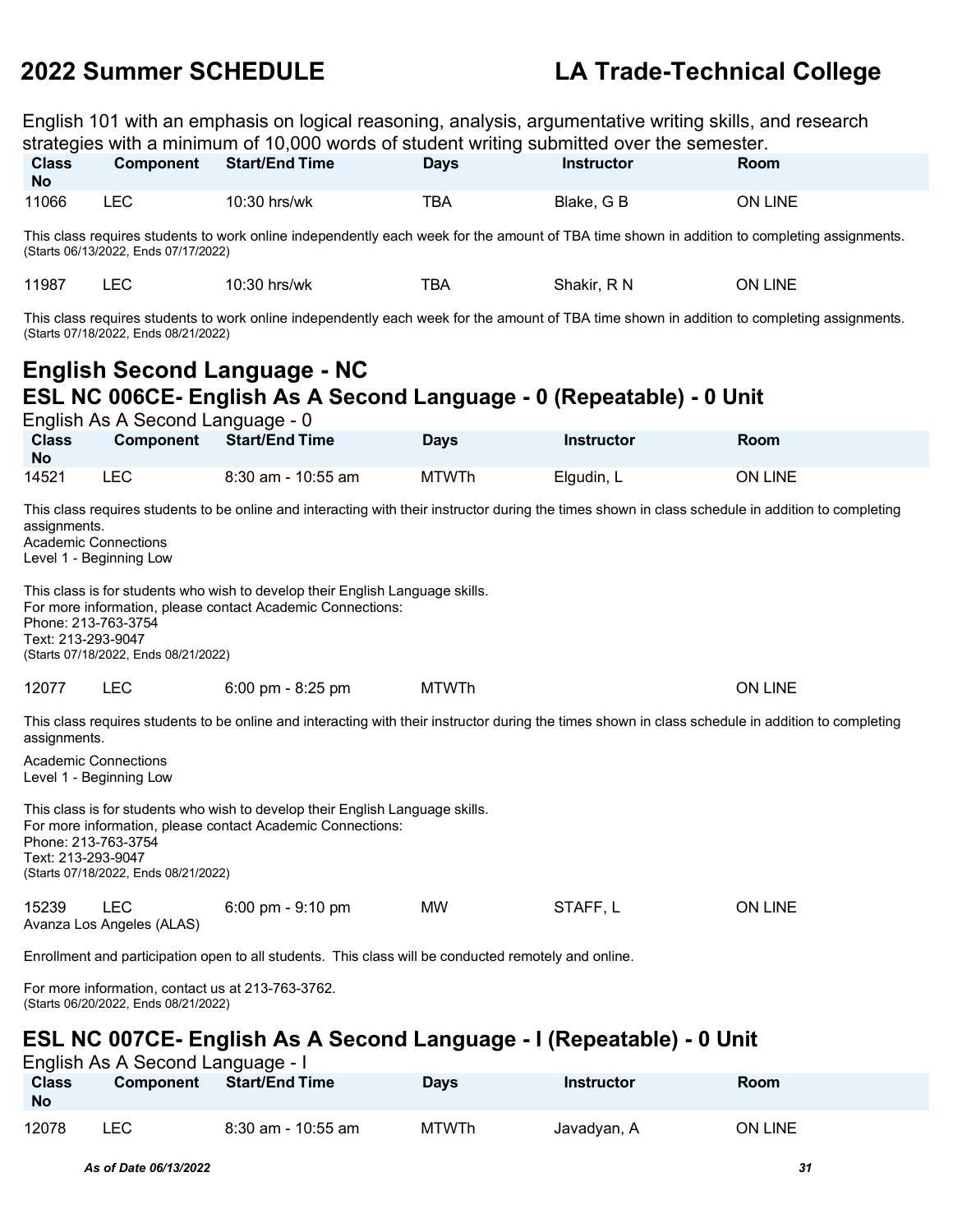This class requires students to be online and interacting with their instructor during the times shown in class schedule in addition to completing assignments.

Academic Connections - Level 2 Beginning High

|                                                                                                                                                                                                                                                                                                                                                                                                                                                         | This class is for students who wish to develop their English Language skills.<br>For more information, please contact Academic Connections:<br>Phone: 213-763-3754<br>Text: 213-293-9047<br>(Starts 07/18/2022, Ends 08/21/2022) |                                     |              |              |                |  |  |  |  |
|---------------------------------------------------------------------------------------------------------------------------------------------------------------------------------------------------------------------------------------------------------------------------------------------------------------------------------------------------------------------------------------------------------------------------------------------------------|----------------------------------------------------------------------------------------------------------------------------------------------------------------------------------------------------------------------------------|-------------------------------------|--------------|--------------|----------------|--|--|--|--|
| 12117                                                                                                                                                                                                                                                                                                                                                                                                                                                   | <b>LEC</b>                                                                                                                                                                                                                       | $6:00 \text{ pm} - 8:25 \text{ pm}$ | <b>MTWTh</b> | Janvelyan, M | <b>ON LINE</b> |  |  |  |  |
| This class requires students to be online and interacting with their instructor during the times shown in class schedule in addition to completing<br>assignments.<br>Academic Connections - Level 2 Beginning High<br>This class is for students who wish to develop their English Language skills.<br>For more information, please contact Academic Connections:<br>Phone: 213-763-3754<br>Text: 213-293-9047<br>(Starts 07/18/2022, Ends 08/21/2022) |                                                                                                                                                                                                                                  |                                     |              |              |                |  |  |  |  |
| 15240                                                                                                                                                                                                                                                                                                                                                                                                                                                   | <b>LEC</b><br>Avanza Los Angeles (ALAS)                                                                                                                                                                                          | $6:00 \text{ pm} - 9:10 \text{ pm}$ | <b>MW</b>    | STAFF, L     | ON LINE        |  |  |  |  |
|                                                                                                                                                                                                                                                                                                                                                                                                                                                         |                                                                                                                                                                                                                                  |                                     |              |              |                |  |  |  |  |

Enrollment and participation open to all students. This class will be conducted remotely and online.

For more information, contact us at 213-763-3762. (Starts 06/20/2022, Ends 08/21/2022)

### **ESL NC 008CE- English As A Second Language - II (Repeatable) - 0 Unit**  $Endich$  As A Second Language

| <b>Class</b><br><b>No</b> | <b>Component</b> | <b>Start/End Time</b> | <b>Days</b> | <b>Instructor</b> | Room    |
|---------------------------|------------------|-----------------------|-------------|-------------------|---------|
| 12079                     | LEC              | $8:30$ am - 11:20 am  | MTWTh       | Le Veque, V F     | ON LINE |

This class requires students to be online and interacting with their instructor during the times shown in class schedule in addition to completing assignments.

Academic Connections - Level 3<sup>1</sup>Intermediate Low

| Phone: 213-763-3754<br>Text: 213-293-9047 | (Starts 06/13/2022, Ends 07/17/2022)                                                      | This class is for students who wish to develop their English Language skills.<br>For more information, please contact Academic Connections:       |              |            |                |  |  |  |
|-------------------------------------------|-------------------------------------------------------------------------------------------|---------------------------------------------------------------------------------------------------------------------------------------------------|--------------|------------|----------------|--|--|--|
| 15241                                     | <b>LEC</b><br>Avanza Los Angeles (ALAS)                                                   | $6:00 \text{ pm} - 9:10 \text{ pm}$                                                                                                               | MW.          | STAFF.L    | <b>ON LINE</b> |  |  |  |
|                                           |                                                                                           | Enrollment and participation open to all students. This class will be conducted remotely and online.                                              |              |            |                |  |  |  |
|                                           | For more information, contact us at 213-763-3762.<br>(Starts 06/20/2022, Ends 08/21/2022) |                                                                                                                                                   |              |            |                |  |  |  |
| 13351                                     | <b>LEC</b>                                                                                | $6:00 \text{ pm} - 8:25 \text{ pm}$                                                                                                               | <b>MTWTh</b> | Gides, J C | <b>ON LINE</b> |  |  |  |
|                                           |                                                                                           | This class requires students to be online and interacting with their instructor during the times shown in class schedule in addition to completin |              |            |                |  |  |  |

ures students to be online and interacting with their instructor during the times shown in class schedule in addition to completing assignments.

Academic Connections - Level 3□Intermediate Low□

This class is for students who wish to develop their English Language skills. For more information, please contact Academic Connections: Phone: 213-763-3754 Text: 213-293-9047

*As of Date 06/13/2022 32*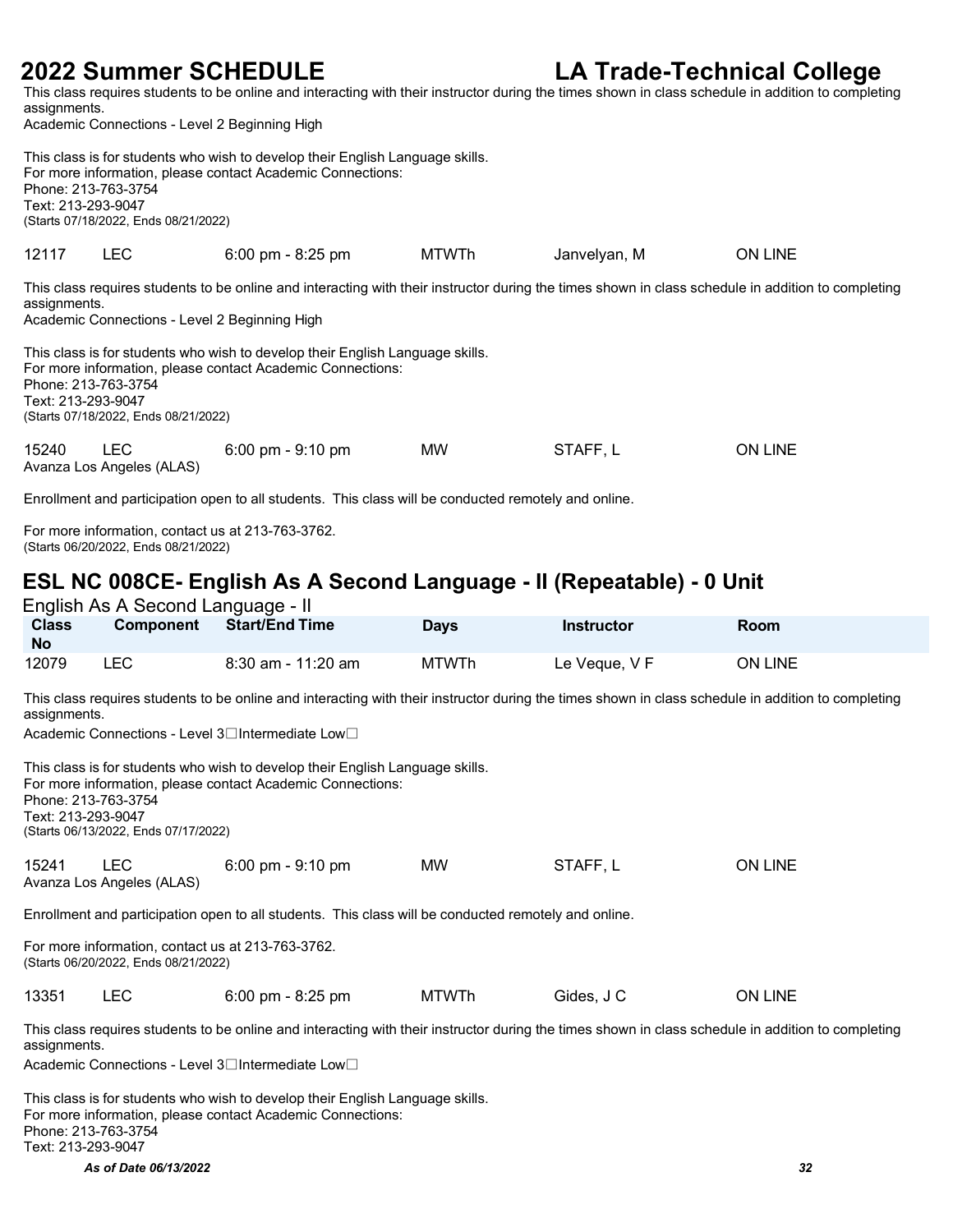(Starts 07/18/2022, Ends 08/21/2022)

### **ESL NC 009CE- English As A Second Language - III (Repeatable) - 0 Unit**

English As A Second Language - III

| <b>Class</b><br><b>No</b> | $L_{11}$ grid in the theoretical correspondence in $L_{21}$<br>Component | <b>Start/End Time</b>               | <b>Days</b> | <b>Instructor</b> | <b>Room</b> |
|---------------------------|--------------------------------------------------------------------------|-------------------------------------|-------------|-------------------|-------------|
| 15242                     | LEC                                                                      | $6:00 \text{ pm} - 9:10 \text{ pm}$ | <b>MW</b>   | STAFF, L          | ON LINE     |
|                           | Avanza Los Angeles (ALAS)                                                |                                     |             |                   |             |

Enrollment and participation open to all students. This class will be conducted remotely and online.

For more information, contact us at 213-763-3762. (Starts 06/20/2022, Ends 08/21/2022)

### **Environmental Science ENV SCI 001- Introduction to Environmental Science (UC/CSU) - 3 Units**

*Requirement Designation: Meets IGETC 5A CSU B1*

This course introduces students to an interdisciplinary approach to the science behind human-environment interaction. Real-world case studies cover challenges related to climate change, agriculture, energy, and human population, and educate students about ways to live more sustainably.

| <b>Class</b><br>- No | <b>Component</b> | <b>Start/End Time</b> | <b>Days</b> | Instructor        | Room           |
|----------------------|------------------|-----------------------|-------------|-------------------|----------------|
| 11042                | LEC.             | 10:00 am - 12:50 pm   | MTWTh       | Briones Ortega, R | <b>ON LINE</b> |

This class requires students to be online and interacting with their instructor during the times shown in class schedule in addition to completing assignments.

(Starts 06/13/2022, Ends 07/17/2022)

11067 LEC 10:00 am - 12:50 pm MTWTh Briones Ortega, R ON LINE

This class requires students to be online and interacting with their instructor during the times shown in class schedule in addition to completing assignments.

(Starts 07/18/2022, Ends 08/21/2022)

### **Fashion Design FASHDSN 119A- History Of Costume I (CSU) - 1.5 Units**

This course offers an overview of the evolution of fashion from its beginnings in the ancient world through the Baroque and Rococo Eras. Cross cultural influences on fashion through wars, trade, travel, immigration, and communication will be discussed.

| <b>Class</b> | Component | <b>Start/End Time</b> | Days | <b>Instructor</b> | Room |
|--------------|-----------|-----------------------|------|-------------------|------|
|--------------|-----------|-----------------------|------|-------------------|------|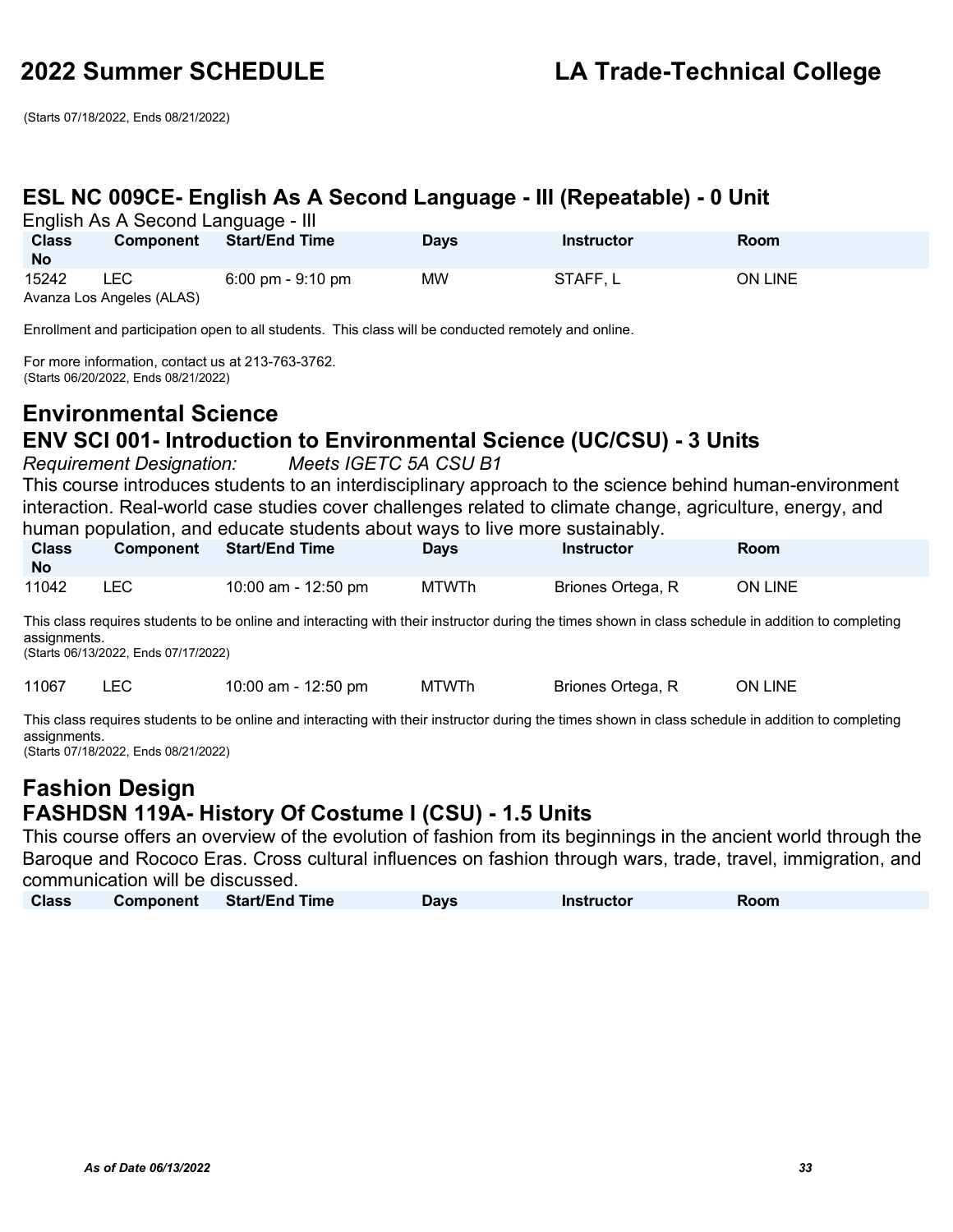**No**

### **2022 Summer SCHEDULE LA Trade-Technical College**

| 15056 | $ -$<br>--- | 5:10<br>hrs/wk | <b>TBA</b> | M<br>Siccardi. | <b>LINE</b><br>NC. |
|-------|-------------|----------------|------------|----------------|--------------------|

This class requires students to work online independently each week for the amount of TBA time shown in addition to completing assignments. (Starts 07/18/2022, Ends 08/21/2022)

### **FASHDSN 125A- Textiles (CSU) - 1.5 Units**

This course will introduce design students to fabrications and their appropriate styling. Fabrics discussed will include cottons, woolens, synthetics, and organics as well as support fabrications. Care and handling along with machinery for construction will be covered in this course.

| <b>Class</b><br><b>No</b> | <b>Component</b> | <b>Start/End Time</b> | Days | <b>Instructor</b> | Room           |
|---------------------------|------------------|-----------------------|------|-------------------|----------------|
| 14143                     | ∟EC              | $9:00$ am - 10:30 am  | TWTh | Siccardi. M       | <b>ON LINE</b> |

This class requires students to be online and interacting with their instructor during the times shown in class schedule in addition to completing assignments.

(Starts 07/18/2022, Ends 08/21/2022)

### **FASHDSN 222- Sample Making And Design I - 2 Units**

The fundamentals of garment construction using industrial power machines. Students will create a portfolio which demonstrates basic sewing techniques.

| <b>Class</b><br><b>No</b> | <b>Component</b> | <b>Start/End Time</b> | <b>Days</b> | <b>Instructor</b> | <b>Room</b> |
|---------------------------|------------------|-----------------------|-------------|-------------------|-------------|
| 11739                     | _AB_             | 21:20 hrs/wk          | TBA         | Conte. R S        | ON LINE     |

This class requires students to work online independently each week for the amount of TBA time shown in addition to completing assignments. (Starts 06/13/2022, Ends 07/17/2022)

### **Fashion Merchandising FASHMER 035- Fashion Promotion (CSU) - 3 Units**

This course covers the promotional aspects of the retail fashion industry. Emphasis is given to the processes of fashion communication and how they connect company profit and performance with skillful and creative promotional strategies. Sales promotion, advertising formats, public relations, and direct marketing are presented.

| <b>Class</b><br><b>No</b> | <b>Component</b> | <b>Start/End Time</b> | <b>Days</b> | <b>Instructor</b> | <b>Room</b>    |
|---------------------------|------------------|-----------------------|-------------|-------------------|----------------|
| 14180                     | LEC              | $6:30$ hrs/wk         | TBA         | Dwyer, N          | <b>ON LINE</b> |

This class requires students to work online independently each week for the amount of TBA time shown in addition to completing assignments. (Starts 06/13/2022, Ends 08/07/2022)

### **Geography**

### **GEOG 002- Cultural Elements Of Geography (UC/CSU) - 3 Units**

*Requirement Designation: Meets IGETC 4E CSU D5*

Explore the geographic character of human societies and the challenges and opportunities of living in an increasingly globalized world. Discover the origins, diffusion, and distributions of cultural traditions and popular culture, population and migration, languages, religions, ethnic identity, political structures and nationalism, agriculture and food, economic systems, urbanization, and landscape modification.

| <b>Class</b><br><b>No</b> | <b>Component</b> | <b>Start/End Time</b> | Days | <b>Instructor</b> | <b>Room</b> |
|---------------------------|------------------|-----------------------|------|-------------------|-------------|
| 11866                     | LEC              | 10:30 hrs/wk          | ТВА  | Armen. A M        | ON LINE     |

*As of Date 06/13/2022 34* This class requires students to work online independently each week for the amount of TBA time shown in addition to completing assignments. (Starts 07/18/2022, Ends 08/21/2022)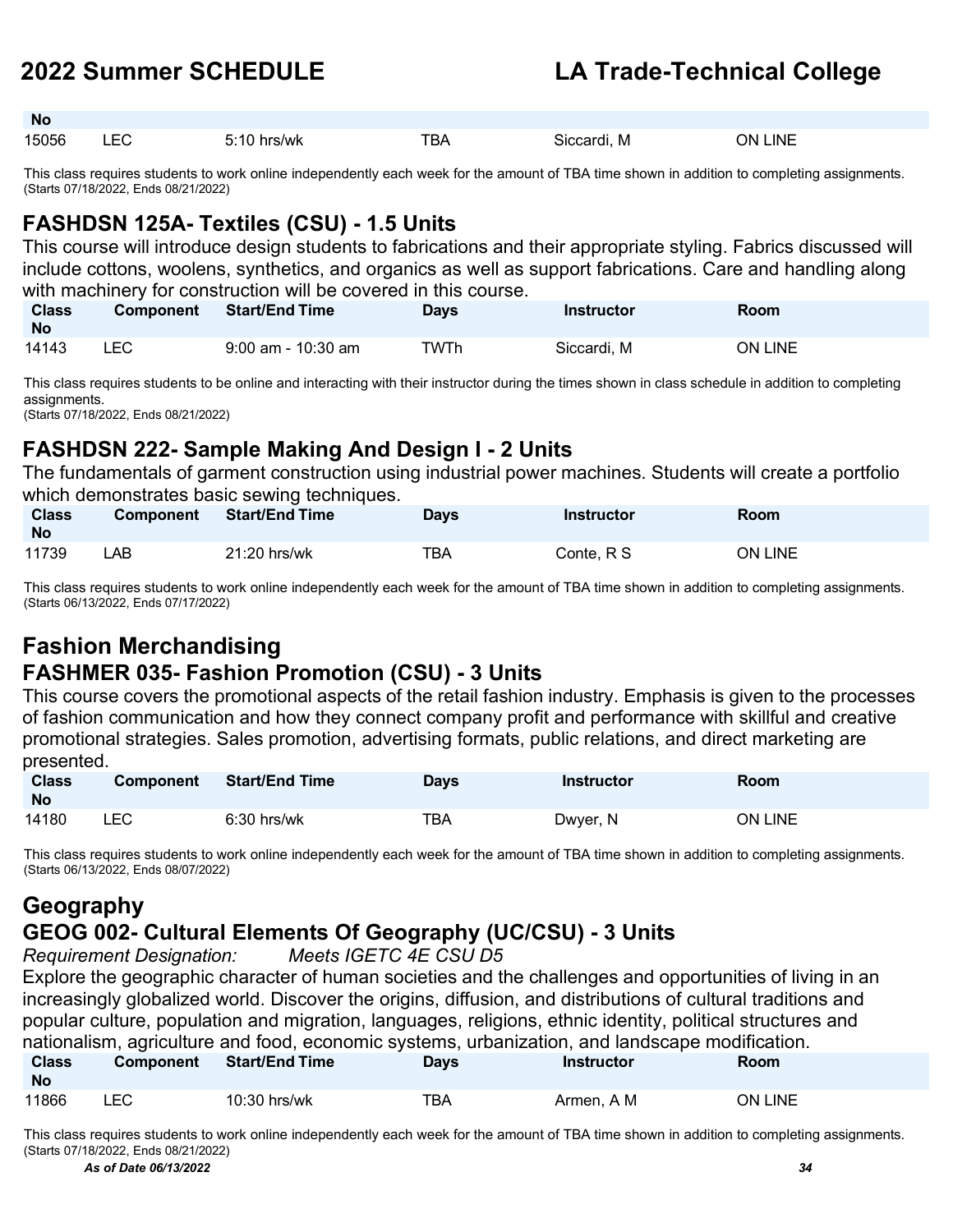### **Geology GEOLOGY 001- Physical Geology (UC/CSU) - 3 Units**

|                           | <b>Requirement Designation:</b> | Meets IGETC 5A CSU B1               |              |             |         |
|---------------------------|---------------------------------|-------------------------------------|--------------|-------------|---------|
| <b>Physical Geology</b>   |                                 |                                     |              |             |         |
| <b>Class</b><br><b>No</b> | <b>Component</b>                | <b>Start/End Time</b>               | <b>Davs</b>  | Instructor  | Room    |
| 11495                     | LEC.                            | $3:00 \text{ pm} - 5:25 \text{ pm}$ | <b>MTWTh</b> | Boroon, M H | ON LINE |

This class requires students to be online and interacting with their instructor during the times shown in class schedule in addition to completing assignments.

(Starts 06/13/2022, Ends 07/17/2022)

### **GEOLOGY 006- Physical Geology Laboratory (UC/CSU) - 1 Unit**

| <b>Requirement Designation:</b> |                                      |                       | Meets IGETC 5C CSU B3               |              |                                          |                                                                                                                                                    |  |
|---------------------------------|--------------------------------------|-----------------------|-------------------------------------|--------------|------------------------------------------|----------------------------------------------------------------------------------------------------------------------------------------------------|--|
|                                 | <b>Enrollment Requirement:</b>       |                       |                                     |              | Prerequisite or Corequisite: GEOLOGY 001 |                                                                                                                                                    |  |
|                                 | <b>Physical Geology Laboratory</b>   |                       |                                     |              |                                          |                                                                                                                                                    |  |
| <b>Class</b><br><b>No</b>       | Component                            | <b>Start/End Time</b> |                                     | <b>Days</b>  | <b>Instructor</b>                        | Room                                                                                                                                               |  |
| 11968                           | <b>LEC</b>                           |                       | $6:00 \text{ pm} - 6:50 \text{ pm}$ | MTWTh        | Boroon. M H                              | <b>ON LINE</b>                                                                                                                                     |  |
| assignments.<br><b>AND</b>      | (Starts 06/13/2022, Ends 07/17/2022) |                       |                                     |              |                                          | This class requires students to be online and interacting with their instructor during the times shown in class schedule in addition to completing |  |
| 11969                           | LAB                                  |                       | $7:00 \text{ pm} - 8:30 \text{ pm}$ | <b>MTWTh</b> | Boroon. M H                              | <b>ON LINE</b>                                                                                                                                     |  |

This class requires students to be online and interacting with their instructor during the times shown in class schedule in addition to completing assignments.

(Starts 06/13/2022, Ends 07/17/2022)

### **Health**

### **HEALTH 011- Principles Of Healthful Living (UC/CSU) - 3 Units**

*Requirement Designation: Meets CSU E* 

Students will learn health concepts and values with the goal of promoting a high quality of life. Topics include nutrition, physical fitness, communicable diseases and other major health problems, consumer and environmental health, human sexuality and family life, mental and emotional health, tobacco, alcohol and drugs, aging, and death and dying.

| <b>Class</b><br><b>No</b>               | <b>Component</b> | <b>Start/End Time</b> | <b>Days</b>  | <b>Instructor</b> | <b>Room</b> |
|-----------------------------------------|------------------|-----------------------|--------------|-------------------|-------------|
| 15096<br>[Partnerships]<br>Gear Up 4 LA | LEC              | 12:00 pm - 2:15 pm    | <b>MTWTh</b> | De Castro, J      | ON LINE     |

Enrollment and participation is open to all students. This class will be conducted remotely and online. For more information, contact us at 213-763- 3754.

(Starts 06/13/2022, Ends 07/24/2022)

| 15097          | LEC | 12:00 pm - 2:15 pm | MTWTh | Barker, D | <b>ON LINE</b> |
|----------------|-----|--------------------|-------|-----------|----------------|
| [Partnerships] |     |                    |       |           |                |
| Gear Up 4 LA   |     |                    |       |           |                |

Enrollment and participation is open to all students. This class will be conducted remotely and online. For more information, contact us at 213-763- 3754.

(Starts 06/13/2022, Ends 07/24/2022)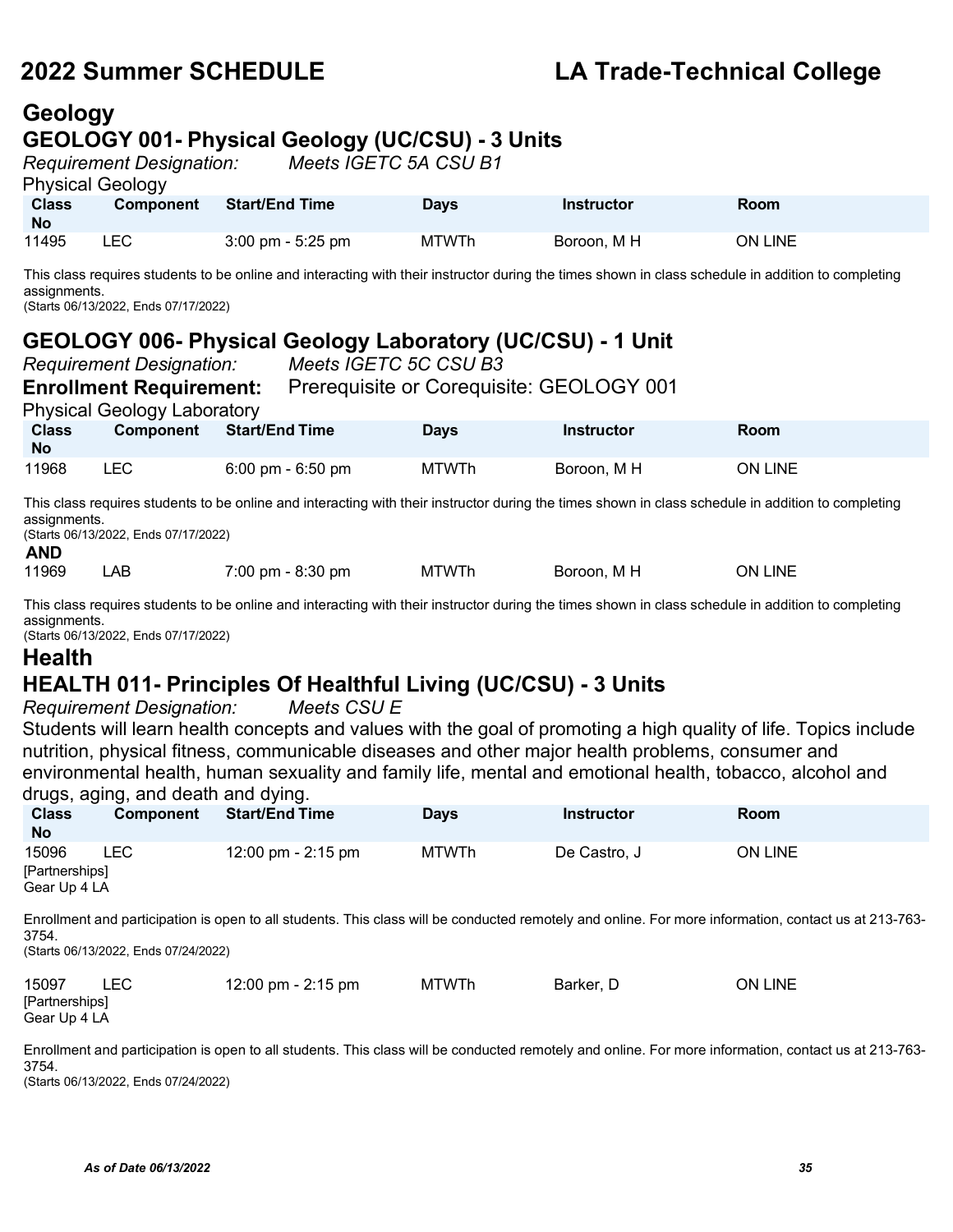15098 LEC 12:00 pm - 2:50 pm MTWTh King, G R ON LINE **[Partnerships]** 

LATTC STEAM Academy

Enrollment and participation is open to all students. This class will be conducted remotely and online. For more information, contact us at 213-763- 3754. (Starts 06/13/2022, Ends 07/17/2022)

**Health Occupations HLTHOCC 063- Basic Medical Terminology, Pathophysiology And Pharmacology (CSU) - 2 Units**

This basic medical language course will discuss common diseases and injuries and their pharmacological treatment using medical terminology in English and Spanish, when appropriate.

| <b>Class</b><br><b>No</b> | <b>Component</b>           | <b>Start/End Time</b> | Davs  | <b>Instructor</b> | <b>Room</b>    |
|---------------------------|----------------------------|-----------------------|-------|-------------------|----------------|
| 15100                     | LEC                        | $9:00$ am - 10:50 am  | MTWTh | Rezaee Baroon, M  | <b>ON LINE</b> |
| [Partnerships]            |                            |                       |       |                   |                |
|                           | <b>LATTC STEAM Academy</b> |                       |       |                   |                |

Enrollment and participation is open to all students. This class will be conducted remotely and online. For more information, contact us at 213-763- 3754.

(Starts 06/13/2022, Ends 07/17/2022)

### **HLTHOCC 064- Cultural And Legal Topics For Health Care Professionals (CSU) - 1 Unit**

This course provides an overview of the concepts of health and illness, cultural diversity and legal issues that affect the health care professional.

| <b>Class</b><br><b>No</b> | <b>Component</b>            | <b>Start/End Time</b>                                                                                                                                | <b>Davs</b> | <b>Instructor</b> | Room           |  |
|---------------------------|-----------------------------|------------------------------------------------------------------------------------------------------------------------------------------------------|-------------|-------------------|----------------|--|
| 15109<br>[Partnerships]   | LEC.<br>LATTC STEAM Academy | 11:00 am - 11:50 am                                                                                                                                  | MTWTh       | Holland, L S      | <b>ON LINE</b> |  |
| 3754.                     |                             | Enrollment and participation is open to all students. This class will be conducted remotely and online. For more information, contact us at 213-763- |             |                   |                |  |

(Starts 06/13/2022, Ends 07/17/2022)

| 15108          | LEC.                | $5:50$ hrs/wk                                    | TBA | O'Leary, J K | <b>ON LINE</b> |
|----------------|---------------------|--------------------------------------------------|-----|--------------|----------------|
| [Partnerships] |                     |                                                  |     |              |                |
|                |                     | Huntington Park Institute of Applied Medicine at |     |              |                |
|                | Linda E. Marquez HS |                                                  |     |              |                |

6361 Cottage St, Huntington Park, CA 90255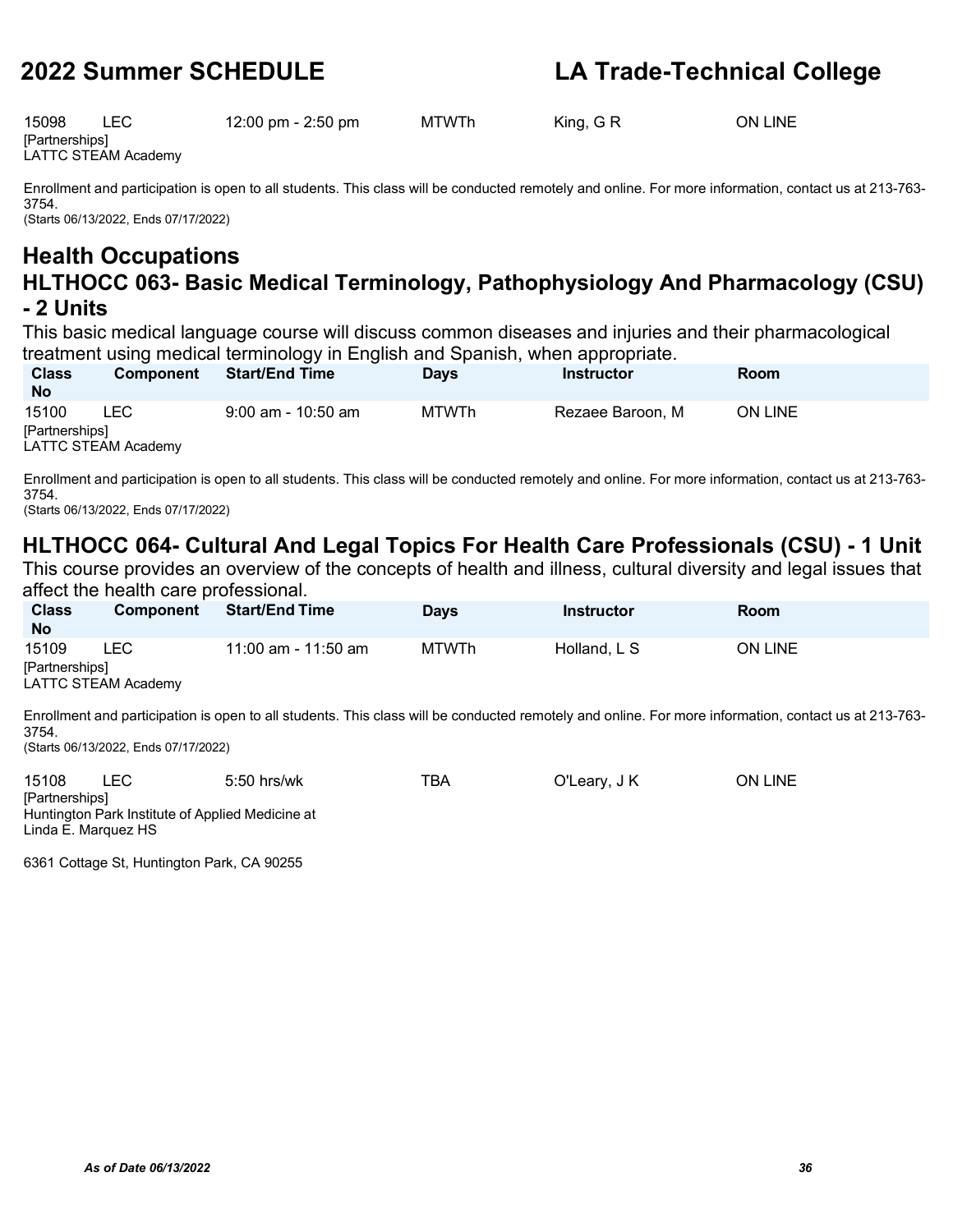Enrollment and participation is open to all students. This class section will meet in-person.

For more information, contact us at 213-763-3754.

This class requires students to work online independently each week for the amount of TBA time shown in addition to completing assignments. (Starts 06/13/2022, Ends 07/05/2022)

### **History HISTORY 011- Political and Social History of the United States to 1877 (UC/CSU) - 3 Units**

|                           | <b>Requirement Designation:</b><br><b>Enrollment Requirement:</b> | <b>Advisory: ENGLISH 101</b><br>Political and Social History of the United States to 1877                                 | Meets IGETC 4F CSU D6 US-1 |                                                                                                                                                                                                                                                                   |                |
|---------------------------|-------------------------------------------------------------------|---------------------------------------------------------------------------------------------------------------------------|----------------------------|-------------------------------------------------------------------------------------------------------------------------------------------------------------------------------------------------------------------------------------------------------------------|----------------|
| <b>Class</b><br><b>No</b> | <b>Component</b>                                                  | <b>Start/End Time</b>                                                                                                     | <b>Days</b>                | Instructor                                                                                                                                                                                                                                                        | Room           |
| 12004                     | <b>LEC</b>                                                        | 12:30 pm - 2:55 pm                                                                                                        | <b>MTWTh</b>               | STAFF, L                                                                                                                                                                                                                                                          | <b>ON LINE</b> |
| assignments.              | (Starts 07/18/2022, Ends 08/21/2022)                              |                                                                                                                           |                            | This class requires students to be online and interacting with their instructor during the times shown in class schedule in addition to completing                                                                                                                |                |
| 11863                     | <b>LEC</b>                                                        | $3:10 \text{ pm} - 5:40 \text{ pm}$                                                                                       | <b>MTWTh</b>               | Gomez, G                                                                                                                                                                                                                                                          | <b>ON LINE</b> |
| assignments.              | (Starts 06/13/2022, Ends 07/17/2022)                              |                                                                                                                           |                            | This class requires students to be online and interacting with their instructor during the times shown in class schedule in addition to completing                                                                                                                |                |
| 10758                     | <b>LEC</b>                                                        | 10:30 hrs/wk                                                                                                              | <b>TBA</b>                 | Rodriquez Estrada, A I                                                                                                                                                                                                                                            | <b>ON LINE</b> |
|                           |                                                                   |                                                                                                                           |                            | This class requires students to work online independently each week for the amount of TBA time shown in addition to completing assignments.                                                                                                                       |                |
|                           | (Starts 07/18/2022, Ends 08/21/2022)                              |                                                                                                                           |                            | Due to COVID 19 pandemic, this class will be conducted remotely and online with SOME REQUIRED virtual scheduled meetings. Current<br>schedule should be considered when selecting this class. Contact the instructor for more information specific to this class. |                |
| 11364                     | <b>LEC</b>                                                        | 10:30 hrs/wk                                                                                                              | <b>TBA</b>                 | Martinez, M E                                                                                                                                                                                                                                                     | <b>ON LINE</b> |
|                           | (Starts 06/13/2022, Ends 07/17/2022)                              |                                                                                                                           |                            | This class requires students to work online independently each week for the amount of TBA time shown in addition to completing assignments.                                                                                                                       |                |
| <b>Units</b>              |                                                                   |                                                                                                                           |                            | HISTORY 012- Political and Social History of the United States from 1865 (UC/CSU) - 3                                                                                                                                                                             |                |
|                           | <b>Requirement Designation:</b><br><b>Enrollment Requirement:</b> | Meets IGETC 4F CSU D6 US-1<br><b>Advisory: ENGLISH 101</b><br>Political and Social History of the United States from 1865 |                            |                                                                                                                                                                                                                                                                   |                |
| <b>Class</b><br><b>No</b> | Component                                                         | <b>Start/End Time</b>                                                                                                     | <b>Days</b>                | <b>Instructor</b>                                                                                                                                                                                                                                                 | Room           |
| 11206                     | <b>LEC</b>                                                        | 10:30 hrs/wk                                                                                                              | <b>TBA</b>                 | Rodriquez Estrada, A I                                                                                                                                                                                                                                            | <b>ON LINE</b> |

This class requires students to work online independently each week for the amount of TBA time shown in addition to completing assignments. (Starts 07/18/2022, Ends 08/21/2022)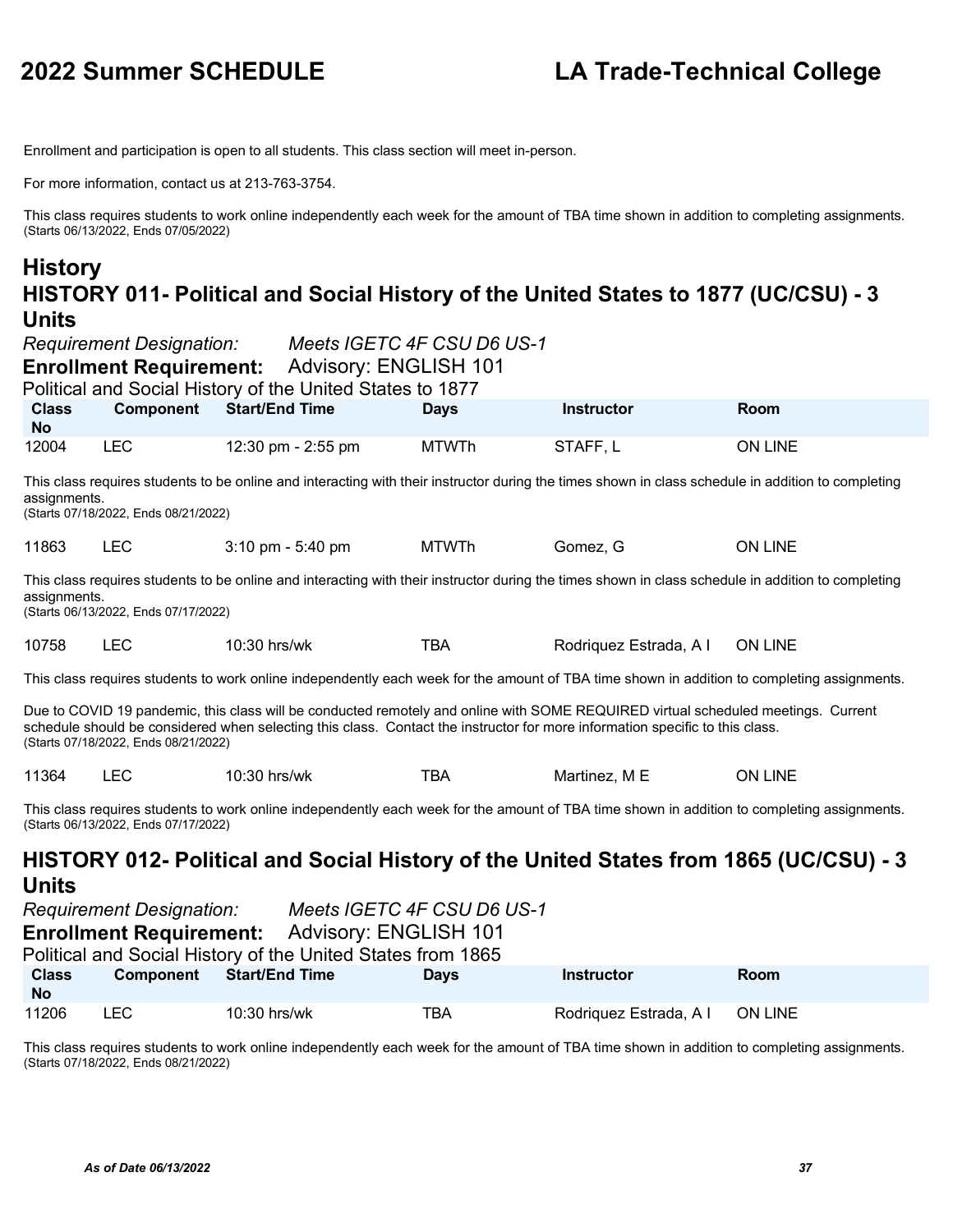11874 LEC 10:30 hrs/wk TBA Martinez, M E ON LINE

This class requires students to work online independently each week for the amount of TBA time shown in addition to completing assignments. (Starts 06/13/2022, Ends 07/17/2022)

## **Humanities**

### **HUMAN 001- Cultural Patterns Of Western Civilization (UC/CSU) - 3 Units**

*Requirement Designation: Meets IGETC 3B CSU C2*

This course introduces the general concepts of the Humanities in the framework of the predominant cultural patterns of the Western tradition from the earliest civilizations, such as the Sumerians and the Egyptians, the classical heritage of Greece and Rome, the Medieval period, or Middle Ages, and possibly continuing through the Renaissance and the Reformation. Mythology, music, history, philosophy, painting, drama, sculpture and architecture are studied and compared in relation to their background, medium, organization and style. Emphasis is placed upon the awareness of cultural heritage, values and perspectives as revealed in the arts.

Comparisons to relevant Asian, African and American cultures and art may also explored. Specifics may vary based on instructor.

| <b>Class</b><br><b>No</b> | <b>Component</b> | <b>Start/End Time</b> | Days         | <b>Instructor</b> | Room           |
|---------------------------|------------------|-----------------------|--------------|-------------------|----------------|
| 10168                     | ∟EC              | 7:00 am - 9:30 am     | <b>MTWTh</b> | Armstrong, A E    | <b>ON LINE</b> |

This class requires students to be online and interacting with their instructor during the times shown in class schedule in addition to completing assignments.

(Starts 06/13/2022, Ends 07/17/2022)

|  | 10176 |  | 10:30 hrs/wk | TBA | Tropf, RK | <b>ON LINE</b> |
|--|-------|--|--------------|-----|-----------|----------------|
|--|-------|--|--------------|-----|-----------|----------------|

This class requires students to work online independently each week for the amount of TBA time shown in addition to completing assignments. (Starts 06/13/2022, Ends 07/17/2022)

| 10210 | ററ<br>10:30 .<br>hrs/wk | В۶ | Abdul-Mu'min. | INF<br>ЭN |
|-------|-------------------------|----|---------------|-----------|
|       |                         |    |               |           |

This class requires students to work online independently each week for the amount of TBA time shown in addition to completing assignments. (Starts 07/18/2022, Ends 08/21/2022)

### **Kinesiology**

### **KIN 329-1- Body Conditioning I (UC/CSU) - 1 Unit**

**Enrollment Requirement:** Maximum of 4 enrollments in Kinesiology family

This introductory course provides students with the opportunity to learn and participate in a variety of

exercises for increasing cardiovascular fitness, muscular strength, and flexibility.

| Class<br><b>No</b> | <b>Component</b> | <b>Start/End Time</b> | <b>Days</b> | <b>Instructor</b> | Room    |
|--------------------|------------------|-----------------------|-------------|-------------------|---------|
| 10188              | _AB_             | 10:30 hrs/wk          | TBA         | Lagos, D R        | ON LINE |

This class requires students to work online independently each week for the amount of TBA time shown in addition to completing assignments. (Starts 06/13/2022, Ends 07/17/2022)

### **KIN 329-2- Body Conditioning II (UC/CSU) - 1 Unit**

|              | Requirement Designation:<br>Meets CSU E                                                                         |                       |             |                   |      |  |  |  |
|--------------|-----------------------------------------------------------------------------------------------------------------|-----------------------|-------------|-------------------|------|--|--|--|
|              | Maximum of 4 enrollments in Kinesiology family<br><b>Enrollment Requirement:</b>                                |                       |             |                   |      |  |  |  |
|              | Students learn and participate in a variety of beginning level exercises for increasing cardiovascular fitness, |                       |             |                   |      |  |  |  |
|              | muscular strength, and flexibility. This course builds on KIN 329-1.                                            |                       |             |                   |      |  |  |  |
| <b>Class</b> | Component                                                                                                       | <b>Start/End Time</b> | <b>Days</b> | <b>Instructor</b> | Room |  |  |  |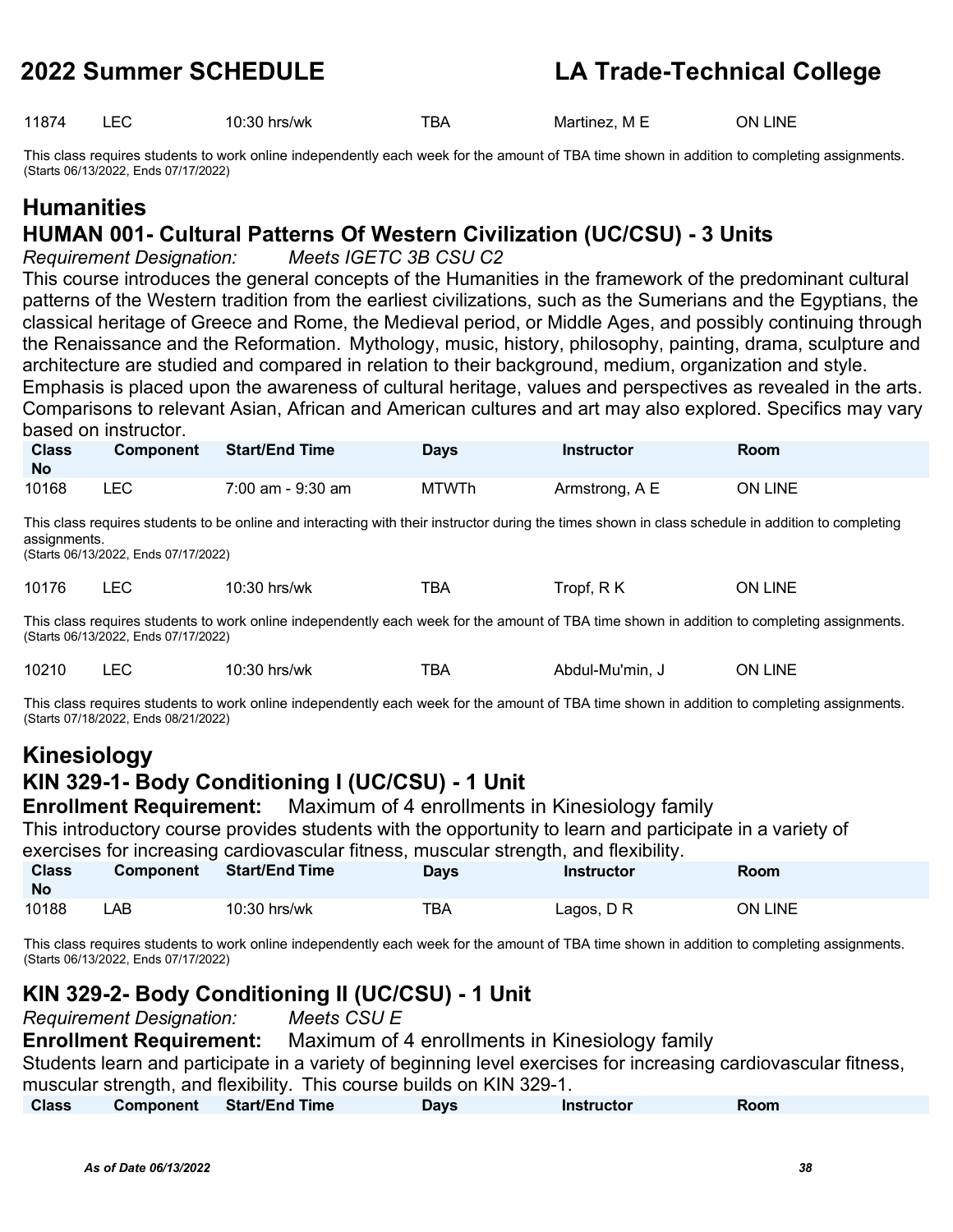**No**

### **2022 Summer SCHEDULE LA Trade-Technical College**

| 10391 | АE | s/wk<br>۰U۰<br>ור | --<br>. D/ | anns | _INE<br>าผ∙ |
|-------|----|-------------------|------------|------|-------------|

This class requires students to work online independently each week for the amount of TBA time shown in addition to completing assignments. (Starts 06/13/2022, Ends 07/17/2022)

### **KIN 329-3- Body Conditioning III (UC/CSU) - 1 Unit**

*Requirement Designation: Meets CSU E* 

**Enrollment Requirement:** Maximum of 4 enrollments in Kinesiology family

Students learn and participate in a variety of intermediate level exercises for increasing cardiovascular fitness, muscular strength, and flexibility. This course builds on KIN 329-2.

| Class<br><b>No</b> | <b>Component</b> | <b>Start/End Time</b> | Days | Instructor | <b>Room</b>    |  |
|--------------------|------------------|-----------------------|------|------------|----------------|--|
| 11446              | _AB              | 10:30 hrs/wk          | TBA  | Lagos, D R | <b>ON LINE</b> |  |

This class requires students to work online independently each week for the amount of TBA time shown in addition to completing assignments. (Starts 06/13/2022, Ends 07/17/2022)

### **KIN 334-1- Fitness Walking I (UC/CSU) - 1 Unit**

*Requirement Designation: Meets CSU E* 

**Enrollment Requirement:** Maximum of 4 enrollments in Kinesiology family

Students learn and participate in cardiovascular activities and learn healthy lifestyle choices through

introductory level walking programs.

| <b>Class</b><br><b>No</b> | <b>Component</b> | <b>Start/End Time</b> | Davs | Instructor | Room           |
|---------------------------|------------------|-----------------------|------|------------|----------------|
| 11967                     | _AB_             | 10:30 hrs/wk          | TBA  | Lagos, D R | <b>ON LINE</b> |

This class requires students to work online independently each week for the amount of TBA time shown in addition to completing assignments. (Starts 07/18/2022, Ends 08/21/2022)

### **KIN 334-2- Fitness Walking II (UC/CSU) - 1 Unit**

*Requirement Designation: Meets CSU E* 

**Enrollment Requirement:** Maximum of 4 enrollments in Kinesiology family

Students learn and participate in cardiovascular activities and learn healthy lifestyle choices through

beginning level walking programs. This course builds on KIN 334-1.

| <b>Class</b><br><b>No</b> | <b>Component</b> | <b>Start/End Time</b> | Days | <b>Instructor</b> | <b>Room</b> |
|---------------------------|------------------|-----------------------|------|-------------------|-------------|
| 11875                     | LAB.             | 10:30 hrs/wk          | TBA  | Lagos, D R        | ON LINE     |

This class requires students to work online independently each week for the amount of TBA time shown in addition to completing assignments. (Starts 07/18/2022, Ends 08/21/2022)

### **KIN 334-3- Fitness Walking III (UC/CSU) - 1 Unit**

*Requirement Designation: Meets CSU E* 

**Enrollment Requirement:** Maximum of 4 enrollments in Kinesiology family Students learn and participate in cardiovascular activities and learn healthy lifestyle choices through intermediate level walking programs. This course builds on KIN 334-2.

| <b>Class</b> | Component | <b>Start/End Time</b> | <b>Days</b> | <b>Instructor</b> | Room |
|--------------|-----------|-----------------------|-------------|-------------------|------|
| <b>No</b>    |           |                       |             |                   |      |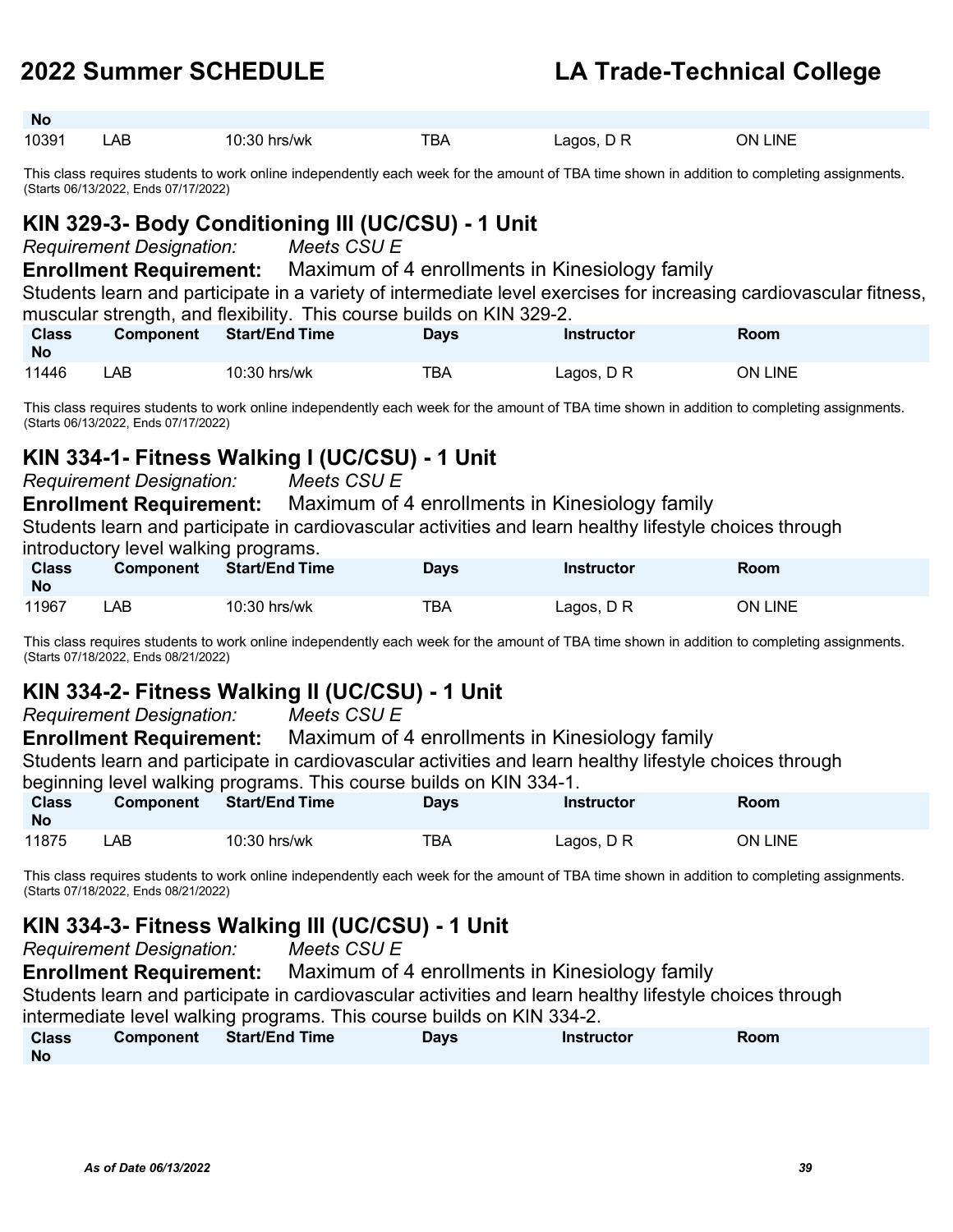11949 LAB 10:30 hrs/wk TBA Lagos, D R ON LINE

This class requires students to work online independently each week for the amount of TBA time shown in addition to completing assignments. (Starts 07/18/2022, Ends 08/21/2022)

# **Labor Studies**

### **LABR ST 001- U.S. Labor History (UC/CSU) - 3 Units** *Requirement Designation: Meets IGETC 4F CSU D6 US-1*

This course covers the often untold story of workers' struggle to improve their lives through union organizing and collective bargaining, ranging from early craft unions, the bloody battles to form industrial unions, and the rise of labor federations and public sector unions.

| <b>Class</b><br><b>No</b> | <b>Component</b> | <b>Start/End Time</b> | Davs | Instructor | Room    |
|---------------------------|------------------|-----------------------|------|------------|---------|
| 11130                     | LEC              | $10:30$ hrs/wk        | TBA  | Wills, ER  | ON LINE |

This class requires students to work online independently each week for the amount of TBA time shown in addition to completing assignments. (Starts 06/13/2022, Ends 07/17/2022)

### **LABR ST 021- The Working Class And Cinema (UC/CSU) - 3 Units** *Requirement Designation:*

| This course will examine and analyze how feature film portrayals of the working class and labor unions may<br>shape public perception. |           |                |             |                   |                |  |  |  |
|----------------------------------------------------------------------------------------------------------------------------------------|-----------|----------------|-------------|-------------------|----------------|--|--|--|
| <b>Class</b><br><b>No</b>                                                                                                              | Component | Start/End Time | <b>Davs</b> | <b>Instructor</b> | Room           |  |  |  |
| 11131                                                                                                                                  | LEC.      | $10:30$ hrs/wk | ТВА         | Wills, $E$ R      | <b>ON LINE</b> |  |  |  |

This class requires students to work online independently each week for the amount of TBA time shown in addition to completing assignments. (Starts 07/18/2022, Ends 08/21/2022)

## **Library Science**

### **LIB SCI 101- College Research Skills (CSU) - 1 Unit**

This is a practical course in college level research using academic libraries and related information sources. Students develop strategies to find, organize, evaluate, and cite various print and online sources effectively and ethically. These skills help students become strong researchers and life-long learners.

| <b>Class</b><br><b>No</b> | <b>Component</b>                     | <b>Start/End Time</b> | <b>Days</b> | Instructor  | Room    |
|---------------------------|--------------------------------------|-----------------------|-------------|-------------|---------|
| 13580                     | _EC                                  | $2:05$ hrs/wk         | TBA         | Nitsch. L M | ON LINE |
|                           | (Starts 06/13/2022, Ends 08/07/2022) |                       |             |             |         |

### **Management MGMT 013- Small Business Entrepreneurship (CSU) - 3 Units**

This course provides a systematic approach to developing and operating a successful small business. The areas of study include: personal qualifications for starting and managing a small business, determining the market opportunity, legal procedures, planning and marketing the business, location factors, capital requirements, protective factors to provide for risk, and personnel management. Students gain experience through the development of a business plan.

| <b>Class</b><br><b>No</b> | <b>Component</b> | <b>Start/End Time</b>                                               | <b>Days</b> | Instructor    | Room    |
|---------------------------|------------------|---------------------------------------------------------------------|-------------|---------------|---------|
| 14094                     | LEC              | 10:30 hrs/wk                                                        | TBA         | Mcintosh. A U | ON LINE |
|                           |                  | This class section will meet 100% online with no mandatory meeting. |             |               |         |

*As of Date 06/13/2022 40* This class requires students to work online independently each week for the amount of TBA time shown in addition to completing assignments.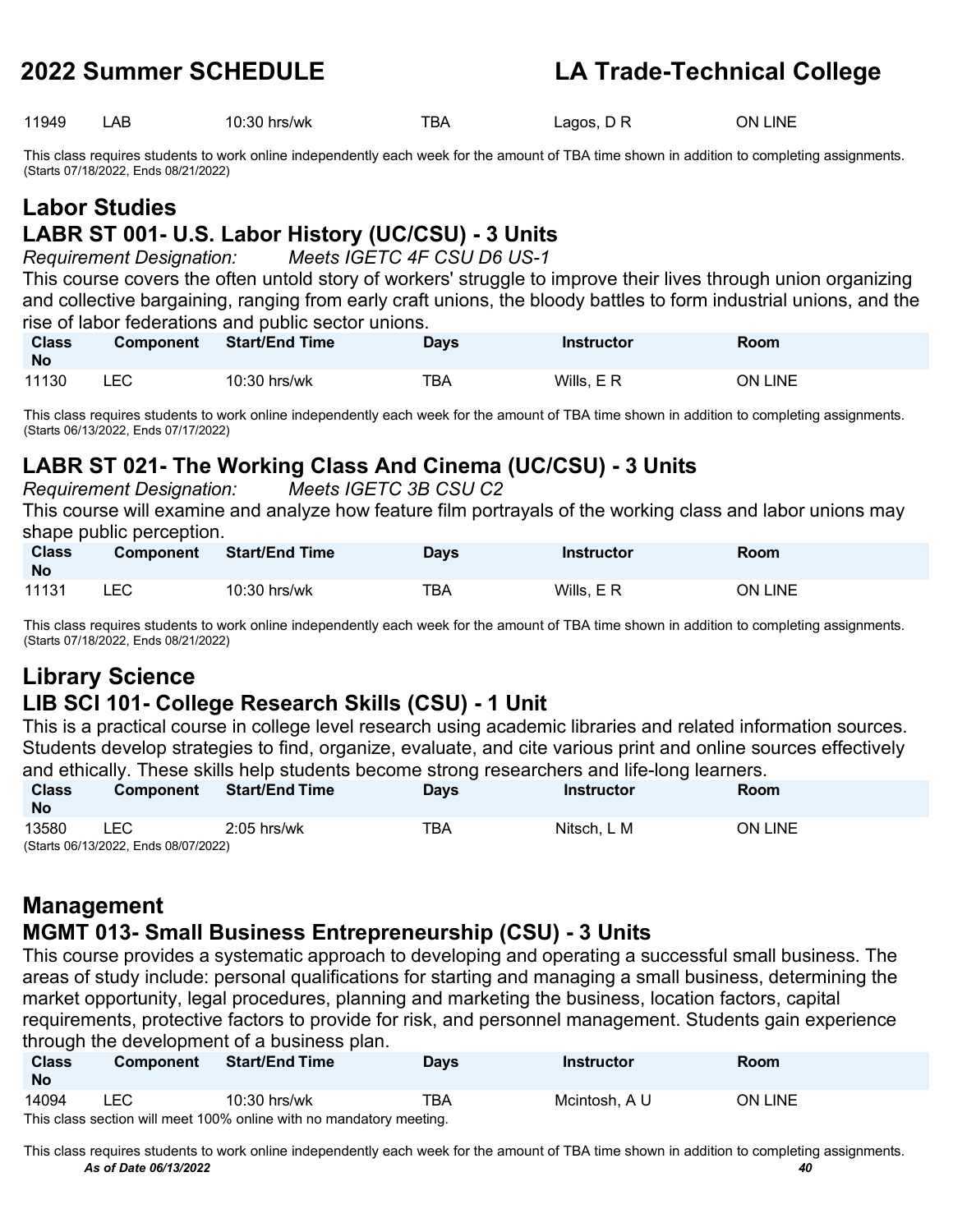(Starts 06/13/2022, Ends 07/17/2022)

### **2022 Summer SCHEDULE LA Trade-Technical College**

### **Mathematics**

### **MATH 125- Intermediate Algebra - 5 Units**

Math 125 strengthens and further develops manipulative skills in elementary algebra. Topics include the fundamental operations on algebraic expressions, solutions of equations and inequalities, exponentiation, graphs of algebraic, exponential and logarithmic functions, systems of equations and inequalities, and an introduction to the conic sections. Applications are included in a wide variety of word problems.

| <b>Class</b><br><b>No</b>                                                                                                                                                                                  | <b>Component</b>                                                                                                                                                                                           | <b>Start/End Time</b>                                                                                                                              | <b>Days</b>   | <b>Instructor</b> | <b>Room</b>    |  |  |  |  |  |
|------------------------------------------------------------------------------------------------------------------------------------------------------------------------------------------------------------|------------------------------------------------------------------------------------------------------------------------------------------------------------------------------------------------------------|----------------------------------------------------------------------------------------------------------------------------------------------------|---------------|-------------------|----------------|--|--|--|--|--|
| 11857                                                                                                                                                                                                      | <b>LEC</b>                                                                                                                                                                                                 | 7:00 am - 10:20 am<br>All course materials provided to students free of charge.                                                                    | <b>MTWThF</b> | Meftagh, T S      | <b>ON LINE</b> |  |  |  |  |  |
|                                                                                                                                                                                                            | This class requires students to be online and interacting with their instructor during the times shown in class schedule in addition to completing<br>assignments.<br>(Starts 07/18/2022, Ends 08/21/2022) |                                                                                                                                                    |               |                   |                |  |  |  |  |  |
| 11818                                                                                                                                                                                                      | <b>LEC</b>                                                                                                                                                                                                 | 11:00 am - 2:20 pm<br>All course materials are provided to students free of charge.                                                                | <b>MTWThF</b> | Kumada, R         | <b>ON LINE</b> |  |  |  |  |  |
|                                                                                                                                                                                                            | This class requires students to be online and interacting with their instructor during the times shown in class schedule in addition to completing<br>assignments.<br>(Starts 07/18/2022, Ends 08/21/2022) |                                                                                                                                                    |               |                   |                |  |  |  |  |  |
| 10833                                                                                                                                                                                                      | <b>LEC</b>                                                                                                                                                                                                 | 12:30 pm - 4:05 pm                                                                                                                                 | <b>MTWTh</b>  | Kunarak, S        | <b>ON LINE</b> |  |  |  |  |  |
| assignments.                                                                                                                                                                                               | (Starts 06/13/2022, Ends 07/24/2022)                                                                                                                                                                       | This class requires students to be online and interacting with their instructor during the times shown in class schedule in addition to completing |               |                   |                |  |  |  |  |  |
| 10829                                                                                                                                                                                                      | <b>LEC</b>                                                                                                                                                                                                 | $5:00 \text{ pm} - 8:40 \text{ pm}$<br>All course materials are digitally provided to students free of charge.                                     | <b>MTWTh</b>  | Dominguez, C C    | <b>ON LINE</b> |  |  |  |  |  |
| This class requires students to be online and interacting with their instructor during the times shown in class schedule in addition to completing<br>assignments.<br>(Starts 06/13/2022, Ends 07/24/2022) |                                                                                                                                                                                                            |                                                                                                                                                    |               |                   |                |  |  |  |  |  |
| 12124                                                                                                                                                                                                      | <b>LEC</b>                                                                                                                                                                                                 | 5:00 pm - 8:20 pm<br>All course materials provided to students free of charge.                                                                     | <b>MTWThF</b> | Lopez, A E        | <b>ON LINE</b> |  |  |  |  |  |

This class requires students to be online and interacting with their instructor during the times shown in class schedule in addition to completing assignments. (Starts 07/18/2022, Ends 08/21/2022)

### **MATH 137- Pre-Statistics Algebra - 5 Units**

### **Enrollment Requirement:** Advisory: MATH 110 or 112

Math 137 is a prerequisite solely for Math 227. It is an introduction to the concepts of algebra and basic elements of exploratory data analysis. Topics include arithmetic operations with signed numbers, properties of real numbers, algebraic expressions, solving linear equations and inequalities, graphing linear equations and inequalities in two variables, solving systems of linear equations and inequalities, exponents, polynomials, factoring, rational expressions, roots, radicals, methods of solving quadratic equations, solving a variety of word problems, data analysis, sample statistics and graphs, measures of central tendency and spread, probability, and exponential and logarithmic functions.

| <b>Class</b><br><b>No</b> | <b>Component</b> | <b>Start/End Time</b>               | <b>Days</b> | <b>Instructor</b> | <b>Room</b> |
|---------------------------|------------------|-------------------------------------|-------------|-------------------|-------------|
| 11871                     | LEC.             | $5:00 \text{ pm} - 8:35 \text{ pm}$ | MTWTh       | Ovanessian. A     | ON LINE     |

This class requires students to be online and interacting with their instructor during the times shown in class schedule in addition to completing assignments.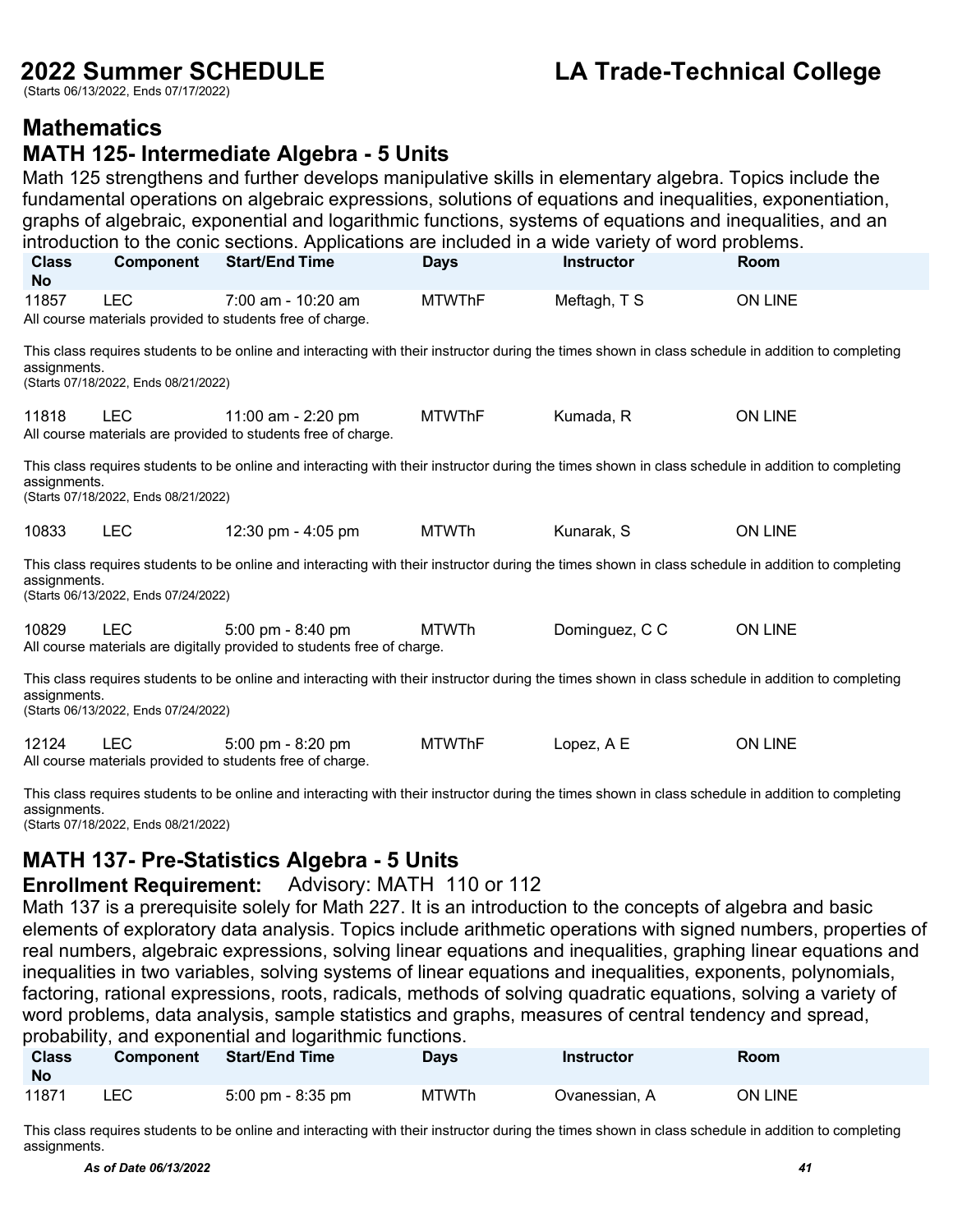(Starts 06/13/2022, Ends 07/24/2022)

### **2022 Summer SCHEDULE LA Trade-Technical College**

11870 LEC 5:00 pm - 8:20 pm MTWThF STAFF, L ON LINE

This class requires students to be online and interacting with their instructor during the times shown in class schedule in addition to completing assignments. (Starts 07/18/2022, Ends 08/21/2022)

### **MATH 227- Statistics (UC/CSU) - 4 Units**

*Requirement Designation: Meets IGETC 2A CSU B4*

**Enrollment Requirement:** Prerequisite: MATH 125 OR MATH 125S OR MATH 137 OR Placement in M1, M2, M5, M6, M9

Math 227 is an introduction to probability, measures of central tendency and dispersion, descriptive and inferential statistics, sampling, estimation, and hypothesis testing. Analysis of variance, chi-square and student t-distributions, linear correlation, and regression analysis are also presented as topics.

| <b>Class</b><br><b>No</b> | <b>Component</b> | <b>Start/End Time</b> | Davs         | <b>Instructor</b> | <b>Room</b> |
|---------------------------|------------------|-----------------------|--------------|-------------------|-------------|
| 11950                     | ∟EC              | $9:40$ am - 1:00 pm   | <b>MTWTh</b> | Kim, A Y          | ON LINE     |

This class requires students to be online and interacting with their instructor during the times shown in class schedule in addition to completing assignments.

(Starts 07/18/2022, Ends 08/21/2022)

11183 LEC 3:00 pm - 6:20 pm MTWTh Fong, P ON LINE

This class requires students to be online and interacting with their instructor during the times shown in class schedule in addition to completing assignments.

(Starts 07/18/2022, Ends 08/21/2022)

### **MATH 241- Trigonometry With Vectors (CSU) - 4 Units**

**Enrollment Requirement:** Prerequisite: MATH 125 or 125S or equivalent or placement M1 or M2. Introduces trigonometric functions, their graphs, inverses, and fundamental identities. Trigonometric equations are solved. The laws of sines and cosines, vectors, polar coordinates and applications are introduced.

| <b>Class</b><br>- No | <b>Component</b> | <b>Start/End Time</b> | <b>Days</b>  | Instructor         | <b>Room</b>    |
|----------------------|------------------|-----------------------|--------------|--------------------|----------------|
| 11814                | LEC.             | $9:40$ am - 1:00 pm   | <b>MTWTh</b> | Simpson-Rodgers, N | <b>ON LINE</b> |

This class requires students to be online and interacting with their instructor during the times shown in class schedule in addition to completing assignments.

(Starts 07/18/2022, Ends 08/21/2022)

### **MATH 260- Precalculus (UC/CSU) - 5 Units**

*Requirement Designation: Meets IGETC 2A CSU B4*

**Enrollment Requirement:** Prerequisite: MATH 240 or 241S or equivalent or placement in M1 or  $M<sub>2</sub>$ 

This course combines college algebra, trigonometry, and introduction to analytic-geometry. Topics in algebra include polynomial, rational, exponential and logarithmic functions, mathematical induction, systems of equations, matrices, partial fractions, and sequences. Topics in trigonometry include basic trigonometric functions; inverse trigonometry; and trigonometric equations and identities.

| <b>Class</b><br>- No | <b>Component</b> | <b>Start/End Time</b> | Days  | <b>Instructor</b> | Room    |
|----------------------|------------------|-----------------------|-------|-------------------|---------|
| 11952                | LEC              | 12:30 pm - $4:10$ pm  | MTWTh | Maheta-Wells, P   | ON LINE |

This class requires students to be online and interacting with their instructor during the times shown in class schedule in addition to completing assignments. (Starts 06/13/2022, Ends 07/24/2022)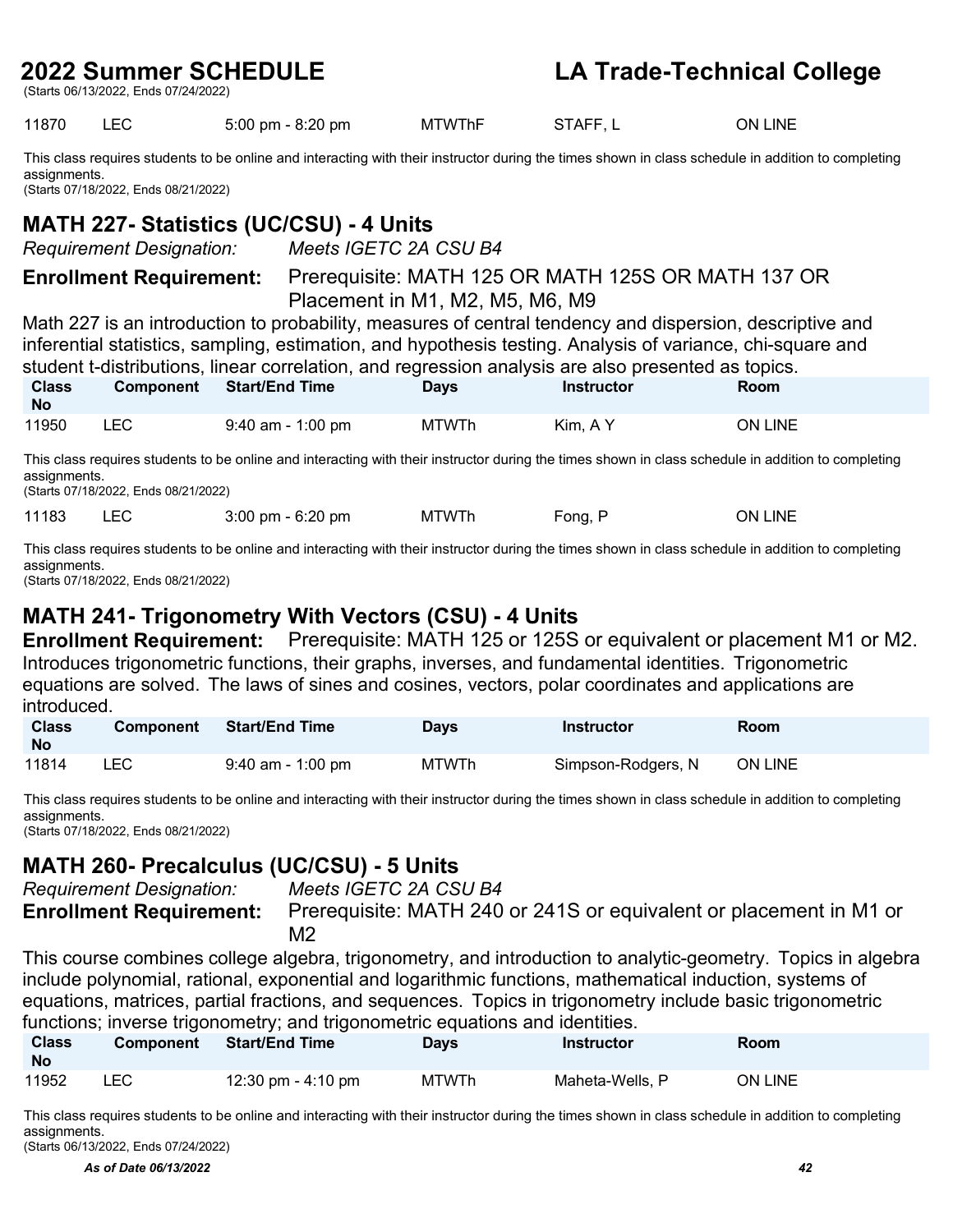## **MATH 275- Ordinary Differential Equations (UC/CSU) - 3 Units**

*Requirement Designation:* 

**Enrollment Requirement:** Prerequisite: MATH 266

Math 275 provides the student with a basic understanding of the theory and content of ordinary differential equations. Various methods of solving these equations, especially first and second order, are emphasized as are solutions to physical applications problems. Other topics covered include existence and uniqueness theorems, systems of linear differential equations, numerical and graphical methods using computers, and the Laplace transform.

| <b>Class</b><br>- No | <b>Component</b> | Start/End Time       | <b>Days</b>  | Instructor | <b>Room</b> |
|----------------------|------------------|----------------------|--------------|------------|-------------|
| 11813                | <b>LEC</b>       | $9:40$ am - 12:10 pm | <b>MTWTh</b> | Avila. L F | ON LINE     |

This class requires students to be online and interacting with their instructor during the times shown in class schedule in addition to completing assignments.

(Starts 06/13/2022, Ends 07/17/2022)

### **Music**

### **MUSIC 101- Fundamentals Of Music (UC/CSU) - 3 Units**

*Requirement Designation: Meets IGETC 3A CSU C1*

This course is designed for the general student and covers the fundamentals of music, including notation, meters and rhythm, scales and key signatures, intervals, triads, and musical symbols and terminology.

| <b>Class</b><br>No.                                                                                                                                                                                   | <b>Component</b>    | <b>Start/End Time</b> | <b>Days</b>  | <b>Instructor</b> | <b>Room</b>    |  |  |
|-------------------------------------------------------------------------------------------------------------------------------------------------------------------------------------------------------|---------------------|-----------------------|--------------|-------------------|----------------|--|--|
| 15110                                                                                                                                                                                                 | <b>LEC</b>          | 2:00 pm - 4:50 pm     | <b>MTWTh</b> | Kwon, B W         | <b>ON LINE</b> |  |  |
| [Partnerships]                                                                                                                                                                                        |                     |                       |              |                   |                |  |  |
|                                                                                                                                                                                                       | LATTC STEAM Academy |                       |              |                   |                |  |  |
| Enrollment and participation is open to all students. This class will be conducted remotely and online. For more information, contact us at 213-763-<br>3754.<br>(Starts 06/13/2022, Ends 07/17/2022) |                     |                       |              |                   |                |  |  |
| 10427                                                                                                                                                                                                 | LEC.                | $10:30$ hrs/wk        | TBA          | Ray, E J          | <b>ON LINE</b> |  |  |
| This class requires students to work online independently each week for the amount of TBA time shown in addition to completing assignments.<br>(Starts 07/18/2022, Ends 08/21/2022)                   |                     |                       |              |                   |                |  |  |
| 11855                                                                                                                                                                                                 | LEC                 | $10:30$ hrs/wk        | TBA          | Kwon, B W         | <b>ON LINE</b> |  |  |

This class requires students to work online independently each week for the amount of TBA time shown in addition to completing assignments. (Starts 06/13/2022, Ends 07/17/2022)

### **Philosophy PHILOS 001- Introduction To Philosophy (UC/CSU) - 3 Units**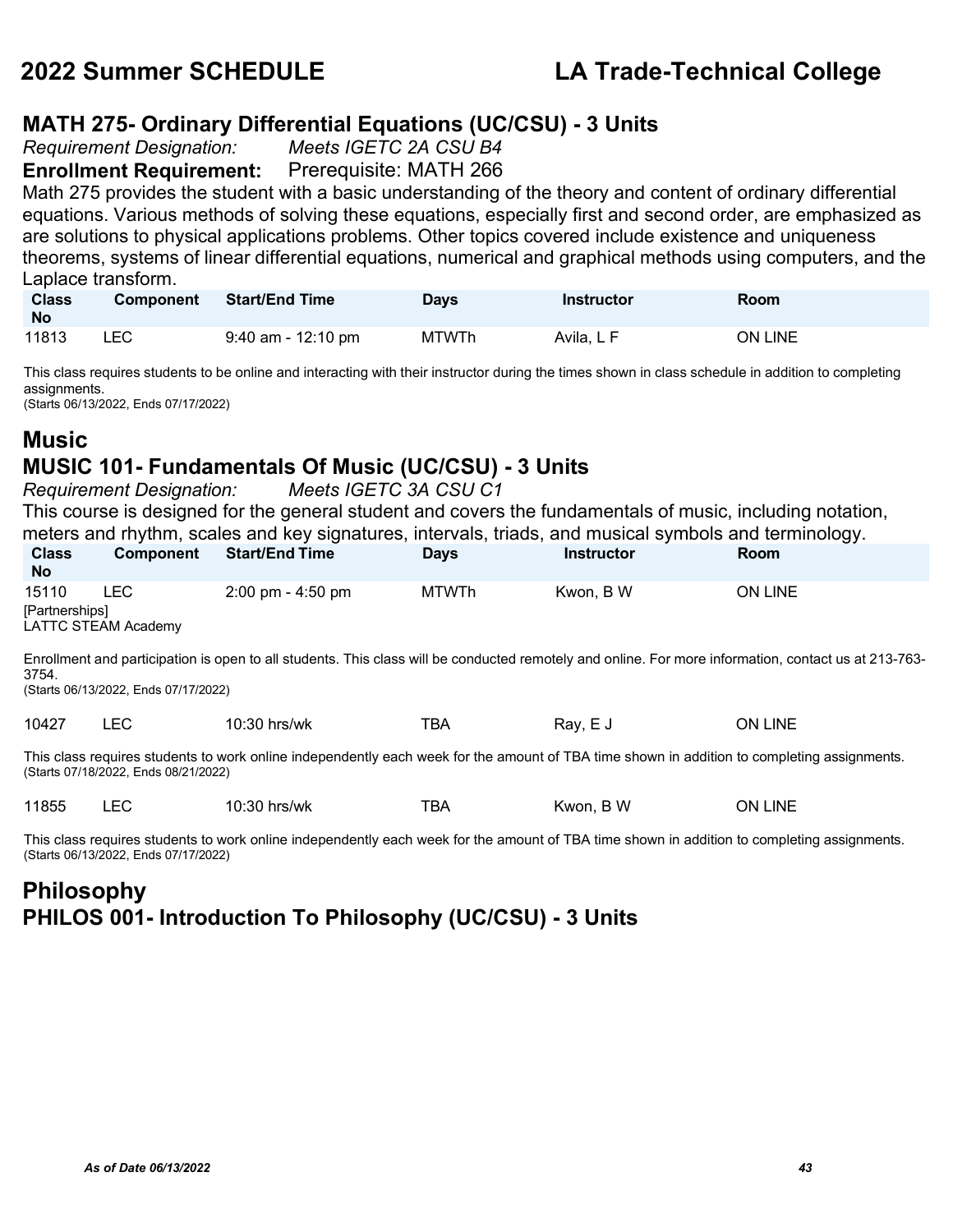|                           | <b>Requirement Designation:</b><br>Introduction To Philosophy | Meets IGETC 3B CSU C2 |             |                   |         |
|---------------------------|---------------------------------------------------------------|-----------------------|-------------|-------------------|---------|
| <b>Class</b><br><b>No</b> | <b>Component</b>                                              | <b>Start/End Time</b> | <b>Days</b> | <b>Instructor</b> | Room    |
| 10289                     | ∟EC                                                           | $10:30$ hrs/wk        | TBA         | Shirikjian, V G   | ON LINE |
|                           |                                                               |                       |             |                   |         |

This class requires students to work online independently each week for the amount of TBA time shown in addition to completing assignments. (Starts 07/18/2022, Ends 08/21/2022)

|  | 14363 | ᆸᄂ | $10:30$ hrs/wk | тва | Waters. F G | LINE<br>ЭN |
|--|-------|----|----------------|-----|-------------|------------|
|--|-------|----|----------------|-----|-------------|------------|

This class requires students to work online independently each week for the amount of TBA time shown in addition to completing assignments. (Starts 06/13/2022, Ends 07/17/2022)

### **Physics PHYSICS 007- General Physics II (UC/CSU) - 4 Units**

*Requirement Designation: Meets IGETC 5A 5C CSU B1 B3* 

**Enrollment Requirement:** Prerequisite: PHYSICS 006

This is the second course in a two course, trigonometry based sequence with Physics 6. Topics include the principles of electricity and magnetism, optics, and modern physics. The laboratory includes both quantitative and qualitative experiments which permit students to verify, illustrate, and deduce various laws of physics.

| <b>Class</b><br><b>No</b> | <b>Component</b> | <b>Start/End Time</b> | Days         | <b>Instructor</b> | Room    |  |
|---------------------------|------------------|-----------------------|--------------|-------------------|---------|--|
| 10292                     | <b>LEC</b>       | 4:00 pm - $6:30$ pm   | <b>MTWTh</b> | De. R             | ON LINE |  |

This class requires students to be online and interacting with their instructor during the times shown in class schedule in addition to completing assignments.

(Starts 06/13/2022, Ends 07/17/2022)

| I |
|---|
|---|

| 10302<br>LAB | $7:00 \text{ pm} - 9:30 \text{ pm}$ | <b>MTWTh</b> | De. . | <b>LINE</b><br>ON. |
|--------------|-------------------------------------|--------------|-------|--------------------|
|--------------|-------------------------------------|--------------|-------|--------------------|

This class requires students to be online and interacting with their instructor during the times shown in class schedule in addition to completing assignments.

(Starts 06/13/2022, Ends 07/17/2022)

### **PHYSICS 011- Introductory Physics (UC/CSU) - 4 Units**

*Requirement Designation: Meets IGETC 5A 5C CSU B1 B3*

This is an introductory course that covers the wide range of topics included in a basic physics course such as kinematics of one- and two-dimensional motion, circular motion, Newton's laws, work and energy,

thermodynamics, wave motion, oscillation, optics, electricity and magnetism, and nuclear and atomic Physics. Students analyze conceptual questions as well as solve quantitative problems using Algebra.

| <b>Class</b><br><b>No</b> | <b>Component</b> | Start/End Time    | Days         | Instructor  | Room    |
|---------------------------|------------------|-------------------|--------------|-------------|---------|
| 12000                     | LEC              | 1:00 pm - 3:30 pm | <b>MTWTh</b> | Wilson, J B | ON LINE |

This class requires students to be online and interacting with their instructor during the times shown in class schedule in addition to completing assignments. (Starts 06/13/2022, Ends 07/17/2022)

**AND**

12001 LAB 3:35 pm - 6:05 pm MTWTh Wilson, J B ON LINE

This class requires students to be online and interacting with their instructor during the times shown in class schedule in addition to completing assignments.

(Starts 06/13/2022, Ends 07/17/2022)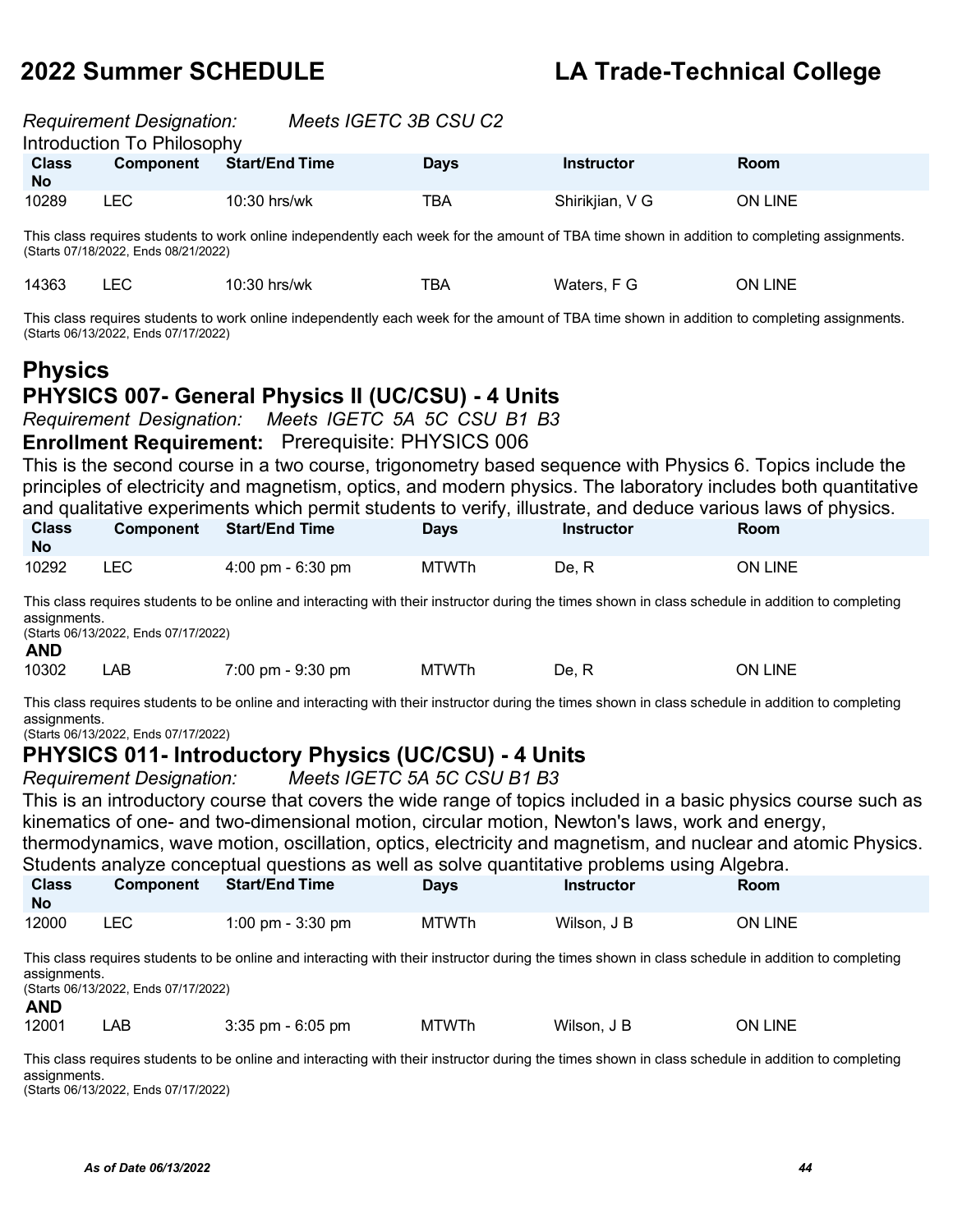| 11464 | $ \sim$<br>--~ | 10:30 hrs/wk | тва | M<br>'Khan. | <b>INE</b><br>ЭN |
|-------|----------------|--------------|-----|-------------|------------------|
|       |                |              |     |             |                  |

This class will be offered in an online blended format, which requires students to be online and interacting with their instructor during the times shown and to work online independently each week for the amount of TBA time shown in addition to completing assignments. (Starts 07/18/2022, Ends 08/21/2022)

**AND**

11488 LAB 10:30 am - 1:00 pm MTWTh Khan, M ON LINE

This class will be offered in an online blended format, which requires students to be online and interacting with their instructor during the times shown and to work online independently each week for the amount of TBA time shown in addition to completing assignments.

This class requires students to be online and interacting with their instructor during the times shown in class schedule in addition to completing assignments.

(Starts 07/18/2022, Ends 08/21/2022)

### **PHYSICS 012- Physics Fundamentals (UC/CSU) - 3 Units**

*Requirement Designation: Meets IGETC 5A CSU B1*

This course provides a survey of physics including laws of motion, properties of matter, heat, sound, electricity and magnetism, light, atomic and nuclear physics, and relativity. There will be given a historic perspective and applications in today's culture.

| <b>Class</b><br>- No | <b>Component</b> | <b>Start/End Time</b> | Days | Instructor                                                                                                     | Room           |  |
|----------------------|------------------|-----------------------|------|----------------------------------------------------------------------------------------------------------------|----------------|--|
| 14620                | ∟EC              | 10:30 hrs/wk          | TBA  | Khan. M                                                                                                        | <b>ON LINE</b> |  |
|                      |                  |                       |      | 1444 - 145 - 146 - 147 - 148 - 149 - 149 - 149 - 149 - 149 - 149 - 149 - 149 - 149 - 149 - 149 - 149 - 149 - 1 |                |  |

Please note: This (Physics 12) is a Lecture class only and it is combined with the Lecture of Physics 11 with class number 11464.

This class requires students to work online independently each week for the amount of TBA time shown in addition to completing assignments. (Starts 07/18/2022, Ends 08/21/2022)

### **Plumbing PLUMBNG 026- Plumbing Layout And Estimating I - 3 Units**

This course covers fundamentals of blueprint reading for residential plumbing with an introduction to piping layout and design and basic estimating procedures. An overview of piping and fitting nomenclature, measurements, and related calculations,as well as techniques in sketching, along with orthographic, and isometric drawing creation are included.

| <b>Class</b><br><b>No</b> | <b>Component</b> | <b>Start/End Time</b>               | Days | <b>Instructor</b> | <b>Room</b> |
|---------------------------|------------------|-------------------------------------|------|-------------------|-------------|
| 12689                     | ∟EC              | $6:00 \text{ pm} - 9:10 \text{ pm}$ | WTh  | Galvan, W M       | ON LINE     |

This class requires students to be online and interacting with their instructor during the times shown in class schedule in addition to completing assignments.

(Starts 06/13/2022, Ends 08/07/2022)

### **PLUMBNG 028- Plumbing Code I - 3 Units**

Introduction is given in plumbing codes and ordinances that affect rough-in work, in city and county areas. Installation of wastes, vents, clean-outs, traps, gas fittings, gas vents and water pipe requirements are reviewed.

| <b>Class</b><br><b>No</b> | <b>Component</b> | <b>Start/End Time</b>               | <b>Days</b> | <b>Instructor</b> | <b>Room</b> |
|---------------------------|------------------|-------------------------------------|-------------|-------------------|-------------|
| 11014                     | LEC              | $6:00 \text{ pm} - 9:20 \text{ pm}$ | МT          | Jones. L          | ON LINE     |

This class requires students to be online and interacting with their instructor during the times shown in class schedule in addition to completing assignments.

(Starts 06/13/2022, Ends 08/07/2022)

### **PLUMBNG 112- Fundamentals Of Plumbing - 3 Units**

This course studies fundamentals of plumbing calculations and elementary drawings for beginners. Topics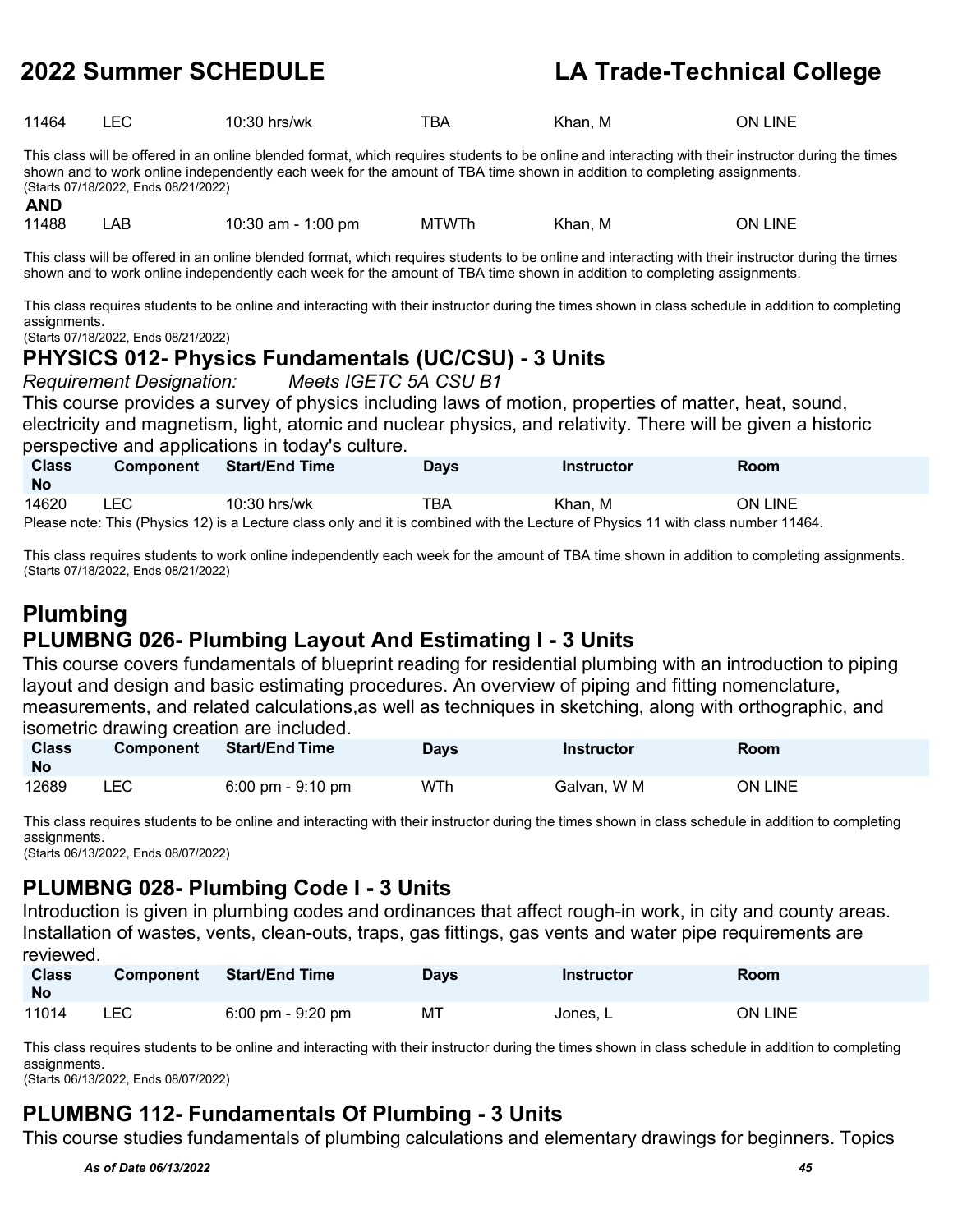include pipe sizes and calculations, flow in pipe, friction design application, Instruction is given in the

|                                                                                                                                                                                                                                                                                                                                                                                                                                                   |                                      | principles and design of water supply, fuel gas distribution, and D.W.V. (Drain, Waste and Vent).                                                  |              |                   |                |  |
|---------------------------------------------------------------------------------------------------------------------------------------------------------------------------------------------------------------------------------------------------------------------------------------------------------------------------------------------------------------------------------------------------------------------------------------------------|--------------------------------------|----------------------------------------------------------------------------------------------------------------------------------------------------|--------------|-------------------|----------------|--|
| <b>Class</b><br>No                                                                                                                                                                                                                                                                                                                                                                                                                                | Component                            | <b>Start/End Time</b>                                                                                                                              | <b>Days</b>  | <b>Instructor</b> | <b>Room</b>    |  |
| 12690                                                                                                                                                                                                                                                                                                                                                                                                                                             | <b>LEC</b>                           | 6:00 pm - 9:20 pm                                                                                                                                  | МT           | Gonsales, R       | ON LINE        |  |
| This class requires students to be online and interacting with their instructor during the times shown in class schedule in addition to completing<br>assignments.<br>35 of 35 LATTC ICVD<br>(Starts 06/13/2022, Ends 08/07/2022)<br><b>Political Science</b><br>POL SCI 001- The Government Of The United States (UC/CSU) - 3 Units<br>Meets IGETC 4H CSU D8 US-2 US-3<br><b>Requirement Designation:</b><br>The Government Of The United States |                                      |                                                                                                                                                    |              |                   |                |  |
|                                                                                                                                                                                                                                                                                                                                                                                                                                                   |                                      |                                                                                                                                                    |              |                   |                |  |
| <b>Class</b><br>No.                                                                                                                                                                                                                                                                                                                                                                                                                               | Component                            | <b>Start/End Time</b>                                                                                                                              | <b>Days</b>  | <b>Instructor</b> | Room           |  |
| 11606                                                                                                                                                                                                                                                                                                                                                                                                                                             | <b>LEC</b>                           | $7:30$ am - $10:00$ am                                                                                                                             | <b>MTWTh</b> | Sanchez, S        | ON LINE        |  |
| assignments.                                                                                                                                                                                                                                                                                                                                                                                                                                      | (Starts 06/13/2022, Ends 07/17/2022) | This class requires students to be online and interacting with their instructor during the times shown in class schedule in addition to completing |              |                   |                |  |
| 11862                                                                                                                                                                                                                                                                                                                                                                                                                                             | <b>LEC</b>                           | 10:10 am - 12:35 pm                                                                                                                                | <b>MTWTh</b> | Sanchez, S        | <b>ON LINE</b> |  |

assignments. (Starts 07/18/2022, Ends 08/21/2022)

| 15112          | LEC.                | 1:00 pm - 3:50 pm | <b>MTWTh</b> | Elac, J | <b>ON LINE</b> |
|----------------|---------------------|-------------------|--------------|---------|----------------|
| [Partnerships] |                     |                   |              |         |                |
|                | LATTC STEAM Academy |                   |              |         |                |

Enrollment and participation is open to all students. This class will be conducted remotely and online. For more information, contact us at 213-763- 3754.

(Starts 06/13/2022, Ends 07/17/2022)

|  | 11869 |  | 10:30 hrs/wk | TBA | Vaden. B D | LINE<br>.)N |
|--|-------|--|--------------|-----|------------|-------------|
|--|-------|--|--------------|-----|------------|-------------|

This class requires students to work online independently each week for the amount of TBA time shown in addition to completing assignments. (Starts 07/18/2022, Ends 08/21/2022)

## **Psychology PSYCH 001- General Psychology I (UC/CSU) - 3 Units**

*Requirement Designation:* 

### **Enrollment Requirement:** Advisory: English 100 or 101

Psychology is the scientific study of behavior and mental processes. The content focuses on the exploration of major psychological theories and concepts, methods, and research findings in psychology. Topics include but are not limited to the biological bases of behavior, perception, cognition and consciousness, learning, memory, emotion, motivation, development, personality, social psychology, psychological disorders and therapeutic approaches, and applied psychology.

| <b>Class</b><br>No | <b>Component</b> | <b>Start/End Time</b> | Days         | <b>Instructor</b> | <b>Room</b> |
|--------------------|------------------|-----------------------|--------------|-------------------|-------------|
| 11860              | LEC              | $9:40$ am - 12:05 pm  | <b>MTWTh</b> | Essex. R W        | ON LINE     |

This class requires students to be online and interacting with their instructor during the times shown in class schedule in addition to completing assignments.

(Starts 07/18/2022, Ends 08/21/2022)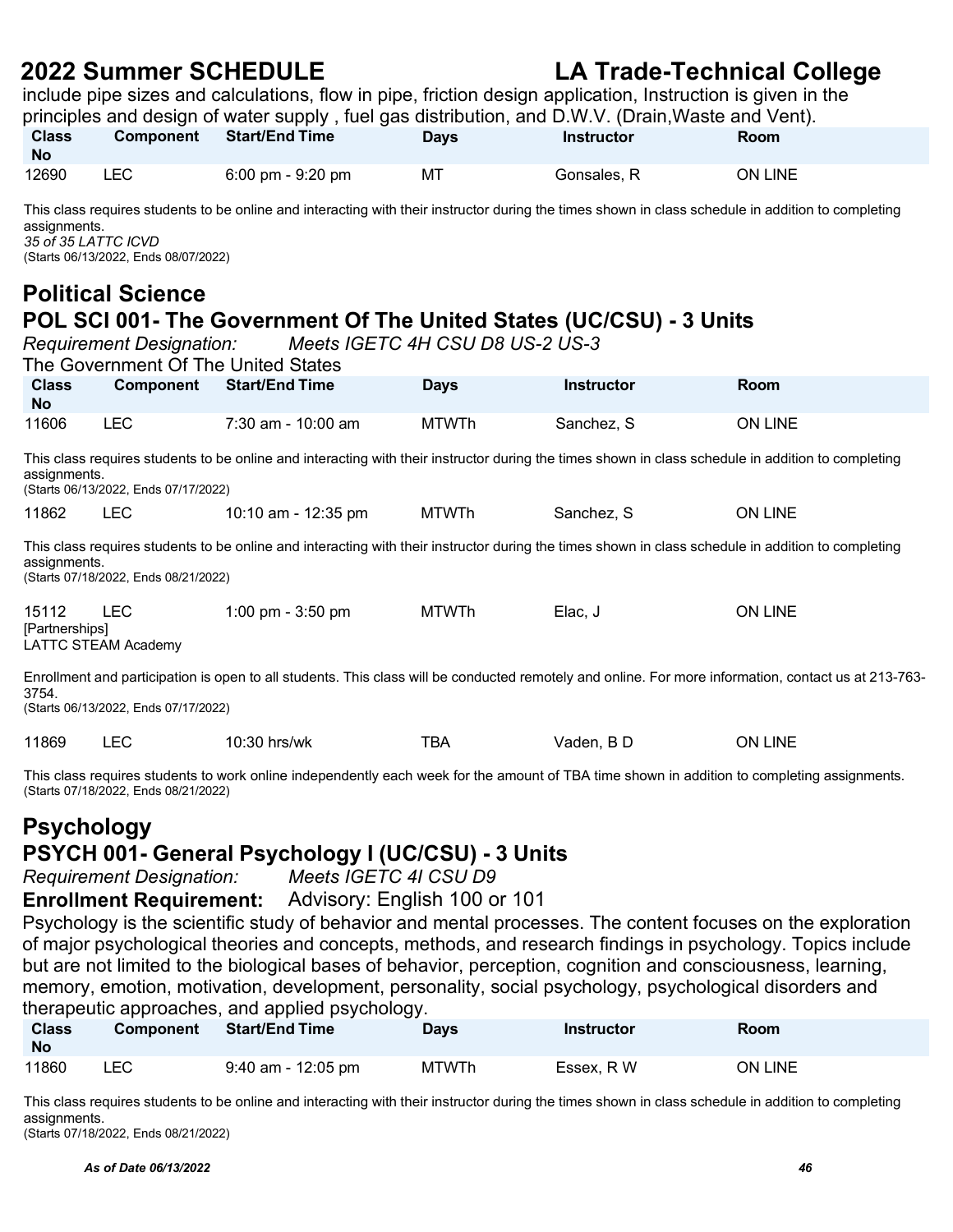| 15114<br>[Partnerships] | <b>LEC</b><br>LATTC STEAM Academy    | 1:00 pm - $3:50$ pm                                                                                                                                | <b>MTWTh</b> | STAFF, L     | <b>ON LINE</b>                                                                                                                                       |
|-------------------------|--------------------------------------|----------------------------------------------------------------------------------------------------------------------------------------------------|--------------|--------------|------------------------------------------------------------------------------------------------------------------------------------------------------|
| 3754.                   | (Starts 06/13/2022, Ends 07/17/2022) |                                                                                                                                                    |              |              | Enrollment and participation is open to all students. This class will be conducted remotely and online. For more information, contact us at 213-763- |
| 14399                   | <b>LEC</b>                           | $6:00 \text{ pm} - 8:50 \text{ pm}$                                                                                                                | <b>MTWTh</b> | Essex. R W   | <b>ON LINE</b>                                                                                                                                       |
| assignments.            | (Starts 06/13/2022, Ends 07/17/2022) | This class requires students to be online and interacting with their instructor during the times shown in class schedule in addition to completing |              |              |                                                                                                                                                      |
| 11607                   | <b>LEC</b>                           | $10:30$ hrs/wk                                                                                                                                     | <b>TBA</b>   | Bentley, M J | <b>ON LINE</b>                                                                                                                                       |

This class requires students to work online independently each week for the amount of TBA time shown in addition to completing assignments. (Starts 06/13/2022, Ends 07/17/2022)

12011 LEC 10:30 hrs/wk TBA Koritzke, L S ON LINE This class has been quality reviewed and approved by the California Virtual College - Open Education Initiative. It incorporates best practices in online course design, interaction, and accessibility to support student success.

This class requires students to work online independently each week for the amount of TBA time shown in addition to completing assignments. (Starts 07/18/2022, Ends 08/21/2022)

### **PSYCH 002- Biological Psychology (UC/CSU) - 3 Units**

*Requirement Designation: Meets IGETC 5B CSU B2* 

**Enrollment Requirement:** Prerequisite: PSYCH 001

This course introduces the scientific study of the biological bases of behavior and its fundamental role in the neurosciences. Physiological, hormonal, and neurochemical mechanisms, and brain-behavior relationships underlying the psychological phenomena of sensation, perception, regulatory processes, emotion, learning, memory, and psychological disorders will be addressed. The course also notes historical scientific contributions and current research principles for studying brain-behavior relationships and mental processes. Ethical standards for human and animal research are discussed in the context of both invasive and noninvasive experimental research.

| <b>Class</b><br><b>No</b> | <b>Component</b> | <b>Start/End Time</b> | <b>Days</b> | <b>Instructor</b> | <b>Room</b> |
|---------------------------|------------------|-----------------------|-------------|-------------------|-------------|
| 11812                     | _EC              | 10:30 hrs/wk          | тва         | Cain. L C         | ON LINE     |

This class requires students to work online independently each week for the amount of TBA time shown in addition to completing assignments. (Starts 07/18/2022, Ends 08/21/2022)

## **PSYCH 041- Life-Span Psychology: From Infancy To Old Age (UC/CSU) - 3 Units**

 $R$ equirement Designation: **Enrollment Requirement:** Prerequisite: PSYCH 001

Advisory: ENGLISH 100

This course provides an overview, from a psychological perspective, of human development from conception through death, including biological and environmental influences. Theories and research of physical, cognitive, personality, and social development are examined, as well as attention to developmental problems. **Class No Component Start/End Time Days Instructor Room**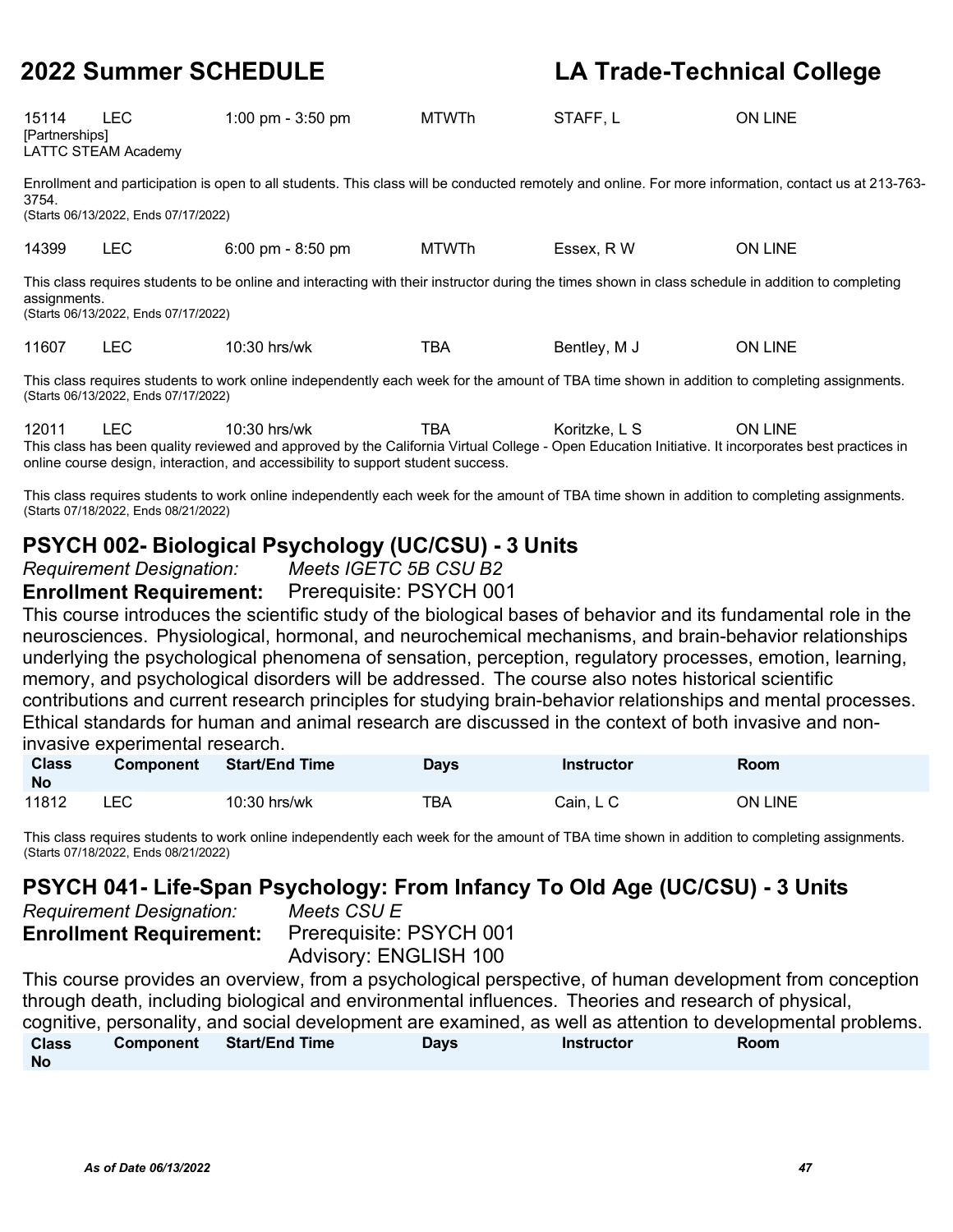|  | 11858 |  | 10:30 hrs/wk | TBA | Bentley, M J | ON LINE |
|--|-------|--|--------------|-----|--------------|---------|
|--|-------|--|--------------|-----|--------------|---------|

This class requires students to work online independently each week for the amount of TBA time shown in addition to completing assignments. (Starts 07/18/2022, Ends 08/21/2022)

14398 LEC 10:30 hrs/wk TBA Koritzke, L S ON LINE This class has been quality reviewed and approved by the California Virtual College - Open Education Initiative. It incorporates best practices in

This class requires students to work online independently each week for the amount of TBA time shown in addition to completing assignments. (Starts 06/13/2022, Ends 07/17/2022)

### **PSYCH 074- Research Methods In The Behavioral Sciences (UC/CSU) - 3 Units**

*Requirement Designation: Meets IGETC 4 CSU D* 

online course design, interaction, and accessibility to support student success.

**Enrollment Requirement:** Prerequisite: PSYCH 001 and MATH 227

This course surveys various psychological research methods with an emphasis on research design, experimental procedures, descriptive methods, instrumentation, and the collection, analysis, interpretation, and reporting of research data. Research design and methodology will be examined through a review of research in a variety of the sub disciplines of psychology.

| <b>Class</b><br><b>No</b> | <b>Component</b> | <b>Start/End Time</b> | ---<br><b>Days</b> | <b>Instructor</b> | Room           |
|---------------------------|------------------|-----------------------|--------------------|-------------------|----------------|
| 11867                     | ∟EC              | 10:30 hrs/wk          | тва                | Wooten, D M       | <b>ON LINE</b> |

This class requires students to work online independently each week for the amount of TBA time shown in addition to completing assignments. (Starts 06/13/2022, Ends 07/17/2022)

| 12094 | _____ | 10:30 hrs/wk | TBA | Wooten, D M | ON LINE |
|-------|-------|--------------|-----|-------------|---------|
|       |       |              |     |             |         |

This class requires students to work online independently each week for the amount of TBA time shown in addition to completing assignments. (Starts 07/18/2022, Ends 08/21/2022)

### **Refrig & Air Condition Mechan REF A/C 208- Refrigerant Management - Epa Section 608 (CSU) - 4 Units**

This course covers Refrigerant Management including the EPA Section 608 ruling, the Montreal Protocol, Ozone depletion and Global Warming. Preparatory course for the EPA section 608 technician certification. Type I, II, III, and Universal Certification. NOTE: Certification test will be available at the end of the semester for an additional fee

| <b>Class</b><br><b>No</b> | <b>Component</b> | <b>Start/End Time</b> | <b>Days</b> | Instructor | Room           |
|---------------------------|------------------|-----------------------|-------------|------------|----------------|
| 12621                     | LEC              | 8:50 hrs/wk           | TBA         | Cioffi, G  | <b>ON LINE</b> |

This class requires students to work online independently each week for the amount of TBA time shown in addition to completing assignments. (Starts 06/13/2022, Ends 08/07/2022)

### **Sociology SOC 001- Introduction To Sociology (UC/CSU) - 3 Units**

|                           | <b>Requirement Designation:</b><br>Introduction To Sociology | Meets IGETC 4J CSU D0 |             |                   |                |
|---------------------------|--------------------------------------------------------------|-----------------------|-------------|-------------------|----------------|
| <b>Class</b><br><b>No</b> | <b>Component</b>                                             | <b>Start/End Time</b> | <b>Davs</b> | <b>Instructor</b> | Room           |
| 11872                     | LEC.                                                         | 7:30 am - 10:00 am    | MTWTh       | Tweini. H         | <b>ON LINE</b> |

This class requires students to be online and interacting with their instructor during the times shown in class schedule in addition to completing assignments.

(Starts 06/13/2022, Ends 07/17/2022)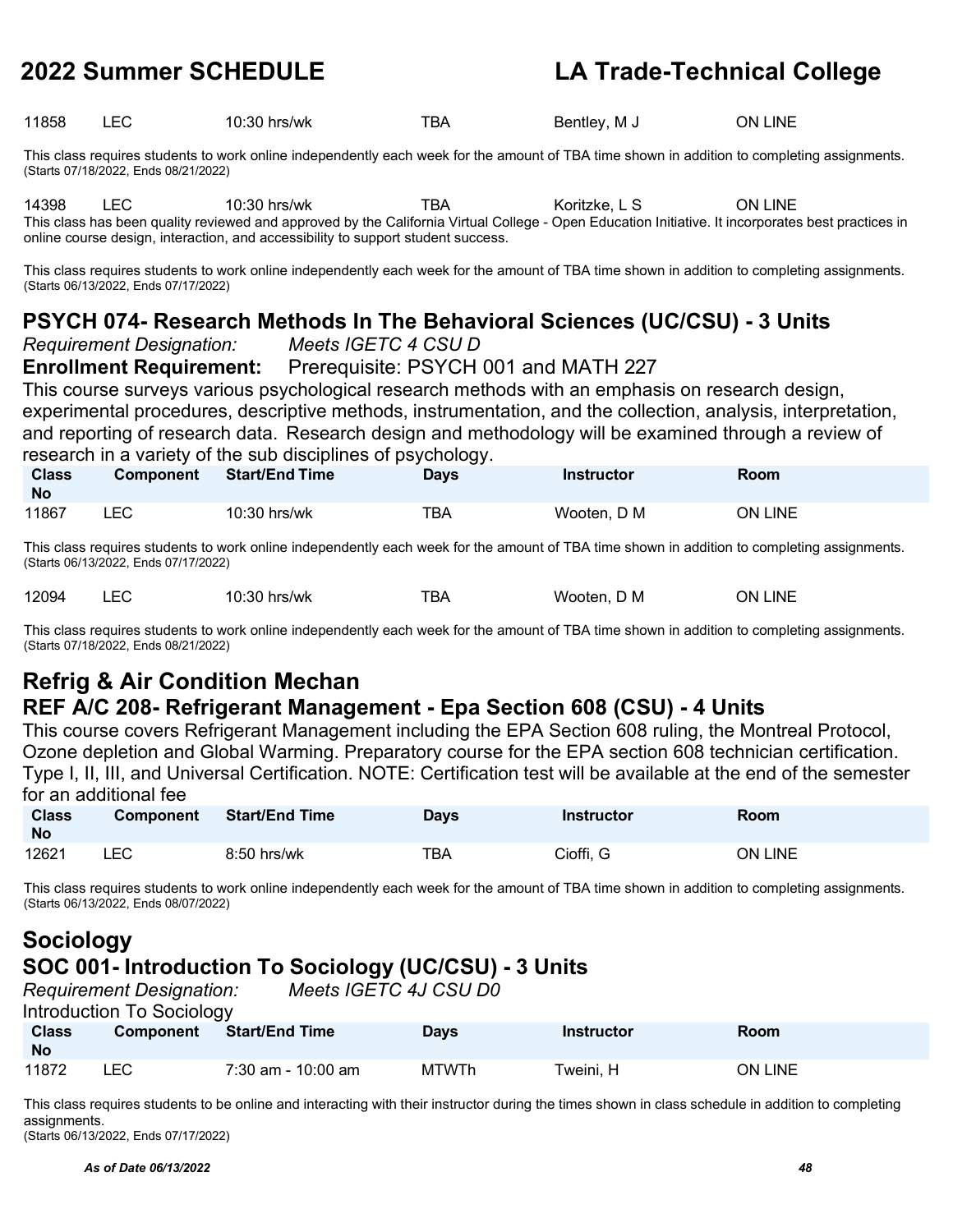| 15118                                                                                                                                                                               | <b>2022 Summer SCHEDULE</b><br><b>LEC</b><br>(Starts 06/13/2022, Ends 07/17/2022) | $9:00$ am - 11:50 am                                                                                                                               | <b>MTWTh</b> | <b>LA Trade-Technical College</b><br>Williams, KL | F5-201                                                                                                                                               |
|-------------------------------------------------------------------------------------------------------------------------------------------------------------------------------------|-----------------------------------------------------------------------------------|----------------------------------------------------------------------------------------------------------------------------------------------------|--------------|---------------------------------------------------|------------------------------------------------------------------------------------------------------------------------------------------------------|
| 15119<br>[Partnerships]                                                                                                                                                             | <b>LEC</b><br><b>LATTC STEAM Academy</b>                                          | $9:00$ am - 11:50 am                                                                                                                               | <b>MTWTh</b> | Motkin, I R                                       | <b>ON LINE</b>                                                                                                                                       |
| 3754.                                                                                                                                                                               | (Starts 06/20/2022, Ends 07/24/2022)                                              |                                                                                                                                                    |              |                                                   | Enrollment and participation is open to all students. This class will be conducted remotely and online. For more information, contact us at 213-763- |
| 11873                                                                                                                                                                               | <b>LEC</b>                                                                        | 12:30 pm - 2:55 pm                                                                                                                                 | <b>MTWTh</b> | Tweini, H                                         | <b>ON LINE</b>                                                                                                                                       |
| assignments.                                                                                                                                                                        | (Starts 07/18/2022, Ends 08/21/2022)                                              | This class requires students to be online and interacting with their instructor during the times shown in class schedule in addition to completing |              |                                                   |                                                                                                                                                      |
| 11861                                                                                                                                                                               | <b>LEC</b>                                                                        | $10:30$ hrs/wk                                                                                                                                     | <b>TBA</b>   | Nava, J                                           | <b>ON LINE</b>                                                                                                                                       |
|                                                                                                                                                                                     | (Starts 06/13/2022, Ends 07/17/2022)                                              | This class requires students to work online independently each week for the amount of TBA time shown in addition to completing assignments.        |              |                                                   |                                                                                                                                                      |
| 11815                                                                                                                                                                               | <b>LEC</b>                                                                        | $10:30$ hrs/wk                                                                                                                                     | <b>TBA</b>   | Powell, S B                                       | <b>ON LINE</b>                                                                                                                                       |
| This class requires students to work online independently each week for the amount of TBA time shown in addition to completing assignments.<br>(Starts 07/18/2022, Ends 08/21/2022) |                                                                                   |                                                                                                                                                    |              |                                                   |                                                                                                                                                      |
| SOC 002- American Social Problems (UC/CSU) - 3 Units<br>Meets IGETC 4J CSU D0<br><b>Requirement Designation:</b><br><b>American Social Problems</b>                                 |                                                                                   |                                                                                                                                                    |              |                                                   |                                                                                                                                                      |

| <b>Class</b><br><b>No</b> | <b>Component</b> | <b>Start/End Time</b> | Days | <b>Instructor</b> | <b>Room</b>    |
|---------------------------|------------------|-----------------------|------|-------------------|----------------|
| 11365                     | ∟EC.             | $10:30$ hrs/wk        | TBA  | Nava, J           | <b>ON LINE</b> |

This class requires students to work online independently each week for the amount of TBA time shown in addition to completing assignments. (Starts 07/18/2022, Ends 08/21/2022)

### **SOC 028- The Family: A Sociological Approach (UC/CSU) - 3 Units**

| <b>Requirement Designation:</b> |                                     |                       | Meets IGETC 4J CSU D0 E |                   |                |  |  |
|---------------------------------|-------------------------------------|-----------------------|-------------------------|-------------------|----------------|--|--|
|                                 | <b>Enrollment Requirement:</b>      |                       | Advisory: ENGLISH 100   |                   |                |  |  |
|                                 | The Family: A Sociological Approach |                       |                         |                   |                |  |  |
| <b>Class</b><br><b>No</b>       | Component                           | <b>Start/End Time</b> | <b>Days</b>             | <b>Instructor</b> | Room           |  |  |
| 12992                           | LEC .                               | 12:00 pm $-$ 2:30 pm  | MTWTh                   | Garcia, J A       | <b>ON LINE</b> |  |  |

This class requires students to be online and interacting with their instructor during the times shown in class schedule in addition to completing assignments.

(Starts 06/13/2022, Ends 07/17/2022)

### **Spanish SPANISH 001- Elementary Spanish I (UC/CSU) - 5 Units**

*Requirement Designation: Meets IGETC 6A CSU C2*

An introductory course for students who have had little or no oral or written knowledge of Spanish. Students develop listening, speaking, reading, and writing skills in communicative contexts that are focused on the cultures of the Spanish-speaking world. Upon successful completion of this course, students are able to understand and engage in simple conversations on familiar topics. Conducted primarily in Spanish.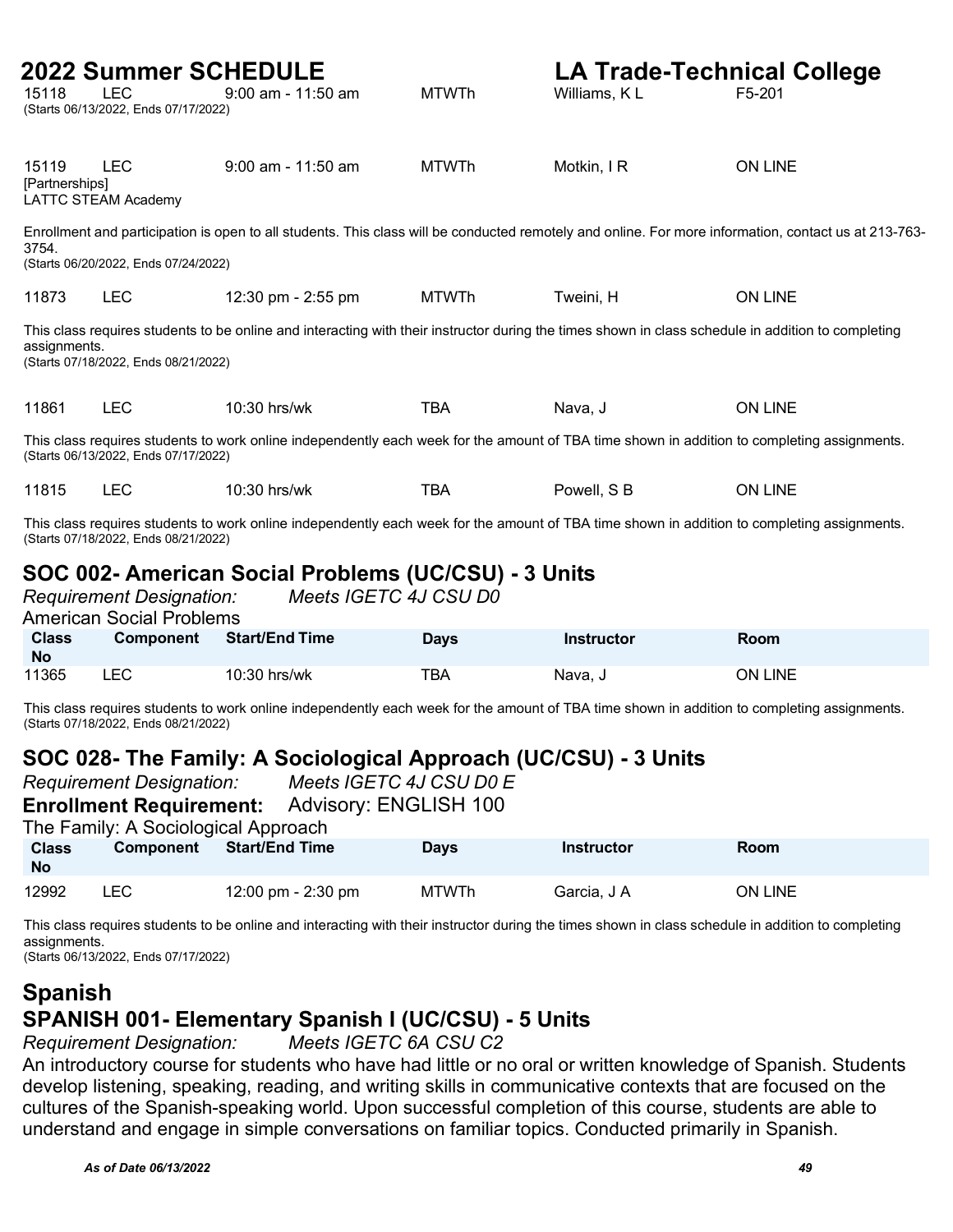| ZUZZ JUIIIIIIEI JUNEDULEI |           |                     |              | LA TIQUE-TECHIICAI COIIEUE |             |  |
|---------------------------|-----------|---------------------|--------------|----------------------------|-------------|--|
| <b>Class</b><br><b>No</b> | Component | Start/End Time      | <b>Davs</b>  | Instructor                 | <b>Room</b> |  |
| 14063                     | LEC.      | 10:00 am - 12:50 pm | <b>MTWTh</b> | Quinones. H C              | ON LINE     |  |

This class requires students to be online and interacting with their instructor during the times shown in class schedule in addition to completing assignments. (Starts 06/13/2022, Ends 08/07/2022)

**Supervised Learning Assistance TUTOR 001T- Supervised Tutoring (Repeatable) - 0 Unit**

| Supervised Tutoring |                  |                       |             |            |         |  |  |
|---------------------|------------------|-----------------------|-------------|------------|---------|--|--|
| <b>Class</b>        | <b>Component</b> | <b>Start/End Time</b> | <b>Days</b> | Instructor | Room    |  |  |
| <b>No</b>           |                  |                       |             |            |         |  |  |
| 11465               | ∟AB⊣             | $23:50$ hrs/wk        | TBA         | Cole, V L  | ON LINE |  |  |

This class requires students to work online independently each week for the amount of TBA time shown in addition to completing assignments.

Due to COVID 19 pandemic, this class will be conducted remotely and online with SOME REQUIRED virtual scheduled meetings. Current schedule should be considered when selecting this class. Contact the instructor for more information specific to this class. (Starts 06/13/2022, Ends 08/21/2022)

| 11500 | ΑB | 23:50 hrs/wk | <b>TBA</b> | V L<br>Cole. | <b>LINE</b><br>ΟN |
|-------|----|--------------|------------|--------------|-------------------|
|-------|----|--------------|------------|--------------|-------------------|

This class requires students to work online independently each week for the amount of TBA time shown in addition to completing assignments.

Due to COVID 19 pandemic, this class will be conducted remotely and online with SOME REQUIRED virtual scheduled meetings. Current schedule should be considered when selecting this class. Contact the instructor for more information specific to this class. (Starts 06/13/2022, Ends 08/21/2022)

### **Supply Water Technology WATER 101- Introduction To Supply Water Technology - 3 Units**

The purpose of this course is to introduce the basics of water supply, sources of water supply, water chemistry, drinking water regulations, water microbiology, water quality control, and some basic arithmetics related to water distribution and water treatment problems.

| <b>Class</b><br><b>No</b> | <b>Component</b> | <b>Start/End Time</b>               | <b>Days</b> | Instructor | Room           |
|---------------------------|------------------|-------------------------------------|-------------|------------|----------------|
| 12758                     | LEC              | $6:00 \text{ pm} - 9:10 \text{ pm}$ | WTh         | Kallo, J S | <b>ON LINE</b> |

This class requires students to be online and interacting with their instructor during the times shown in class schedule in addition to completing assignments.

(Starts 06/13/2022, Ends 08/07/2022)

### **WATER 102- Calculations And Measurement For Water Technology Programs - 3 Units**

This course covers the basic math skills needed to perform in the supply & waster water fields. Emphasis is placed on the basic operations and how they are applied to the industry. Measurement calculations will be performed in both standard and metric measurements.

| <b>Class</b><br><b>No</b> | <b>Component</b> | <b>Start/End Time</b>               | <b>Days</b> | <b>Instructor</b> | Room    |
|---------------------------|------------------|-------------------------------------|-------------|-------------------|---------|
| 11204                     | ∟EC              | $6:00 \text{ pm} - 9:20 \text{ pm}$ | МT          | Kallo, J S        | ON LINE |

This class requires students to be online and interacting with their instructor during the times shown in class schedule in addition to completing assignments.

(Starts 06/13/2022, Ends 08/07/2022)

### **Theater**

*As of Date 06/13/2022 50*